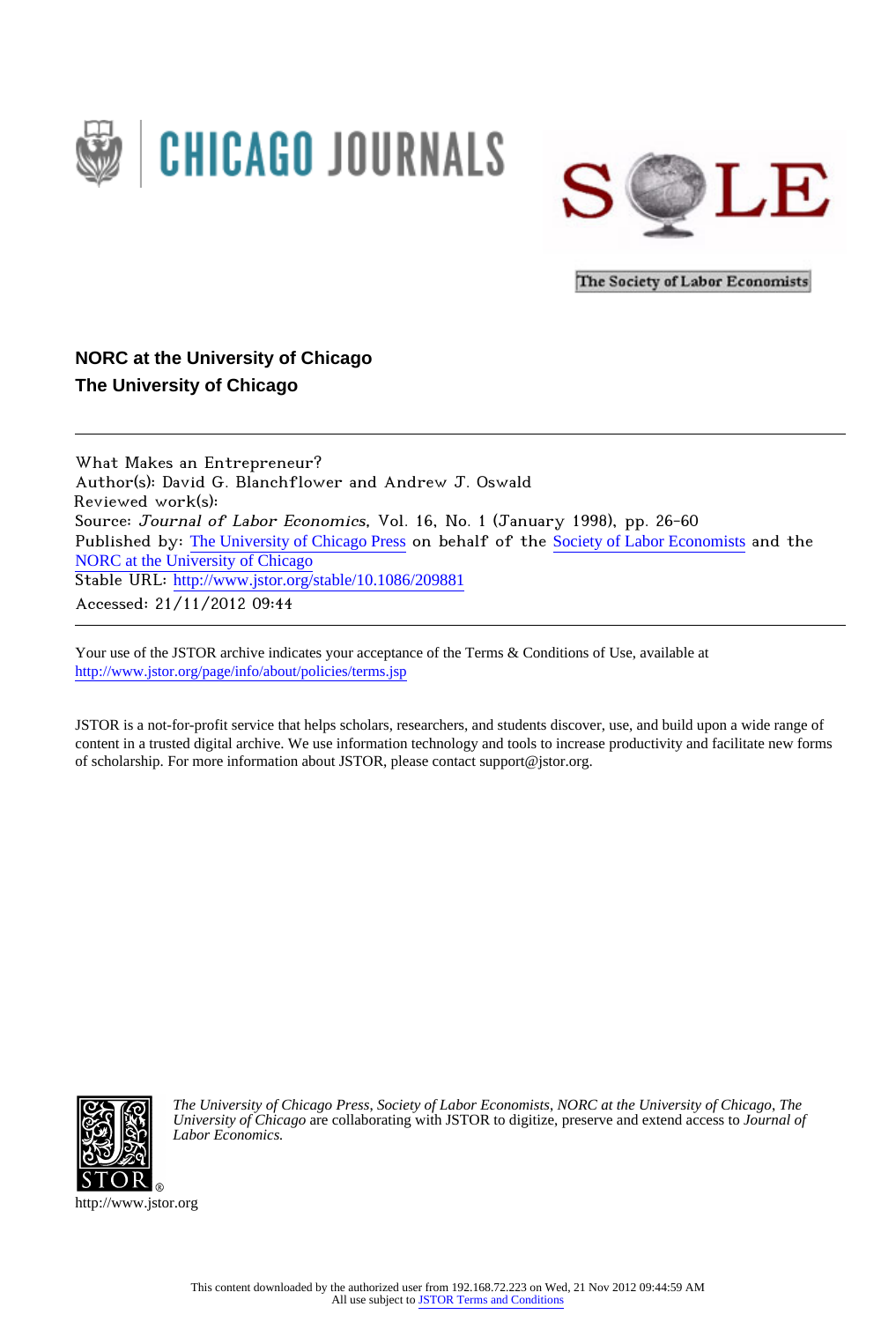# What Makes an Entrepreneur?

David G. Blanchflower, *Dartmouth College and National Bureau of Economic Research*

Andrew J. Oswald, *University of Warwick*

This article uses various micro data sets to study entrepreneurship. Consistent with the existence of capital constraints on potential entrepreneurs, the estimates imply that the probability of self-employment depends positively upon whether the individual ever received an inheritance or gift. When directly questioned in interview surveys, potential entrepreneurs say that raising capital is their principal problem. Consistent with our theoretical model's predictions, the selfemployed report higher levels of job and life satisfaction than employees. Childhood psychological test scores, however, are not strongly correlated with later self-employment.

For many commentators this is the era of the entrepreneur. After years of neglect, those who start and manage their own businesses are viewed as popular heroes. They

The first version of this article, Blanchflower and Oswald (1990*b*), dates back to 1988 and was in one of its iterations NBER Working Paper no. 3252. We thank the ESRC and the UK Department of Employment for financial assistance. Steve Machin contributed a crucial piece of technical help on this article. Useful suggestions were also made by participants in seminars at Cambridge (UK), LSE, Harvard, Dartmouth, Aberdeen, Glasgow, Guelph, McMaster, Oxford, the London Business School, Queen Mary and Westfield College, Swansea, Uppsala, FIEF (Stockholm), and Warwick, and by Peter Abell, Graham Beaver, Joan Beaver, Fran Blau, George Borjas, Simon Burgess, Mark Casson, Andrew Clark, Robert Cressy, Peter Elias, Roger Gordon, Al Gustman, Jonathan Haskell, Tom Holmes, Peter Johnson, Bruce Meyer, Chris Pissarides, Gavin Reid, David Storey, Steve Venti, and Alex Zanello.

[ *Journal of Labor Economics,* 1998, vol. 16, no. 1]  $©$  1998 by The University of Chicago. All rights reserved. 0734-306X/98/1601-0002\$02.50

26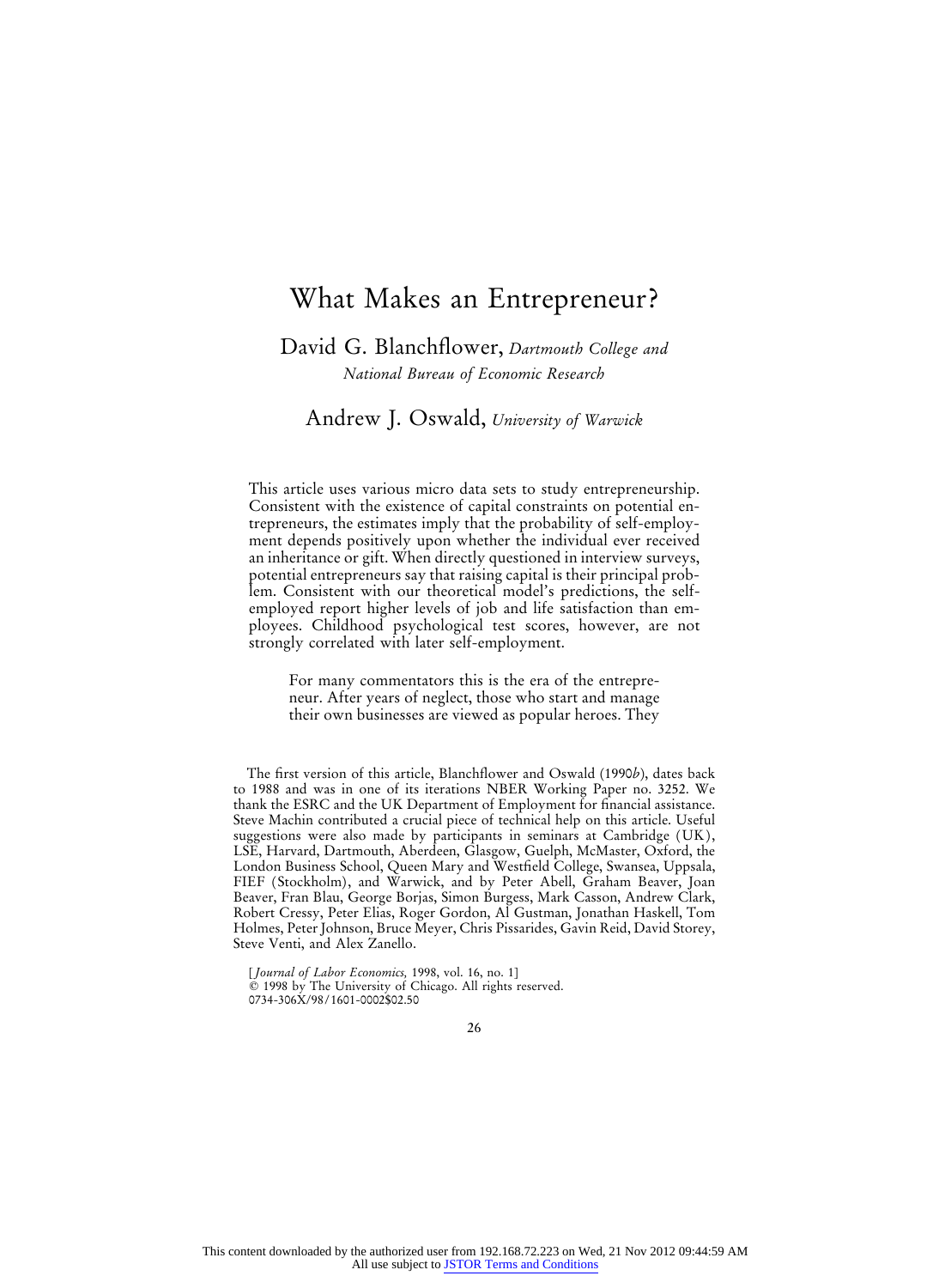are seen as risk-takers and innovators who reject the relative security of employment in large organizations to create wealth and accumulate capital. Indeed, according to many, economic recovery . . . is largely dependent upon their ambitions and efforts. (ROBERT GOFFEE and RICHARD SCASE 1987, p. 1)

### **I. Introduction**

Most Western governments provide encouragement and tax breaks to those who run small businesses. This appears to be because politicians believe, for reasons not always clearly articulated, that there are undesirable impediments to the market supply of entrepreneurship. Despite media and political interest in this topic, however, economists have contributed relatively little to the debate about how the economy generates successful small businesses. It has long been noted that economics textbooks largely ignore the role of the entrepreneur and say little about the formation of the small enterprises that provide the beginnings of giant corporations.

The simplest kind of entrepreneurship is self-employment. There is recent survey evidence to suggest that, in the industrialized countries, many individuals who are currently employees would prefer to be selfemployed. Although it cannot be definitive, this evidence suggests that there may be restrictions on the supply of entrepreneurs. For example, the International Social Survey Programme of 1989 asked random samples of individuals from 11 countries the question: ''Suppose you were working and could choose between different kinds of jobs. Which of the following would you choose? I would choose (i) Being an employee, (ii) Being self-employed, (iii) Can't choose.'' Large numbers of people gave answer ii and thus stated that they would wish to be self-employed. This answer was given by, for example, a remarkable 63% of Americans (out of 1,453 asked), 48% of Britons (out of 1,297), and 49% of Germans (out of 1,575). These numbers can be compared with an actual proportion of self-employed people in these countries of approximately 15%.

The data raise a puzzle: Why do not more of these individuals follow their apparent desire to run their own business? In this article, we explore the factors that may be important in determining who becomes and remains an entrepreneur. After years of comparative neglect, research on the economics of entrepreneurship—especially upon self-employment is beginning to expand. Microeconometric work includes Fuchs (1982) and Rees and Shah (1986) and, more recently, Pickles and O'Farrell (1987), Borjas and Bronars (1989), Evans and Jovanovic (1989), and Evans and Leighton (1989).<sup>1</sup> This article follows in the general spirit of

<sup>1</sup> OECD (1986) and Blau (1987) are aggregate time-series studies. Theoretical analysis relevant to this article's results includes Rosen (1983), Shorrocks (1988),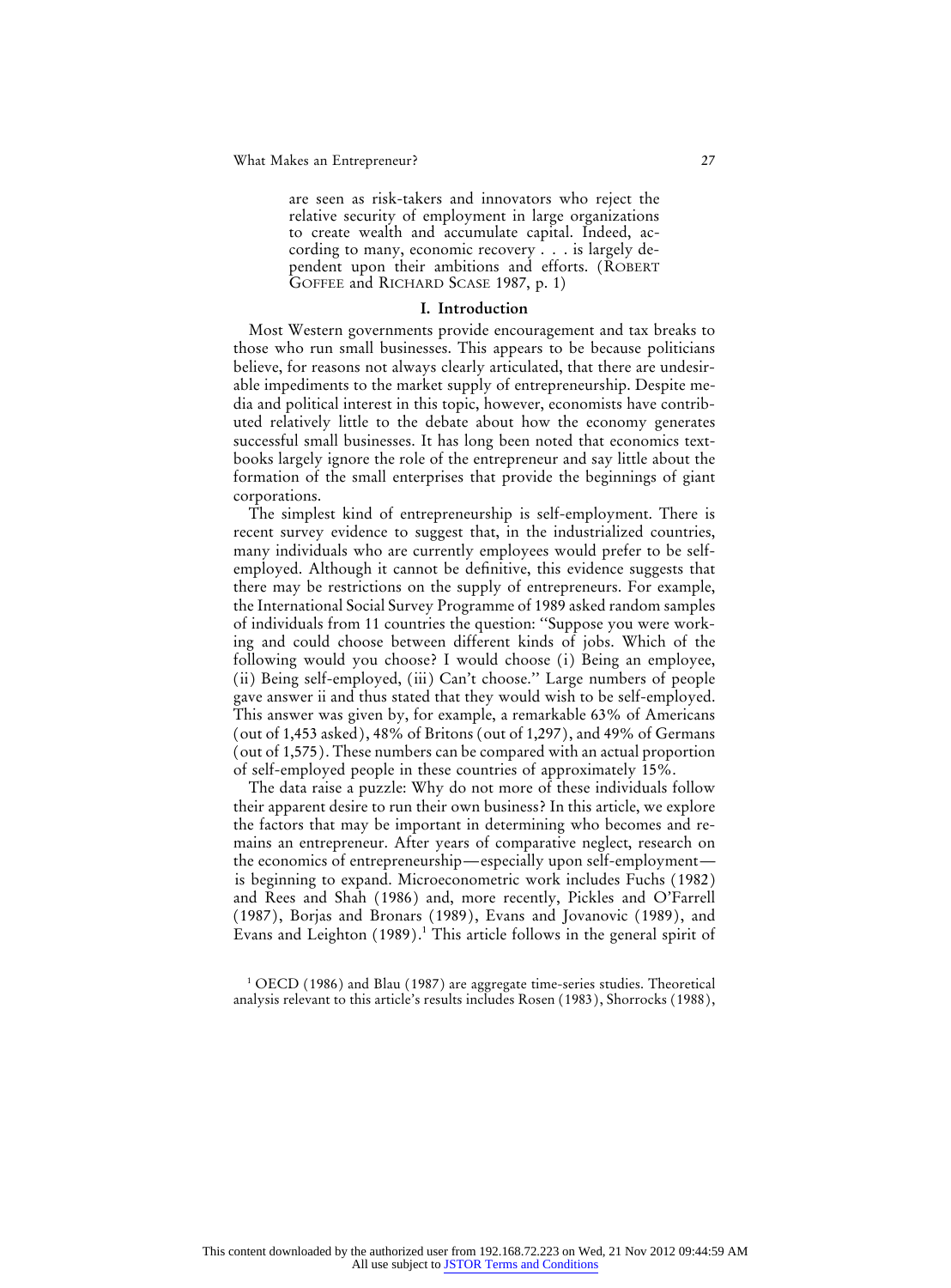these inquiries, although its data and methods differ from those in earlier investigations.

One possible impediment to entrepreneurship is lack of capital. In recent work using U.S. micro data, Evans and Leighton (1989) and Evans and Jovanovic (1989) have argued formally that entrepreneurs face liquidity constraints. The authors use the National Longitudinal Survey of Young Men for 1966–81 and the Current Population Surveys for 1968– 87. The key test shows that, all else equal, people with greater family assets are more likely to switch to self-employment from employment. This asset variable enters probit equations significantly and with a quadratic form. Although Evans and his collaborators draw the conclusion that capital and liquidity constraints bind, this claim is open to the objection that other interpretations of their correlation are feasible. One possibility, for example, is that inherently acquisitive individuals both start their own businesses and forgo leisure to build up family assets. In this case, there would be a correlation between family assets and movement into self-employment even if capital constraints did not exist. A second possibility is that the correlation between family assets and the movement to self-employment arises because children tend to inherit family firms.

The article provides, in Section IV, a new test of the finance-constraint hypothesis. The test uses data on inheritances and gifts. Studying the behavior of those who receive money is presumably as close as the economist can get to the idealized laboratory experiment in which some subjects are issued capital while those in a control group get none. Results described later show that individuals who have received inheritances or gifts are more likely to run their own businesses. This is true holding constant a group of personal, family, and geographical characteristics. The effect is large and is not the result of offspring inheriting family enterprises.

The receipt of an inheritance is not an entirely random event, so this study does not provide a perfect test. Individuals who receive them may come from backgrounds that make those people, for some unmeasured reasons, prone to self-employment. Moreover, those who receive inheritances within families may be those who are—again for unmeasured reasons—better suited to self-employment. It is not possible, without a true experiment, to assuage all such concerns. However, the article presents various complementary forms of evidence for its claims. One draws upon questionnaires. Although simple, this is of a kind apparently not

Casson (1990), and Holmes and Schmitz (1990). New empirical papers include Reid and Jacobsen (1988), De Witt and Van Winden (1990), Lentz and Laband (1990), Meyer (1990), Reid (1990), Holmes and Schmitz (1991), and Blanchflower and Meyer (1994). Work by Black, de Meza, and Jeffreys (1996) finds, consistent with the general tenor of the approach taken here, that house asset values play an important role in shaping the supply of entrepreneurs.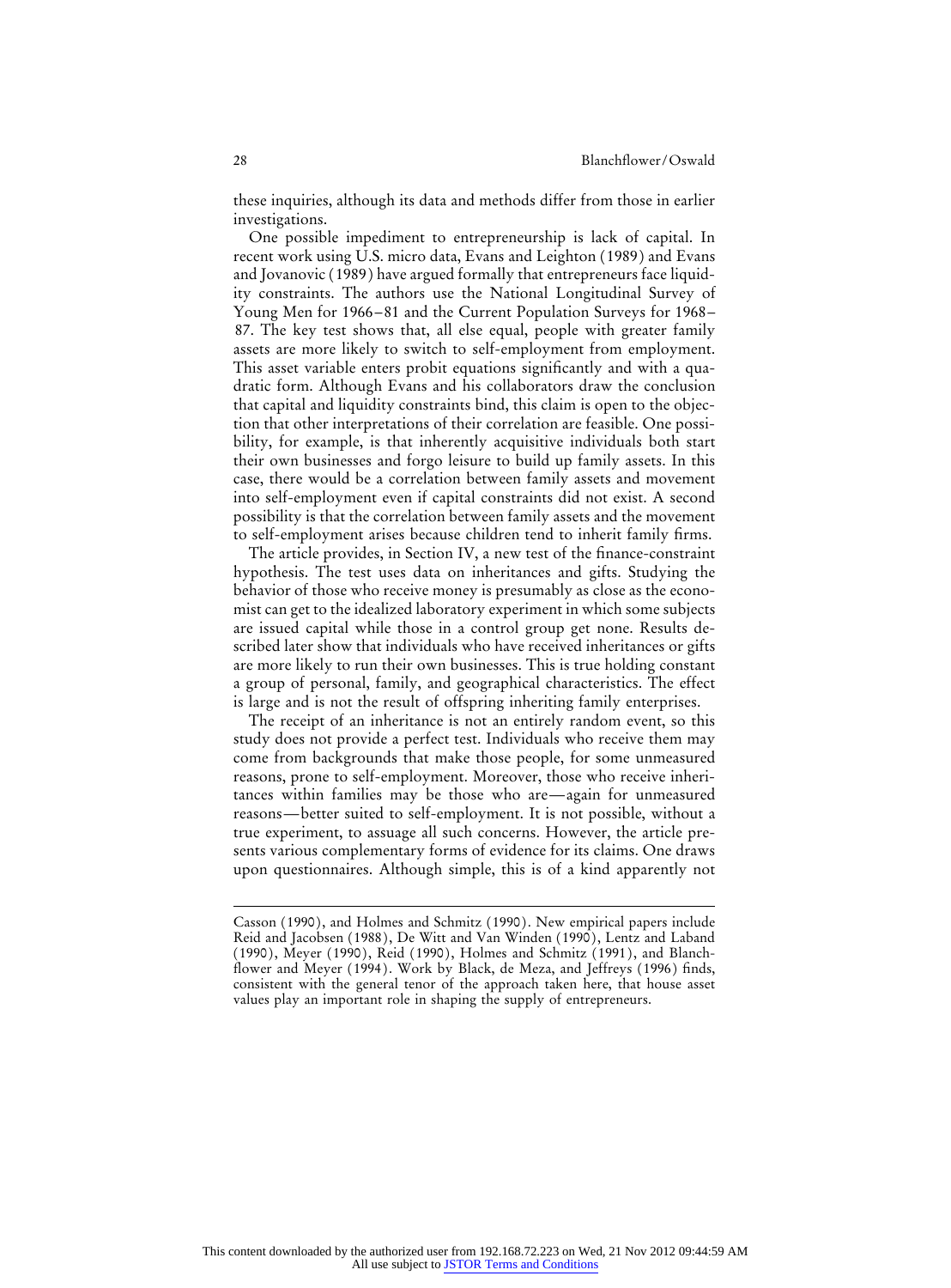reported before in the literature. Data from interviews with random samples of individuals demonstrate that, when asked, the self-employed say that they are constrained principally by a lack of capital. Moreover, many of those who are not self-employed say that it is predominantly a shortage of capital that prevents them from starting their own business. Section V describes this survey material. Although such survey responses have to be interpreted with caution, the message they provide is consistent with that from the quite different econometric methods.

Another theme within the article is the role of psychological characteristics. The analysis studies the correlation between the probability of being self-employed as an adult and the individual's childhood scores on a number of psychological tests. Although originally a major motivation for the research, the results are relatively disappointing. Individuals' psychology—at least using the data available here—does not seem to play a large role.

If it is true that capital and other constraints hold back the effective supply of entrepreneurship, and so lead to there being frustrated employees who would rather be entrepreneurs, those who run their own businesses might be expected to be ''happier,'' on average, than those who do not. In Section VI, we suggest and implement an econometric test of this hypothesis, using data of a kind more commonly studied by psychologists.

# **II. Theoretical Background**

Consider the following theoretical model in which people choose between working in the entrepreneurial sector and being an employee. First, assume, following Knight (1921) and others, that entrepreneurial opportunities cannot be assigned probabilities. This might be thought to be because the expected returns from new ideas and openings are inherently impossible to quantify. Second, assume that entrepreneurs may be constrained in the amount of capital they can directly acquire. Consider person *j*, who by assumption is a potential businessperson with the vision to see a range of feasible business projects and, thus, is within the intrinsically entrepreneurial section of the population. He or she needs capital to undertake a project. One possibility is to use own or family funds, thereby making it unnecessary to borrow commercially. However, person *j* may have lower savings than are required for the entrepreneurial venture. Then there is no option but to try to obtain a business loan.

A banker in the above framework is likely to reason in the following way. ''I have little idea about whether project *X* will work out as Mr. A says. I cannot assign it a probability. However, if Mr. A offers me collateral of *Y*, then I can make a loan of  $Y - \delta$ , where  $\delta$  is the cost of reclaiming the collateral in the event of bankruptcy. This is effectively a risk-free loan.'' Thus secured (''collateralized'') loans are a rational re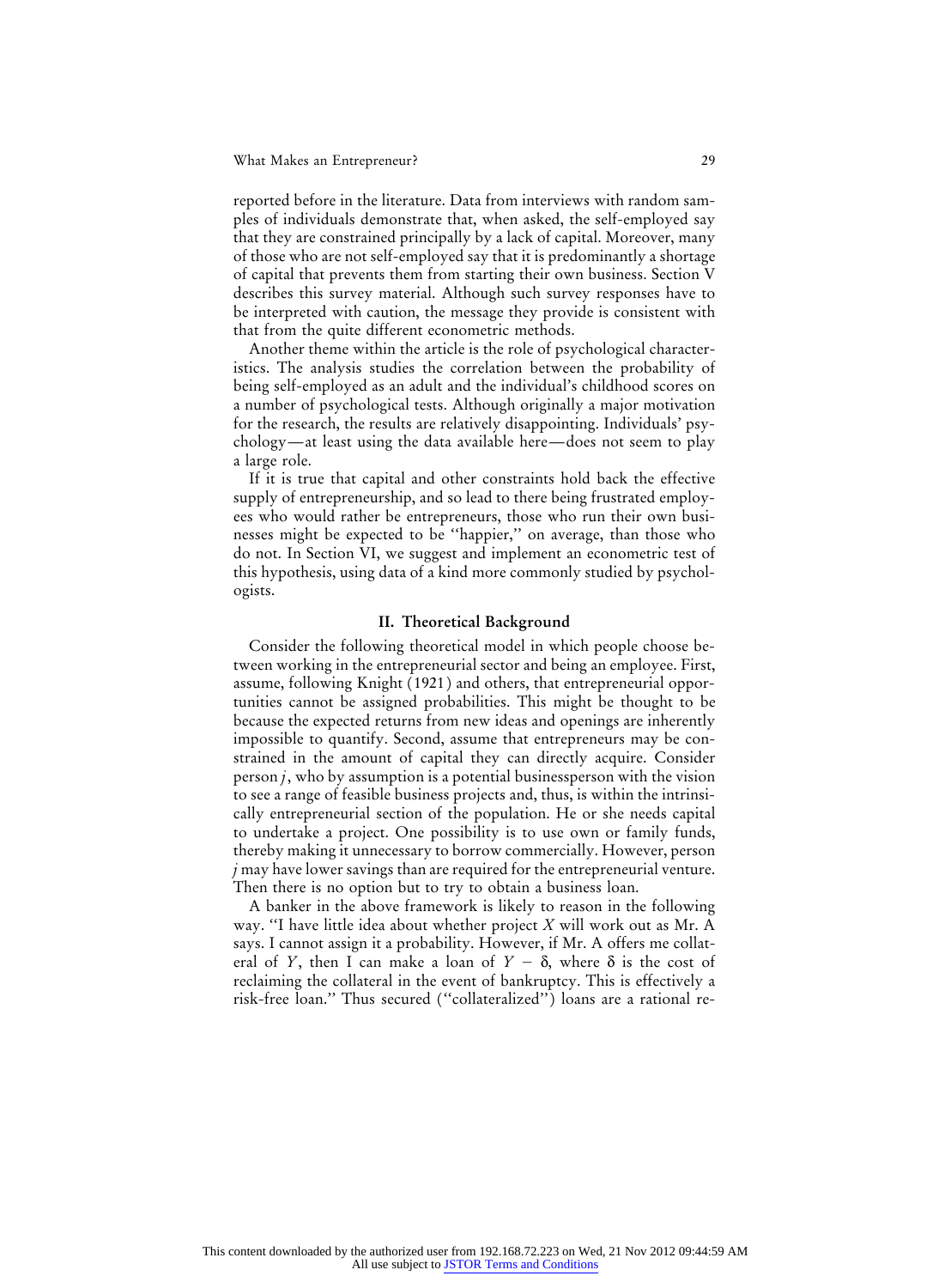sponse by bankers to imperfect knowledge. Such a view provides a natural rationale for the existence of capital constraints.

Assume individual *j* can get an unsecured loan only *z* percent of the time, where *z* is below unity. This is despite the fact that the business venture is assumed sound. The reason for the apparent suboptimality is that individual *j* has no way of assuring the typical banker that the hypothetical project is feasible. He may do so (perhaps because some within the innovative entrepreneurial class become bankers), but not with certainty.

This approach makes genuine uncertainty a central feature of the analysis. By contrast, the recent work by Khilstrom and Laffont (1979), Kanbur (1982), and Grossman (1984) breaks with the tenets of earlier thought on entrepreneurial activity. Kanbur et al. develop a standard neoclassical approach in which productive business opportunities are ex ante feasible for, and visible to, all individuals (most simply choose not to exploit them); there is an objective probability distribution governing business risk, and everyone knows that distribution; entrepreneurs receive the same expected utility as their workers; the entrepreneur is likely to be someone with unusually low risk aversion (see especially Khilstrom and Laffont 1979). These are different from the main assumptions and arguments of classic sources such as Knight (1921), Schumpeter (1939), and Kirzner (1973). In contrast to modern theory, the classic writings about the nature of the entrepreneur stressed the following: most individuals are not sufficiently alert or innovative to perceive business opportunities; there is no objective probability distribution governing business risks; an innovative entrepreneur may receive higher expected utility than he or she would as a regular worker; attitude to risk is not the central characteristic that determines who becomes an entrepreneur.

Our model draws upon the older, but recently neglected, current of thought. It builds upon eight assumptions. Assume that proportion  $\beta$  of the population has entrepreneurial vision. This group of individuals can see business opportunities where proportion  $1 - \beta$  see none. There is, in this economy, an array of potential entrepreneurial projects that have not yet been developed, each of which requires a different amount of capital, *k*. Each project needs one entrepreneur's labor. The profit from project  $k$ —indexing in this way for simplicity—is  $\pi(k)$ . This function describes the return from the different entrepreneurial ventures in the economy. It is assumed to be strictly increasing, because any high-profit projects that required little capital have already been undertaken. There is a distribution of capital endowments across the population. Denote it *f* (*k*), where *k* lies between zero and one. The latter normalizes the richest person's capital assets at unity.

An individual who perceives the array of business opportunities cannot with certainty borrow the required capital unless he or she has access to the necessary collateral. This is because, by their nature, such opportuni-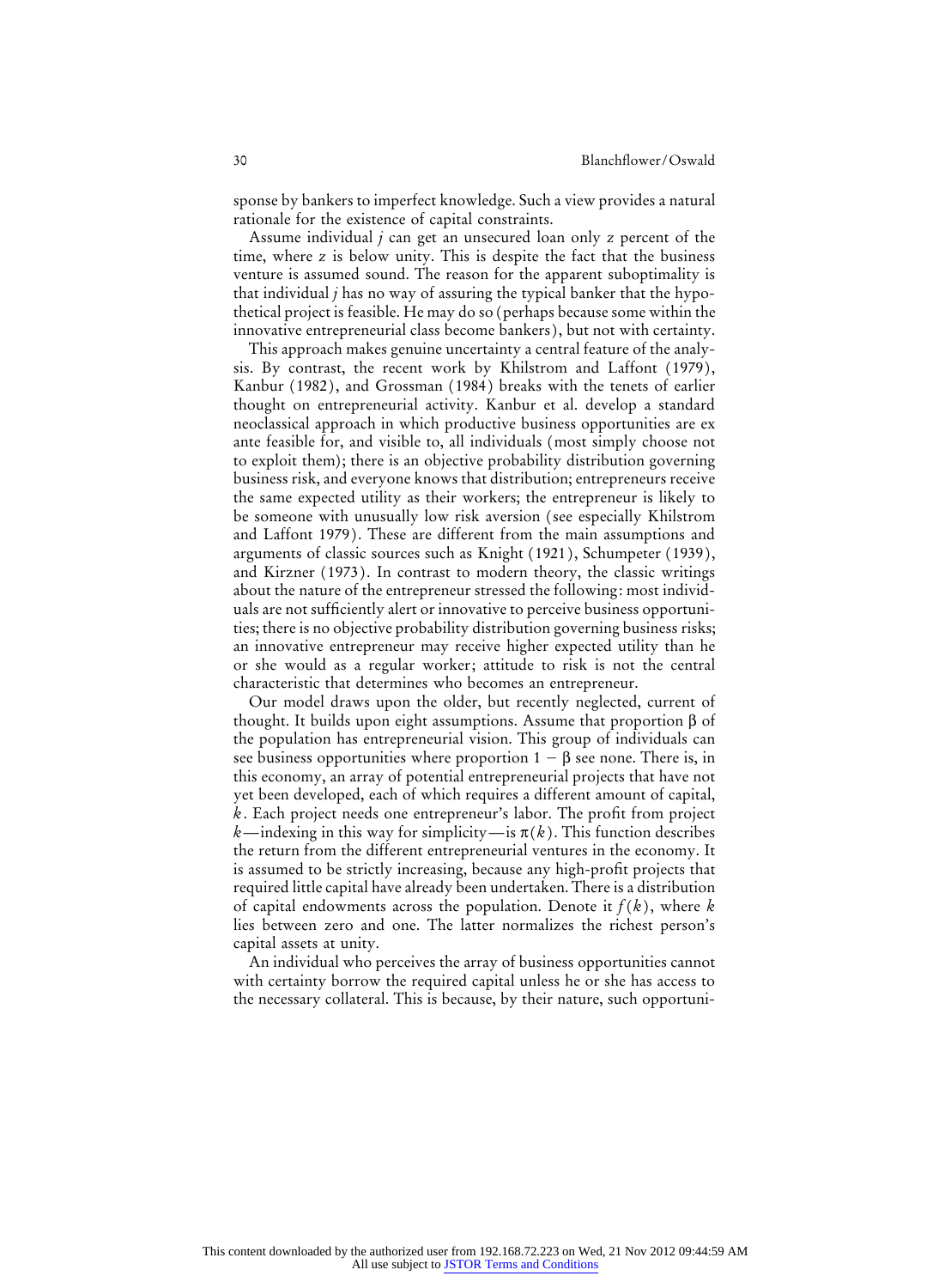ties are not within the vision of most other kinds of individuals (such as bankers approached for loans). The individual can try to borrow for a project but has only probability *z* of obtaining an unsecured loan.<sup>2</sup> Denote utility by *u*. Individuals receive utility  $u = \pi + i$  in self-employment, and  $u = w$  in conventional employment, where w is defined as the wage paid for nonentrepreneurial work, and *i* is the nonpecuniary utility from being independent and one's own boss. Assume that anyone can find work at wage *w* in the nonentrepreneurial part of the economy. It is assumed that *w* equals the marginal product of labor in that alternative sector and that this is a declining function,  $w(N)$ , of the number of employees, *N*, in the sector. Population is normalized at unity. In equilibrium, the number of entrepreneurs is *E*.

These assumptions lead to a simple but fairly unconventional model. To make the key points as simply as possible, all probabilistic business risk has been assumed away. Many potential entrepreneurs are liquidityconstrained. People enter entrepreneurship until, in equilibrium, either (i) capital or vision constraints are binding in aggregate or (ii) the utility from running a business is driven down to equal to that from wage work. In the latter case,

$$
w = \pi(k^*) + i,\tag{1}
$$

wage  $=$  profit from self-employment

/ nonpecuniary utility from independence,

where  $k^*$  is the amount of capital needed for the marginal entrepreneurial project. All projects requiring more capital have here already been undertaken.

The number of entrepreneurs in the economy is

$$
E = \beta \int_{k^*}^1 f(k) dk + \beta z \int_0^{k^*} f(k) dk \qquad (2)
$$

$$
= 1 - N.\t\t(3)
$$

This is also, by the choice of units, the probability of self-employment for one individual. From equation (2), the total number of entrepreneurs in the economy is equal to the probability of ''vision'' multiplied by the number of people with a greater capital endowment than *k*\* (that needed

<sup>&</sup>lt;sup>2</sup> An interesting but complex project would be to construct a complete theory of the determinants of *z* (the probability that someone with a good idea can obtain a loan from bankers who cannot themselves perceive the business opportunity). This article requires only that *z* be less than unity.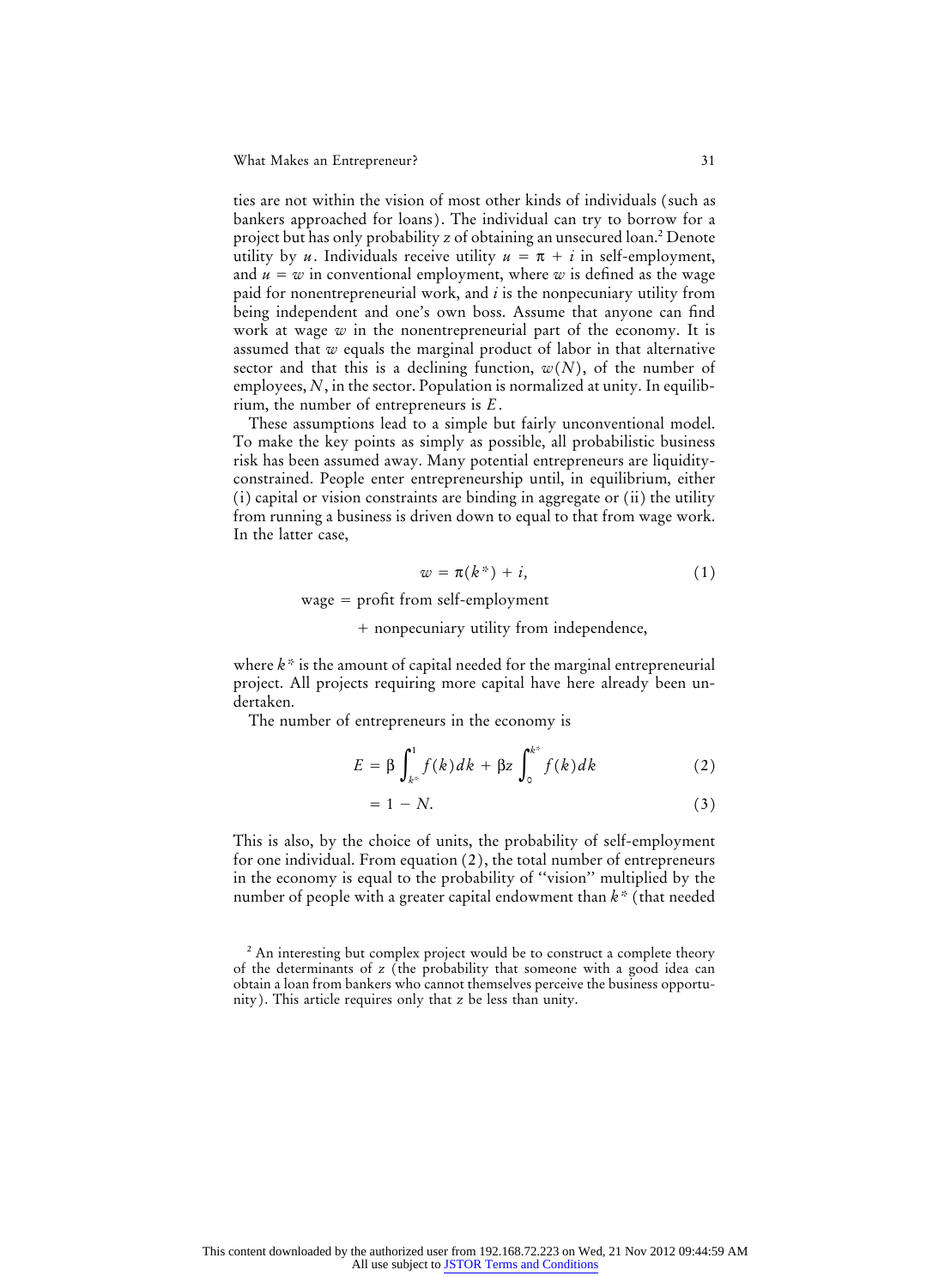for the marginal project) plus the probability of vision multiplied by the probability of successfully getting an unsecured business loan multiplied by the number of individuals who are inherently short of capital.

Equilibrium in this economy can take two different forms. One is described by the simultaneous solution of equations  $(1)$ – $(3)$ . This is the case in which the market for entrepreneurs clears: the marginal entrepreneur earns utility (made up of profit plus the satisfaction from independence) equal to that from working in the wage sector. There is a second possibility, and that is when there are insufficient entrepreneurs to drive to zero the surplus from running the marginal business. When there is a shortage of  $\beta$ -individuals with capital, those people earn a rent, so that

$$
\pi(k^*) + i > w.
$$
 (4)

This distortion might be viewed as a result of the asymmetric information—about whether a project is good—between bankers and those individuals in the population who were born with entrepreneurial vision.

A number of results follow.

PROPOSITION 1. When the market for entrepreneurs clears  $(\pi(k^*)$  $+ i = w$ ), the following raise the equilibrium number of entrepreneurs and the economy's wage rate: (i) an increase in  $\beta$ , the proportion of the population with (entrepreneurial) vision, (ii) a rise in *i,* the utility from independence, (iii) an increase in *z,* the probability of loans to individuals without sufficient capital.

PROPOSITION 2. When the market for entrepreneurs fails to clear  $(\pi(k^*) + i > w)$ , the following raise the equilibrium number of entrepreneurs and the economy's wage rate: (i) an increase in  $\beta$ , the proportion of the population with entrepreneurial vision, (ii) an increase in *z,* the probability of loans to individuals without sufficient capital, (iii) a drop in *k*\*, the binding level of capital necessary to set up a business. Contrary to the market clearing case, (iv) the utility from independence, *i,* has no effect.

PROPOSITION 3. Entrepreneurs get higher utility than regular workers.

PROPOSITION 4. When capital constraints bind, the larger is *Z ,* the number of people in the economy who have capital, the smaller is the utility gap between entrepreneurs and workers.

For proofs, see appendix A.

The underlying idea is a simple one. At the individual level, there are capital constraints. Some of the people with the ability to see good projects fail to obtain the funds to undertake them, because they do not have a large enough capital endowment, *k,* or are not lucky enough to get an unsecured loan. At the aggregate level, however, the capital constraint may not bind. This is the case analyzed in proposition 1, where there is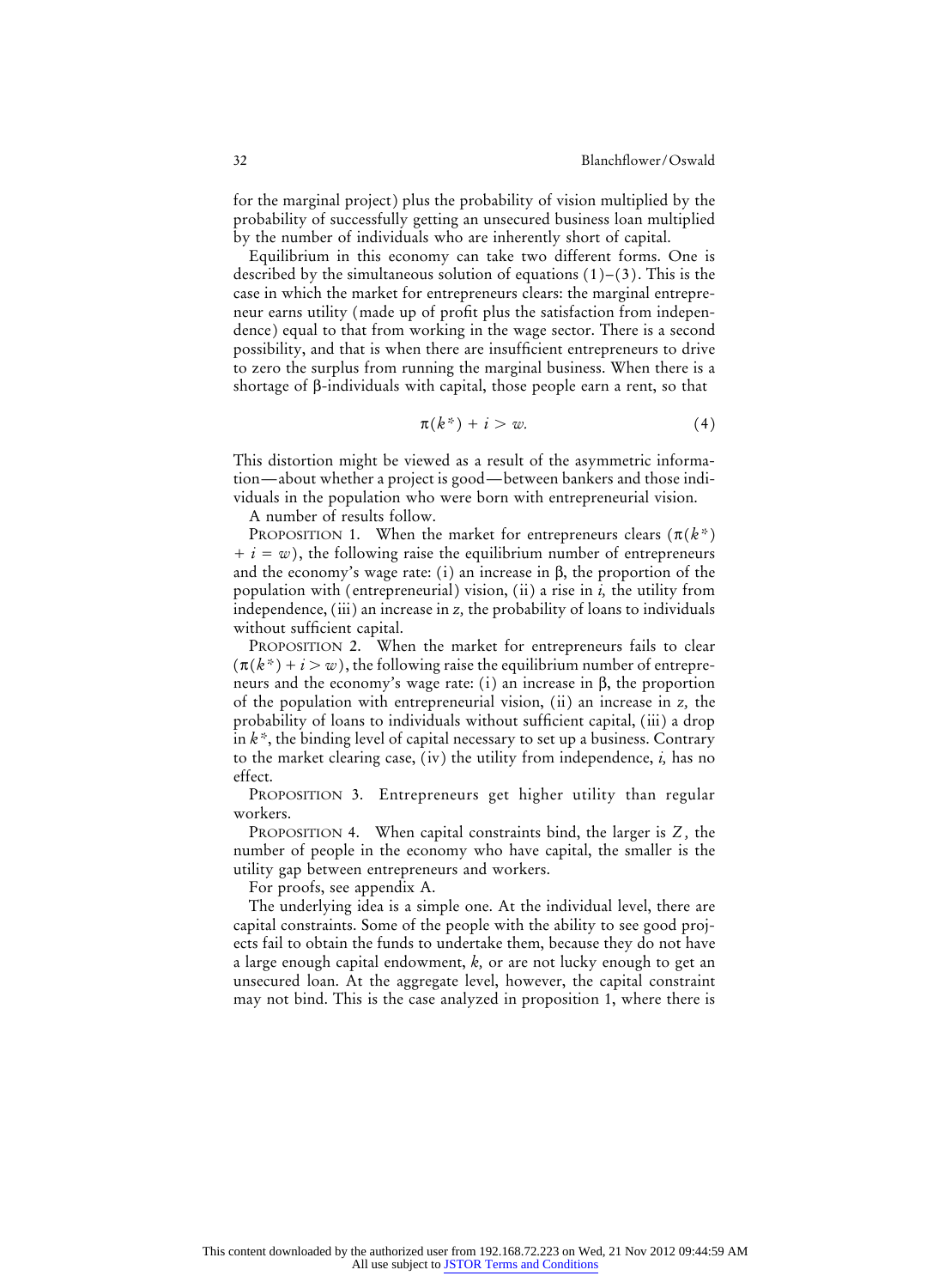no distortion. The case in proposition 2 is different. Here the supply of capital is so short that anyone who can raise the finance earns a form of rent created by the asymmetric information in the economy.<sup>3</sup> In equilibrium, either capital or vision constraints are binding in aggregate or the utility from running a business has been driven down to equal that from wage work. Entrepreneurs are better off than regular workers, and the mean gap in utility between the two kinds of work is higher if there are fewer numbers of people with capital.

This framework suggests two testable hypotheses. The first is the idea that some potential entrepreneurs are constrained, by lack of access to capital, to become employees rather than entrepreneurs. The second is that individuals who run their own enterprises have higher utility than those who are employees in the wage sector. Sections III and IV study the first issue using an econometric test and complementary questionnaire evidence. The second issue is intrinsically more difficult to assess, because it requires data on utility levels in the two sectors. Following methods more commonly found in psychology than economics, Section V implements a test using reported satisfaction levels as proxy utility data.

# **III. Data and Methods**

Whether or not individual *j* is self-employed depends on a joint probability captured by the constituent parts of equation (2):

the probability of running a business  $=$  (the probability of having entrepreneurial vision) $*($ the probability of having capital + the probability of being able to get an unsecured loan given no capital).

Empirically these probabilities may be assumed to depend upon a set of personal characteristics, especially measures correlated with the person's assets, and a set of regional and industrial characteristics. Rather than work with a highly structured model, we estimate reduced-form equations based on a linearization of the assumed probability function and uses standard personal variables plus a range of childhood variables.

Should the analysis focus upon transitions into self-employment or upon cross-section evidence on those who are self-employed? Although it would be useful to have results for pure transitions, there is a problem with such an approach. Policy makers (as well as economists) are interested in entrepreneurs who are successful rather than unsuccessful, and in small businesses that last rather than fail. Therefore, showing that inheritances affect the flow into entrepreneurship would, in itself, be of limited (though positive) value, for it could be that such individuals

<sup>&</sup>lt;sup>3</sup> It is assumed that the existence of any specialist venture-capital companies is not sufficient to remove the distortion created by asymmetric information.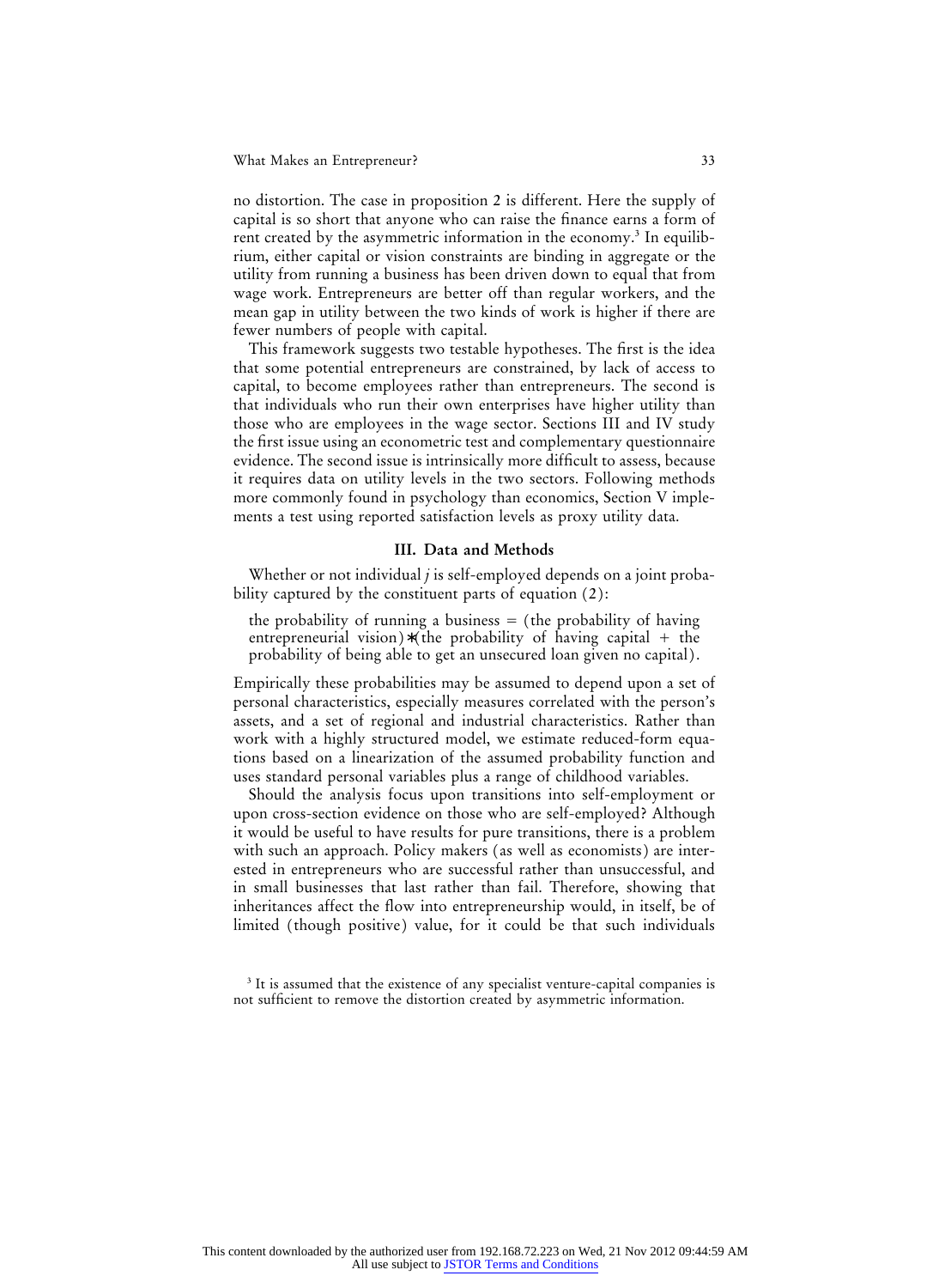quickly exit from self-employment. Establishing that a person's access to finance influences his or her decision to remain self-employed would, similarly, also be of positive but limited interest, because such people might be less likely to flow in to entrepreneurship in the first place.

A natural way to learn about the lasting influence of capital injections such as inheritances is thus either (i) simultaneously to study both sets of transitions (in and out) or (ii) to study the effects of earlier inheritances upon the cross-section probability of being self-employed. This article—partly because of the nature of the data—adopts the second approach. Recent work by Holtz-Eakin, Joulfaian, and Rosen (1994*a,* 1994*b*), which follows an early version of this article, takes route i and shows that inheritances both raise entry and slow exit. Recent crosssectional Swedish evidence on ii is contained in Lindh and Ohlsson (1996).

The econometric analysis described in the next section draws upon the National Child Development Study (NCDS). This is a longitudinal birth cohort study that takes as its subjects all those living in Great Britain who were born between March 3 and 9, 1958. These children were surveyed at birth and at ages 7, 11, 16, 23, and 33. At each of the first three followups, information was obtained from parents, teachers, and doctors. At the most recent sweep, conducted in 1991 when all subjects were age 33, information was also gathered about the respondent's spouse and children. Details of the survey design are summarized in Elias and Blanchflower (1989).

We make use of information about employment status that was collected in the interviews of 1981 (NCDS4) and 1991 (NCDS5). These have the useful feature that they provide snapshots of self-employment activity when the individuals were in their early twenties and early thirties. The 1981 sweep of NCDS contained 12,537 interviews. Of the total, 521 people were self-employed, while 8,657 worked as employees. Hence, approximately one in 18 young people who were working at the time of interview had a job which they had, in a sense, created themselves. The 1991 sweep contains data on 11,407 individuals. Of these, 1,279 were selfemployed, while a further 7,703 were employees. Thus, 10 years further into the life cycle, the proportion of employment accounted for by the self-employed had risen from 5.7% in 1981 to 14.2% in 1991. The period itself probably accounts for some of this rise. In December 1981, there were 21,142,000 employees in employment in Great Britain, of whom 2,093,000, or 9.9%, were self-employed. This compares with 21,506,000 employees in employment in December 1991, of whom 3,224,000, or 15%, were self-employed (*Employment Gazette,* vol. 93, no. 1 [May 1994]).

The empirical analysis focuses on individuals who were either employed or self-employed at the time of interview in either 1981 or 1991.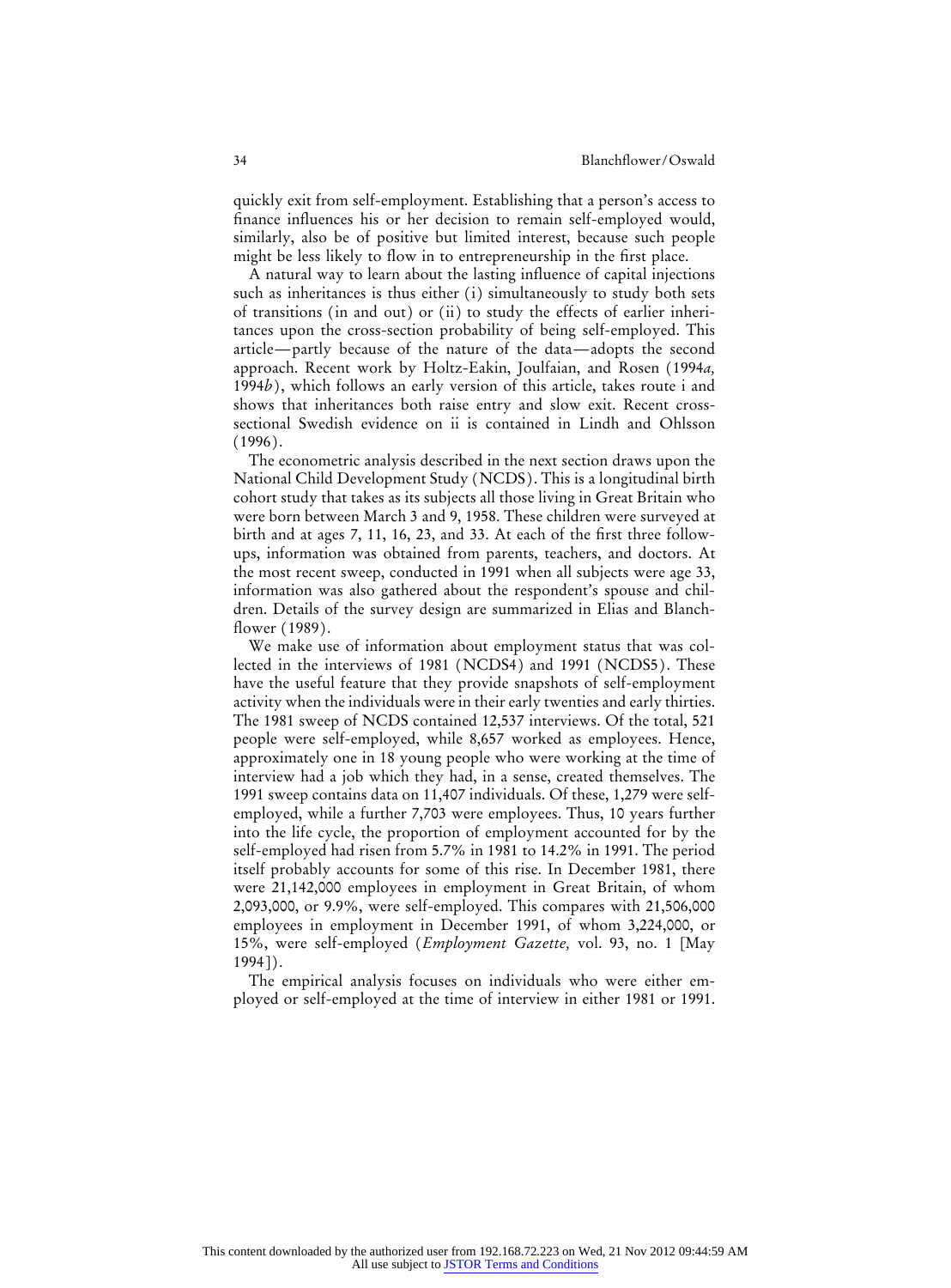In each year, we study cross-section patterns at that point in time. This makes the nature of the equations different from Evans's work with Jovanovic and Leighton, where the data were on the flow into self-employment. We study the probability that an individual reports himself or herself as self-employed. The dependent variable is therefore a stock rather than a flow and so captures the combined effects of gifts and inheritances (among other variables) on past movements into and out of self-employment. However, some information is available on timing, and the later results do more than look at simple cross-section correlations.

To produce plausible evidence that an access-to-capital variable influences entrepreneurial activity, it is necessary to have a well-designed statistical test. It is likely to be important to be able to argue that the capital variable is exogenous or can be instrumented convincingly.

Two tests are done on 1981 data. One uses instrumental variables, the other lags. The data set has the valuable feature that it records in 1981 (though not in 1991) whether the entrepreneur's parents are alive or dead. A variable for parental death then makes a natural instrumental variable (in the NCDS data set, approximately 14% of individuals have at least one parent who has died), because it should enter an inheritance equation but not a self-employment equation. Unfortunately, this cannot be done in the 1991 data, because parental death is not available in the later data. In order to provide an additional test of the direction of causality, we also use data on gifts/inheritances that were received many years before the start-up decision.

The key question in the NCDS surveys is: ''Have you (or your husband/wife/partner) ever inherited, or received as a gift from another person, money, property, or other goods to the value of £500 or more?'' (NCDS4, question 9; NCDS5, question E11). This question was asked in both sweeps of the National Child Development Study. In 1981, 1,060 working individuals responded positively to this question. These respondents were asked to report both the amount of the gift/inheritance and the date of its receipt. Of these monies, 6.4% were received before 1975, 25.7% between 1975 and 1978, and the rest received between 1979 and 1981. In the 1991 data, 2,927 working individuals said they or their spouses had received a gift or inheritance of £500 or more. Eighty percent of these inheritances or gifts had been received since 1981.

For analysis, these data on inheritance/gift payments were converted into constant 1981 pounds sterling by compounding the UK Treasury Bill interest rates from 1958 to 1991. Among those who received a sum, the mean size of payment received by workers was £3,617 in 1981 (with a standard deviation of £8,421) and £5,655 in 1991 (with a standard deviation of £18,700). Only the largest inheritance/gift was recorded, so it is not possible to aggregate over any multiple gifts. It was thought best, for later analysis, not to exclude gifts received by married people's spouses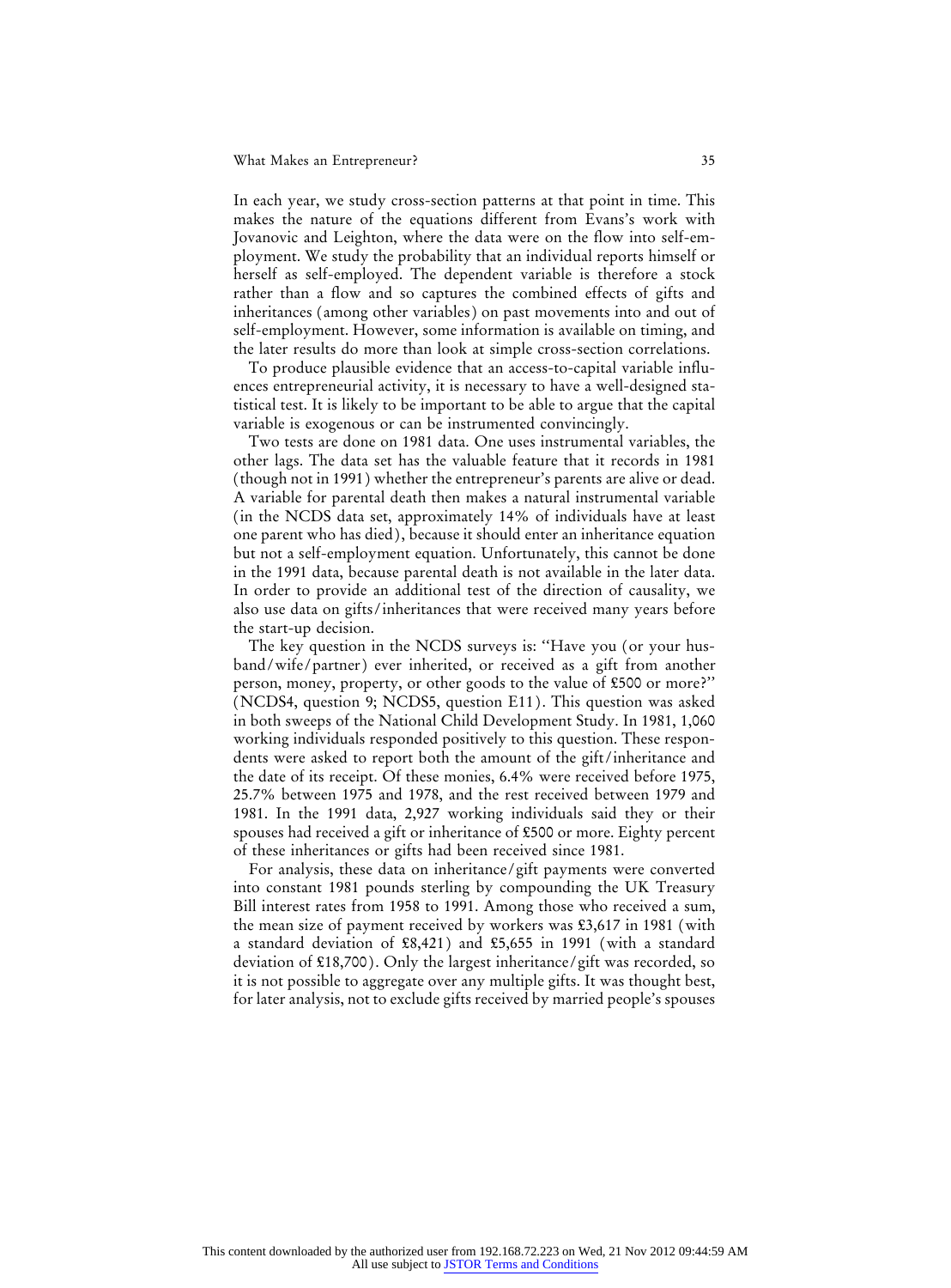| Size of Inheritance/Gift             | $%$ of<br>Employed   | % of Self-<br>Employed | % of Each<br>Category<br>Self-Employed | N     |
|--------------------------------------|----------------------|------------------------|----------------------------------------|-------|
| A. NCDS4, individuals aged 23 years: |                      |                        |                                        |       |
| £O                                   | 88.7                 | 83.8                   | 5.3                                    | 8,089 |
| £500-£999                            | 3.5                  | 2.7                    | 4.4                                    | 319   |
| $£1,000 - £1,999$                    | 3.9                  | 4.5                    | 6.4                                    | 361   |
| $£2,000 - £4,999$                    | 2.3                  | 3.3                    | 7.8                                    | 219   |
| £5,000-£9,999                        | $\cdot$ <sup>8</sup> | 2.9                    | 18.1                                   | 83    |
| £10,000-£19,999                      | .5                   | 1.8                    | 18.4                                   | 49    |
| £20,000 and over                     | $\cdot$ 3            | 1.0                    | 16.1                                   | 29    |
| B. NCDS5, individuals aged 33 years: |                      |                        |                                        |       |
| £O                                   | 72.6                 | 71.0                   | 14.0                                   | 8,159 |
| $>\xi$ 0-£499                        | 5.7                  | 4.3                    | 11.1                                   | 578   |
| £500-£999                            | 5.9                  | 4.8                    | 11.9                                   | 600   |
| $£1,000 - £1,999$                    | 5.2                  | 4.5                    | 12.5                                   | 527   |
| $£2,000 - £4,999$                    | 4.9                  | 6.2                    | 17.3                                   | 530   |
| £5,000-£9,999                        | 2.8                  | 3.1                    | 15.7                                   | 306   |
| $$10,000 - $19,999$                  | 1.6                  | 2.8                    | 22.4                                   | 203   |
| $£20,000 - £49,999$                  | 1.0                  | 2.3                    | 27.5                                   | 138   |
| £50,000 and over                     | $\cdot$              | 1.0                    | 33.3                                   | 45    |

| Table 1 |                            |
|---------|----------------------------|
|         | Size of Inheritances/Gifts |

NOTE.—All values here are in constant 1981 pounds.

before the marriage took place (because those spouses could have later used the money in their partner's business).

The distribution of inheritances or gifts in constant 1981 pounds is reported in table 1 from both NCDS4 and NCDS5. These raw data reveal a strong positive relationship between the size of inheritances/gifts and the incidence of self-employment. The first two columns of the distribution give the proportion of the employed and the self-employed who received an inheritance and/or a gift. The third column reports the proportion of individuals who were self-employed.

# **IV. Self-Employment Probits Using NCDS Data**

Tables 2 and 3 estimate self-employment probit equations using NCDS4, that is, the data when the respondents were 23 years old. The independent variables include standard personal characteristics, regional variables, information on the father's occupation when the respondent was 14 years old, and three variables derived from personality reports from a school teacher when the respondent was seven years of age. These can be viewed as approximately predetermined variables. The variables for father's occupation are more detailed than is common in microeconomic data sets. Usefully, they make it possible to control for whether the individual's father was a farmer or self-employed. The full definition of ''own account'' is not given in the codebooks but appears to be an old-

# . . . .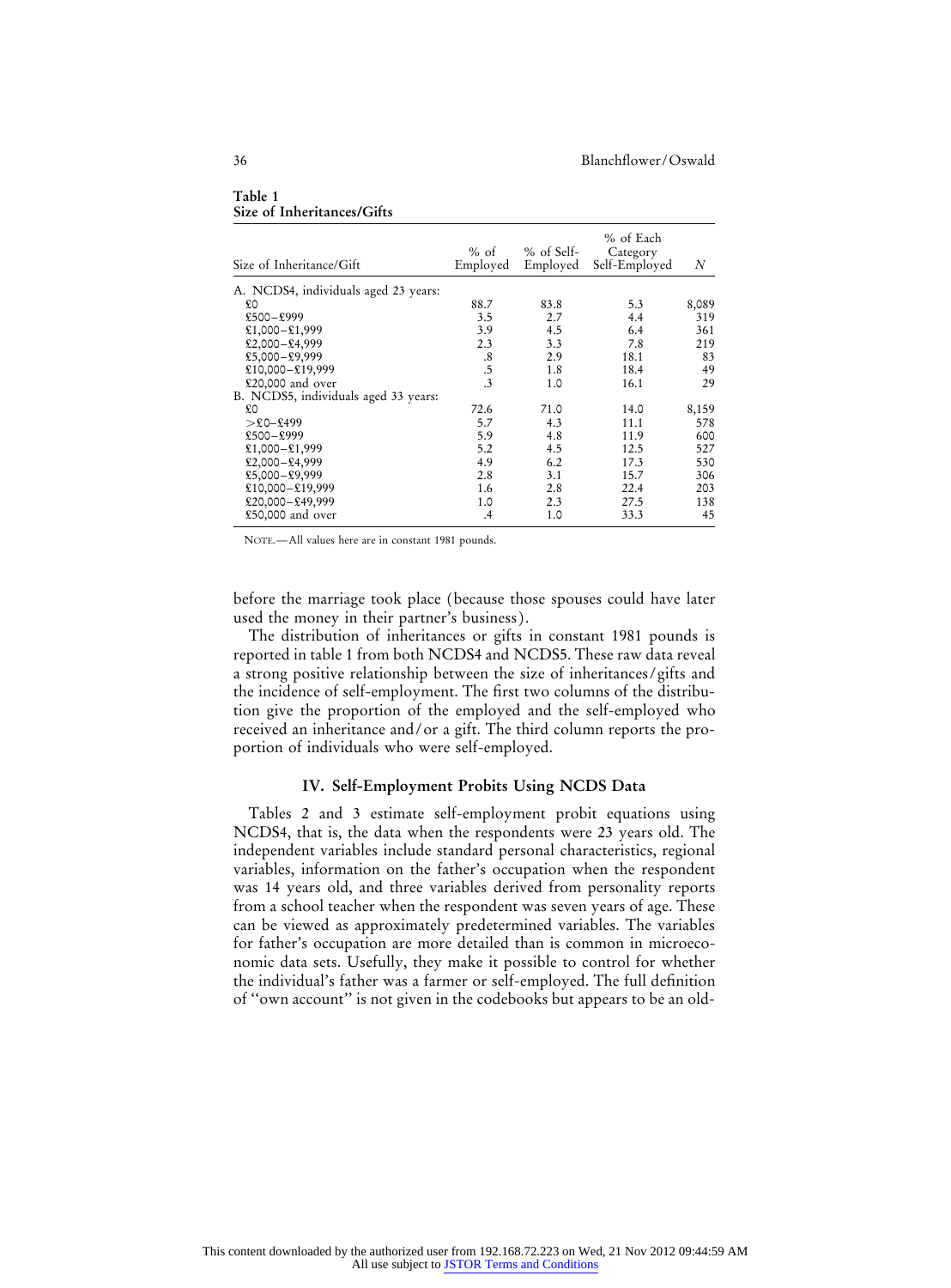|                                           | (1)                            | (2)                            | (3)                           | Nonlinear<br>Two-Stage<br>Least Squares<br>(4) |
|-------------------------------------------|--------------------------------|--------------------------------|-------------------------------|------------------------------------------------|
| Inheritance/gift                          | .00002<br>(.00001)             | .00016<br>(.00004)             | .                             |                                                |
| Inheritance/gift squared *10 <sup>6</sup> |                                | $-.0041$<br>(.0019)            | .                             |                                                |
| Log of inheritance/gift*                  | .                              | .                              | .0406<br>(.0120)              | .1994<br>(.0672)                               |
| Unforthcoming score                       | $-.0491$<br>(.0266)            | $-.0487$<br>(.0266)            | $-.0475$<br>(.0266)           | $-.0380$<br>(.0330)                            |
| Hostility score                           | .0563<br>(.0352)               | .0556<br>(.0353)               | .0557<br>(.0353)              | .0599<br>(.0375)                               |
| Acceptance anxiety score                  | $-.0659$<br>(.0742)            | $-.0663$<br>(.0744)            | $-.0676$<br>(.0740)           | $-.0801$<br>(.0771)                            |
| Apprenticeship                            | .4895<br>(.1245)               | .4997<br>(.1249)               | .4913<br>(.1247)              | .5725<br>(.1434)                               |
| Father: manager employing $<$ 25          | .6077<br>(.1470)               | .5693<br>(.1480)               | .5725<br>(.1477)              | .3857<br>(.1785)                               |
| Father: own account worker                | .7227<br>(.2366)               | .7053<br>(.2370)               | .7100<br>(.2369)              | .6948<br>(.2328)                               |
| Father: farmer employer                   | 2.0003<br>(.2800)              | 1.9520                         | 1.9823<br>(.2785)             | 1.9098<br>(.2093)                              |
| Father: farmer own account                | 2.3013                         | (.2813)<br>2.3046              | 2.2878                        | 2.5238                                         |
| Father: agricultural worker               | (.2833)<br>.5743<br>(.4051)    | (.2838)<br>.6085<br>(.4052)    | (.2845)<br>.6078<br>(.4051)   | (.3103)<br>.9587<br>(.3103)                    |
| Female                                    | $-1.0413$<br>(.1359)           | $-1.0607$<br>(.1367)           | $-1.0580$<br>(.1363)          | $-1.2976$<br>(.2668)                           |
| Log county unemployment rate              | $-.9408$                       | $-.9063$                       | $-.9293$                      | $-.8689$                                       |
| Constant                                  | (.1924)<br>$-.5540$<br>(.4571) | (.1928)<br>$-.6725$<br>(.4589) | (.1923)<br>$-.4438$<br>(.469) | (.2330)<br>$-.3522$<br>(.5347)                 |
| Log likelihood                            | $-1,368.03$                    | $-1,359.83$                    | $-1,364.25$                   |                                                |
| Pseudo $R^2$<br>Restricted log likelihood | 238.22<br>.0801<br>$\ddotsc$   | 254.62<br>.0856<br>.           | 245.78<br>.0826<br>.          | .<br>$-347.98$                                 |
| N                                         | 6,885                          | 6,885                          | 6,885                         | 6,885                                          |

**Table 2 Probit Equations for Self-Employment at Age 23 in 1981**

SOURCE.—National Child Development Study, 1981.<br>NOTE.—Standard errors are in parentheses. The variables for unforthcoming, hostility, and acceptance<br>anxiety are from psychological assessments made during childhood. "Own ac

fashioned term for being self-employed without employees. By contrast, a "farmer employer" has employees. Experimentation with a further set of possibly endogenous variables, such as marital status and educational qualifications, left the key results unaltered. Although they are not the focus of the article, it is worth noting the negative effects of the local unemployment rate and the female dummy (replicating findings on a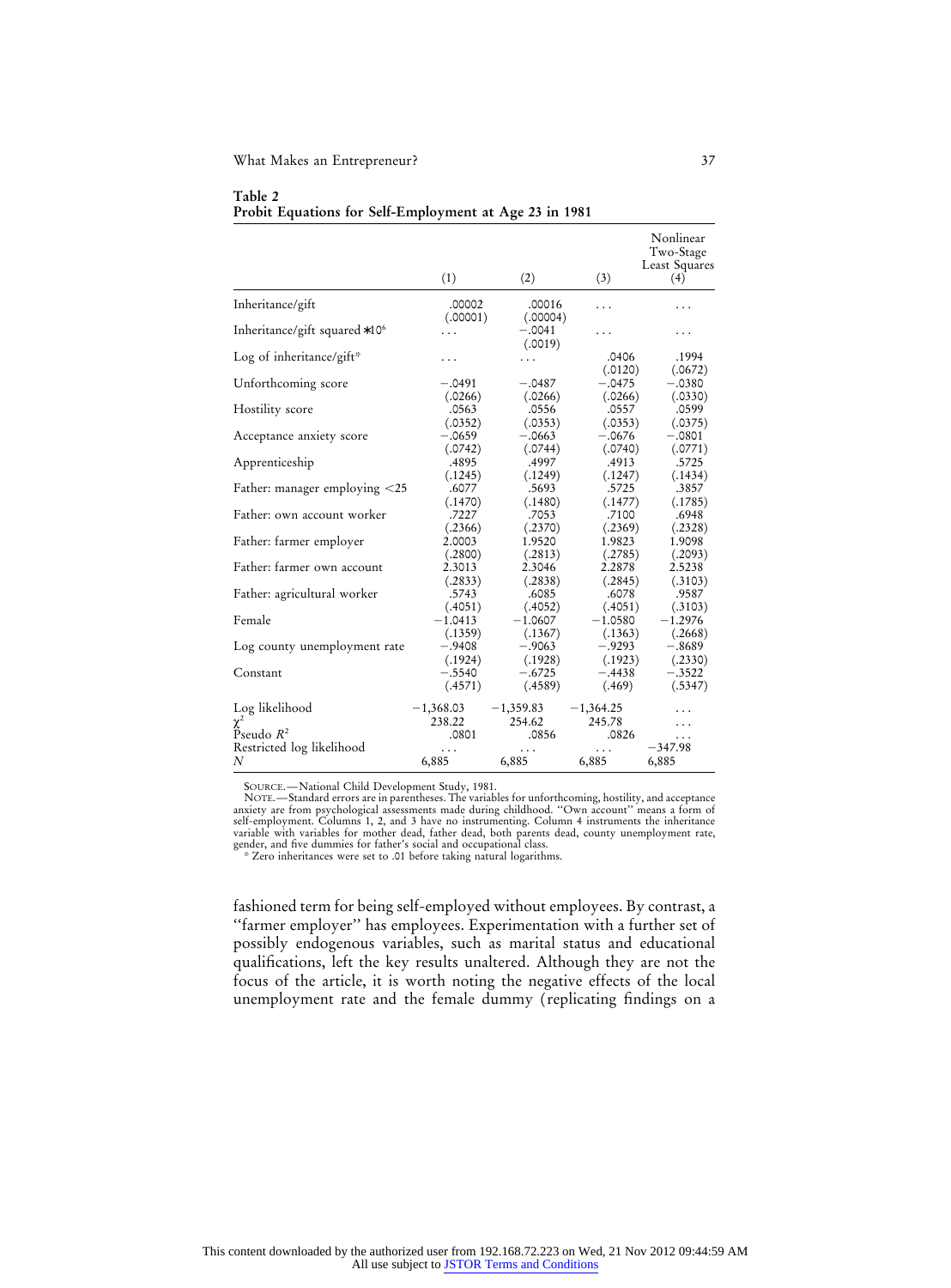|                                        | Not Family<br>Firm<br>(1) | Inheritance/Gift<br>before 1978<br>(2) | Inheritance/Gift<br>$\geq$ 3 Years Prior<br>Self-Employment<br>(3) |
|----------------------------------------|---------------------------|----------------------------------------|--------------------------------------------------------------------|
| Log of inheritance/gift*               | .0359                     | .0655                                  | .0707                                                              |
|                                        | (.0140)                   | (.0176)                                | (.0272)                                                            |
| Unforthcoming score                    | $-.0423$                  | $-.0525$                               | $-.0646$                                                           |
|                                        | (.0298)                   | (.0279)                                | (.0291)                                                            |
| Hostility score                        | .0817                     | .0746                                  | .0787                                                              |
|                                        | (.0369)                   | (.0358)                                | (.0365)                                                            |
| Acceptance anxiety score               | $-.0489$                  | $-.1096$                               | $-.1074$                                                           |
|                                        | (.0809)                   | (.0806)                                | (.0816)                                                            |
| Apprenticeship                         | .5226                     | .4323                                  | $-1.1039$                                                          |
|                                        | (.1400)                   | (.1321)                                | (.2095)                                                            |
| Father: manager employing $\langle 25$ | .2876                     | .5997                                  | .6238                                                              |
|                                        | (.1763)                   | (.1562)                                | (.1606)                                                            |
| Father: own account worker             | .5472                     | .6605                                  | .6887                                                              |
|                                        | (.2720)                   | (.2544)                                | (.2607)                                                            |
| Father: farmer employer                | .7627                     | 1.9209                                 | 1.9300                                                             |
|                                        | (.4790)                   | (.3089)                                | (.3188)                                                            |
| Father: farmer own account             | .6185                     | 2.3288                                 | 2.5002                                                             |
|                                        | (.6066)                   | (.2994)                                | (.3040)                                                            |
| Father: agriculture worker             | .5840                     | .6559                                  | .6872                                                              |
|                                        | (.4345)                   | (.4066)                                | (.4075)                                                            |
| Female                                 | $-.9830$                  | $-1.0808$                              | $-1.0688$                                                          |
|                                        | (.1547)<br>$-1.0809$      | (.1439)<br>$-1.1061$                   | (.1484)<br>$-1.1039$                                               |
| Log county unemployment rate           |                           |                                        |                                                                    |
| Constant                               | (.2172)<br>$-.3204$       | (.2042)<br>.1170                       | (.2095)<br>.1154                                                   |
|                                        | (.5126)                   | (.4865)                                | (.5061)                                                            |
|                                        |                           |                                        |                                                                    |
| Log likelihood                         | $-1,127.84$               | $-1,230.37$                            | $-1,175.35$                                                        |
|                                        | 127.88                    | 228.06                                 | 223.49                                                             |
| Pseudo $R^2$                           | .0537                     | .0848                                  | .0868                                                              |
| N                                      | 6,786                     | 6,321                                  | 6,165                                                              |

**Table 3 Self-Employment Probit Equations Controlling for the Nature of Firm and Inheritance: Age 23 in 1981**

SOURCE.—National Child Development Study, 1981.<br>NOTE.—Standard errors are in parentheses. These equations are not instrumented. Column 1 is for<br>the subsample of self-employed people who did not uvork in family firms. Colum

different UK data set in Blanchflower and Oswald [1990*a*]), the significant effects of father's occupation, and the borderline influence of childhood psychological traits. On the latter issue, many other psychological variables were tried unsuccessfully and hence were omitted.

As a test of the liquidity constraint hypothesis, the equation includes, sometimes as a quadratic function, a variable for the value of any inheritance or gift. The variables ''Inheritance/gift'' and ''Inheritance/gift squared'' denote the level and square of the size of the largest amount received by the individual.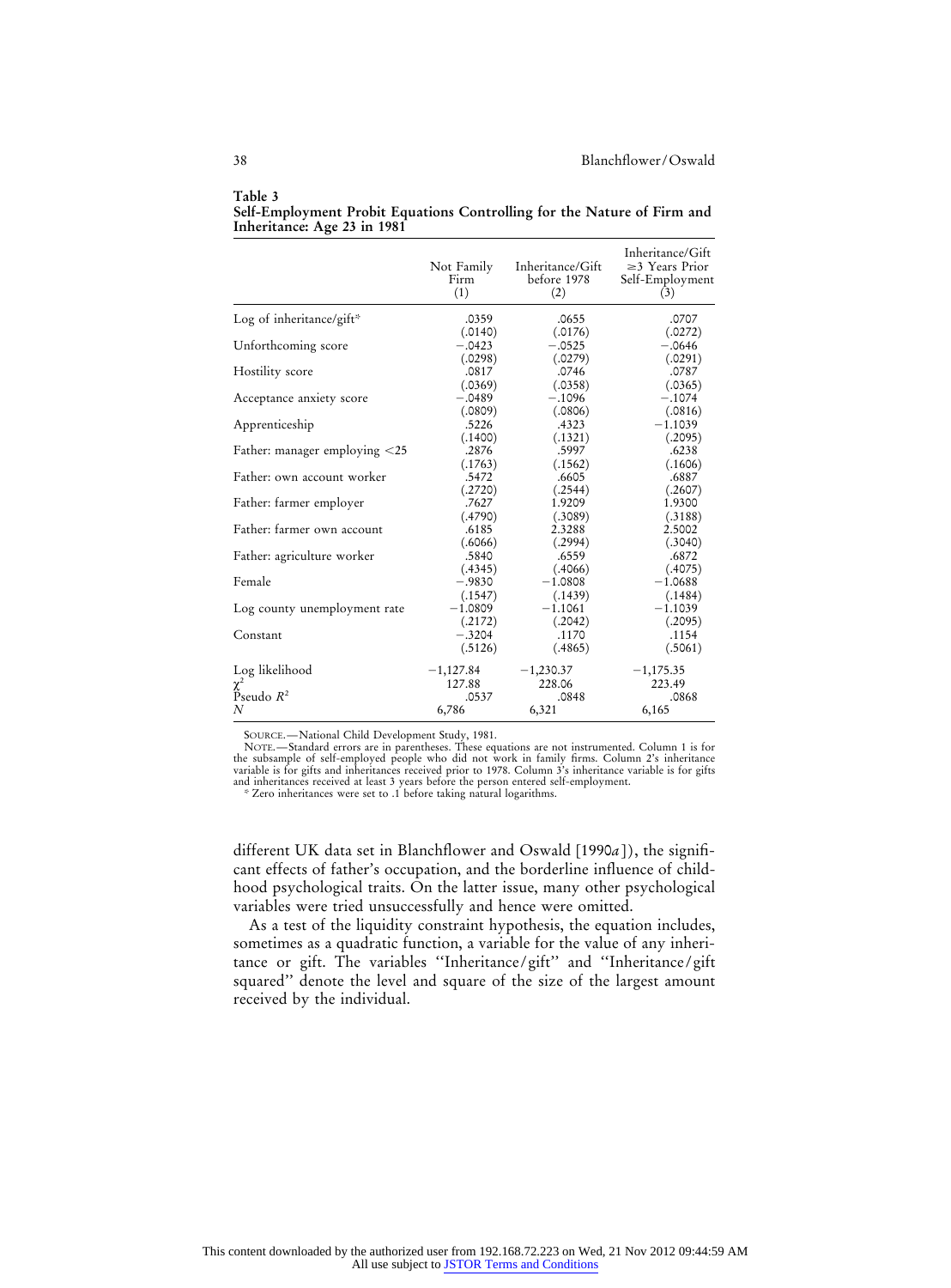### What Makes an Entrepreneur? 39

Column 1 of table 2 reveals that, in the simplest linear specification, the inheritance/gift variable enters positively with a coefficient that is positive and statistically significant at the 5% level. Column 2 tests for a quadratic form. Both the level and the square are significant at better than the 5% level. Further evidence for a nonlinearity emerges from column 3 of table 2, which switches to the logarithm of inheritance/gift (assigning 0.01 to those values of zero). The coefficient enters with a coefficient of 0.04 with a standard error of 0.01. For simplicity, this article continues to use a log structure in table 3.

Table 3 probes the nature of the correlation between self-employment and receipt of an inheritance or gift. First, in column 1 of table 3 the sample is restricted to those who are not self-employed in family firms (using answers to the question ''Are you self-employed in a firm belonging to your family?''). The gift/inheritance variable remains strongly significant. The column 1 estimation is an attempt to demonstrate that table 2's inheritance/ gift effect is not merely proxying for the fact that children inherit family firms. It is possible, as a referee has pointed out, that some people who inherited businesses from their parents may not refer to them as family firms, but the variable is the best available in this data set. Second, because children who are about to go into business may approach their own families for loans, it is possible that the results in columns 1–3 of table 2 might be contaminated by simultaneity bias. Although the need to use family money in this way could itself be construed as an illustration of capital constraints, two procedures were followed in an attempt to allow for the possible endogeneity of the inheritance/gift variable.

Column 4 of table 2 reports estimates using nonlinear two-stage least squares. Here a good instrument is required, and the data set seems to contain one. The variable for inheritances or gifts is assumed to be a function of whether one or both of the individual's parents had died (research on the determinants of inheritance is sparse but includes Cox [1987] and Wilhelm [1991]). This ought to be an effective way to instrument, because the death of a father or mother should have no effect on the self-employment decision per se but should, and does, enter significantly into an equation for inheritances or gifts (examples of such equations are given in app. A). Approximately 14% of the sample had lost at least one parent in 1981. The exact figures are in table A.

To exploit a form of lag as an alternative to instrumenting, columns 2

| ٠<br>× | --<br>- - |  |
|--------|-----------|--|
|        |           |  |

|              | Mother Alive | Mother Dead |
|--------------|--------------|-------------|
| Father alive | 10,797       | 426         |
| Father dead  | 1.135        | 94          |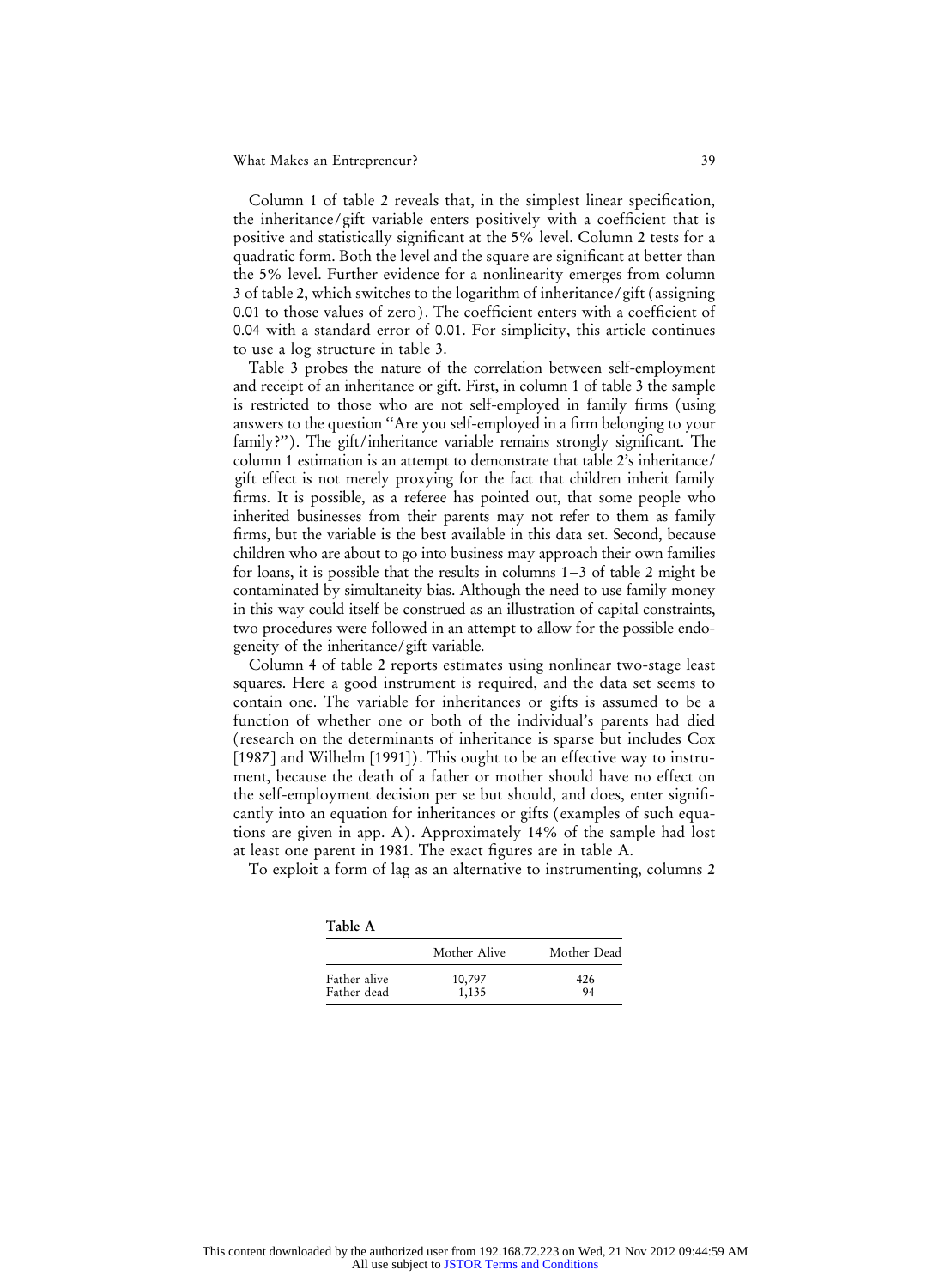and 3 of table 3 use only data on those inheritances and gifts that came well before the self-employment decision. This approach attempts to establish causality, and so solve the potential simultaneity problem, by using a predetermined inheritance/gift variable. The coefficient in each case is approximately 0.07 with a standard error of less than 0.03, so this method seems to confirm the role of inheritances/gifts in entrepreneurship equations and to suggest that the evidence for effects from capital is not created by simultaneity bias. A 3-year preinheritance interval was chosen as a compromise between the need for as long a lag as possible and the requirement that the number of observations not be too few.

The findings from these different sets of results—uninstrumented, instrumented, and lagged—all find statistically significant inheritance effects and are thus consistent with the existence of capital constraints. The size of the inheritance/gift effects is large. From the probit equations it is possible to calculate that individuals who had received £5,000 (\$9,000) in constant 1981 pounds sterling were approximately twice as likely to be self-employed in 1981 as those who had received nothing (the instrumental variable [IV] estimates are even greater, and perhaps implausibly large). For example, a male in the southeast of England, with an apprenticeship and whose father was a manager in a workplace with under 25 employees, had a probability of 0.16 of being self-employed without an inheritance and/or gift. This probability was 0.37 if he had received an inheritance of £5,000. In the case of females, the probabilities were 0.07 and 0.21, respectively. This seems a big effect even when contrasted with the Evans-Jovanovic estimate that removing all liquidity constraints would increase the flow of entrepreneurs from 3.8% to 5.1% (Evans and Jovanovic 1989, p. 824). The likely explanation—apart from possible U.S. and UK differences and the need for caution in interpreting all estimates in early work in a field—is that capital constraints bind more on the young.

It might be argued that age 23 is too young to study self-employed people. Hence, table 4 re-does the analysis for the 1991 sweep of the panel, that is, when these individuals were age 33. Table 4 provides a probit equation for self-employment at that date. It is designed to be close in specification to the earlier tables and continues to find an apparently powerful correlation between self-employment status and having received an inheritance or gift. The sample consists of individuals in employment at the time of interview in 1991 when the respondents were 33 years of age. As in tables 2 and 3, the dependent variable is set to one if selfemployed in the main activity and to zero otherwise. The self-employed were only slightly more likely to have received an inheritance than the employed (29% compared with 27.4%, respectively), but the amount received was much higher (the mean level of inheritance received was £4,692 for the employed and £11,148 for the self-employed).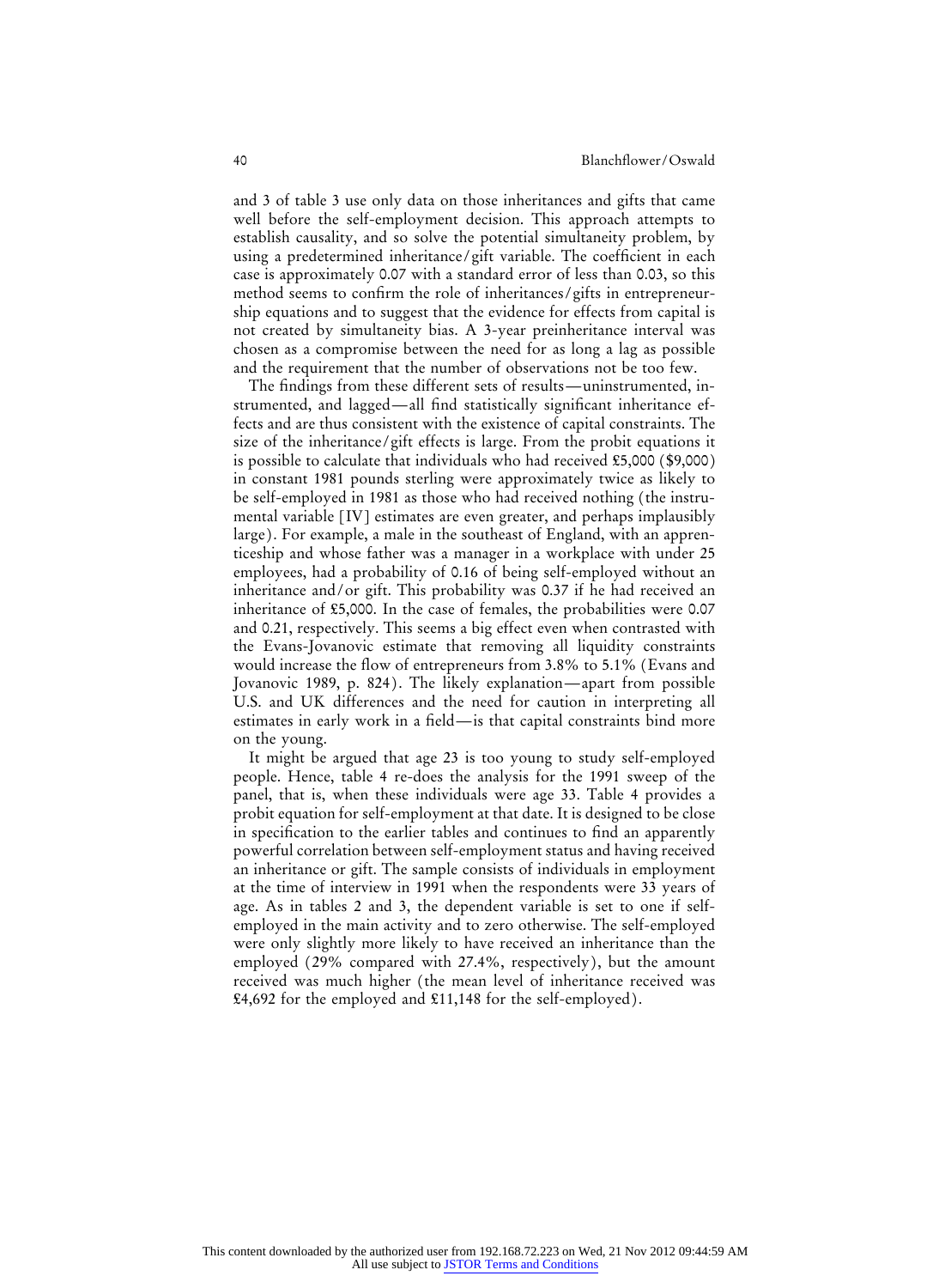| Table 4                                                |  |
|--------------------------------------------------------|--|
|                                                        |  |
| Probit Equations for Self-Employment at Age 33 in 1991 |  |
|                                                        |  |

|                                                   | (1)                            | (2)                            | (3)                            | (4)                            | (5)                            | (6)                            | (7)                            | (8)                            | (9)                            | (10)                           |
|---------------------------------------------------|--------------------------------|--------------------------------|--------------------------------|--------------------------------|--------------------------------|--------------------------------|--------------------------------|--------------------------------|--------------------------------|--------------------------------|
| Inheritance/gift*10 <sup>2</sup>                  | .00085<br>(4.88)               | .0012<br>(4.65)                | .00058<br>(3.17)               | .00072<br>(2.42)               | .00073<br>(4.29)               | .00098<br>(3.74)               | .00068<br>(3.97)               | .00071<br>(4.15)               | .00051<br>(2.79)               | .00060<br>(3.18)               |
| Inheritance/gift squared *10 <sup>8</sup>         | $\cdots$                       | $-.0017$<br>(1.98)             | $\cdots$                       | $-.00061$<br>(.63)             | $\sim$ $\sim$ $\sim$           | $-.00118$<br>(1.32)            | .                              | $\cdots$                       | $\cdots$                       | $\cdots$                       |
| Self-employed in 1981                             | $\cdots$                       | $\cdots$                       | .                              | $\cdots$                       | $\cdots$                       | .                              | .                              | $\cdots$                       | $\cdots$                       | 1.4757<br>(19.91)              |
| Unforthcoming score                               | $\cdots$                       | $\cdots$                       | .                              | $\cdots$                       | $\cdots$                       | .                              | .                              | $\cdots$                       | $-.0110$<br>(1.33)             | $\cdots$                       |
| Hostility score                                   | $\cdots$                       | $\cdots$                       | .                              | .                              | $\ddots$                       | .                              | .                              | $\cdots$                       | .0146<br>(1.17)                | .                              |
| Acceptance anxiety score                          | $\cdots$                       | $\cdots$                       | .                              | $\cdots$                       | $\cdots$                       | .                              | .                              | $\cdots$                       | $-.0064$<br>(2.25)             | $\cdots$                       |
| Father: manager employing <25                     | $\cdots$                       | $\cdots$                       | .2784<br>(2.72)                | .2798<br>(2.73)                | .2800<br>(2.73)                | .2826<br>(2.76)                | .2681<br>(2.60)                | .2628<br>(2.56)                | .2808<br>(2.61)                | .2320<br>(1.81)                |
| Father: own account worker                        | $\cdots$                       | $\cdots$                       | .4372<br>(3.44)                | .4389<br>(3.46)                | .4395<br>(3.46)                | .4425<br>(3.48)                | .4281<br>(3.35)                | .4329<br>(3.40)                | .4387<br>(3.29)                | .4432<br>(2.82)                |
| Father: farmer employer                           | $\cdots$                       | $\cdots$                       | .8389<br>(5.12)                | .8360<br>(5.10)                | .8338<br>(5.09)                | .8294<br>(5.06)                | .8668<br>(5.23)                | .8444<br>(5.13)                | .9257<br>(5.44)                | .6958<br>(3.18)                |
| Father: farmer own account                        | $\cdots$                       | $\cdots$                       | .6887<br>(3.79)                | .6910<br>(3.80)                | .6926<br>(3.80)                | .6964<br>(3.82)                | .7050<br>(3.81)                | .7018<br>(3.84)                | .7547<br>(3.97)                | .5623<br>(2.45)                |
| Father: agricultural worker                       | $\cdots$                       | $\cdots$                       | .1975<br>(1.15)                | .2015<br>(1.17)                | .2031<br>(1.18)                | .2098<br>(1.21)                | .2460<br>(1.41)                | .1891<br>(1.09)                | .2938<br>(1.64)                | $-.0526$<br>(.22)              |
| Father: class missing NCDS2                       | $\cdots$                       | $\cdots$                       | $\cdots$                       | $\cdots$                       | .1024<br>(1.05)                | .1060<br>(1.08)                | .1051<br>(1.07)                | .0980<br>(1.00)                | .0814<br>(.77)                 | .0515<br>(.41)                 |
| Female                                            | $-.3596$<br>(10.30)            | $-.3596$<br>(10.29)            | $-.3412$<br>(8.87)             | $-.3412$<br>(8.87)             | $-.3584$<br>(10.19)            | $-.3584$<br>(10.19)            | $-.3576$<br>(10.08)            | $-.3579$<br>(10.13)            | $-.3611$<br>(9.47)             | $-.2941$<br>(6.42)             |
| Log regional unemployment rate                    | $\cdots$                       | $\cdots$                       | $\cdots$                       | $\cdots$                       | $\ldots$                       | $\cdots$                       | $\cdots$                       | $-.4611$<br>(3.78)             | $\cdots$                       | $\cdots$                       |
| Regional dummies<br>Parental social class dummies | $\cdots$<br>$\cdots$           | $\cdots$<br>$\cdots$           | $\cdots$<br>12                 | $\cdots$<br>12                 | $\cdots$<br>12                 | $\ldots$<br>12                 | 10<br>12                       | $\sim$ $\sim$ $\sim$<br>12     | 10<br>12                       | 10<br>12                       |
| Constant                                          | $-.5877$<br>(11.66)            | $-.5921$<br>(11.73)            | $-.7052$<br>(6.89)             | $-.7095$<br>(6.91)             | $-.6877$<br>(6.86)             | $-.6949$<br>(6.91)             | $-.9037$<br>(6.99)             | .2654<br>(.98)                 | $-.8597$<br>(6.32)             | $-1.2191$<br>(7.14)            |
| Log likelihood<br>$\chi^2$<br>$N$                 | $-3,511.82$<br>137.61<br>8,757 | $-3,510.36$<br>140.51<br>8,757 | $-2,900.20$<br>187.40<br>7,322 | $-2,900.02$<br>187.76<br>7,322 | $-3,468.41$<br>223.82<br>8,755 | $-3,467.71$<br>225.21<br>8,755 | $-3,419.20$<br>279.66<br>8,710 | $-3,440.30$<br>237.46<br>8,710 | $-3,030.03$<br>259.74<br>7,760 | $-2,162.18$<br>649.36<br>5,998 |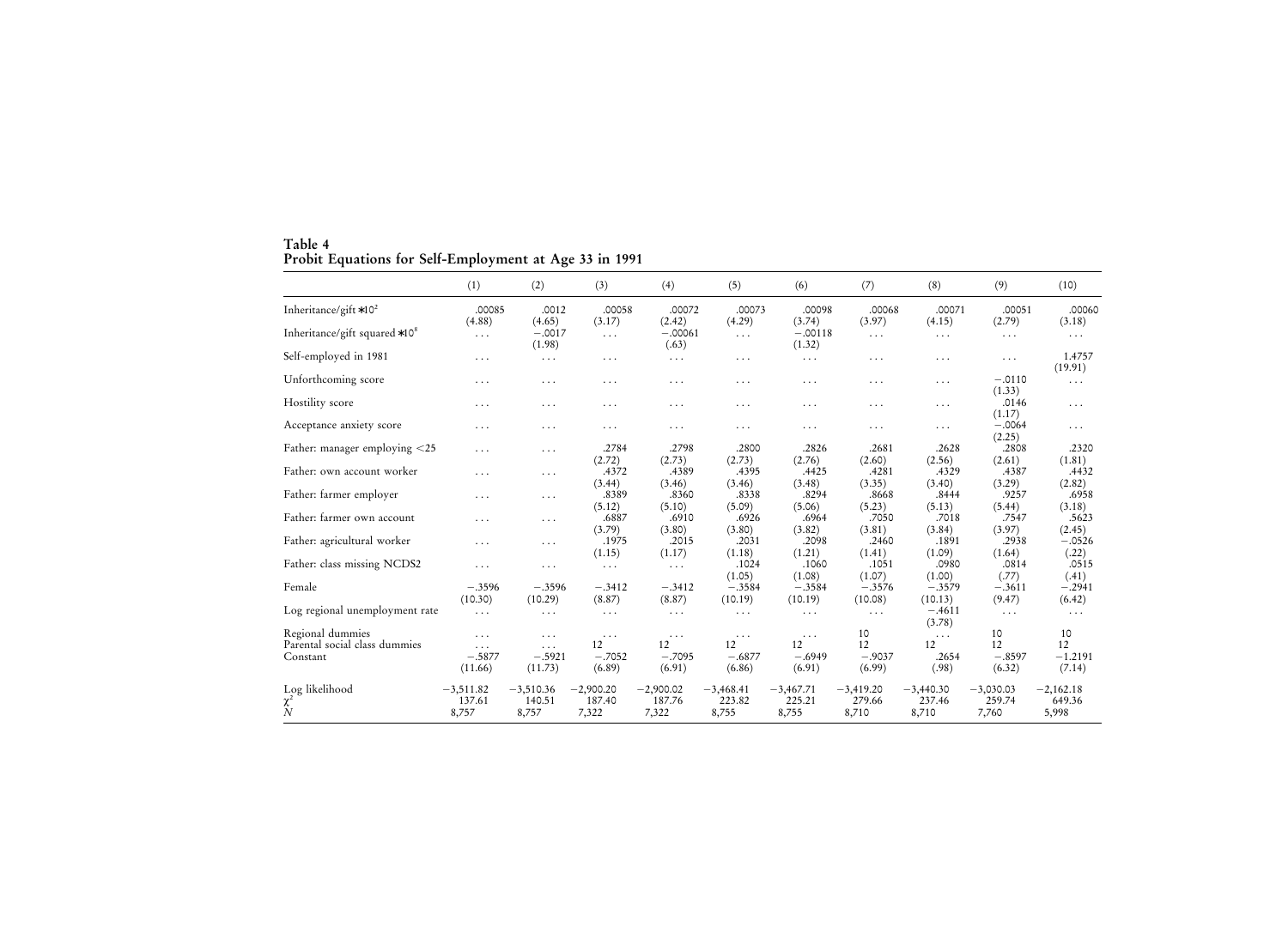Column 1 of table 4 is a probit equation that includes only the amount of inheritance/gift in constant 1981 pounds. The level of inheritance/gift enters with a coefficient of  $0.85*10^{-5}$  and a *t*-statistic of nearly 5. This is not a small effect (given the amount of variation in the data). In column 2, there is only marginal evidence that the relationship is a quadratic. A log specification also worked reasonably well (not reported). The inheritance effect is robust to the inclusion of parental class variables in column 3. These variables work very similarly to those in tables 2 and 3 above. The squared inheritance term is insignificant when parental social class—proxied by 12 dummies for father's occupation—is controlled for in column 4. It never achieves significance once other controls are included; hence in subsequent specifications in this table it is omitted. To check for the possibility of attrition bias, column 5 and onward uses a bigger sample: it includes all those cases that had missing values to the parental class variable. We set all of the other social class dummies to zero for such cases and include a further dummy variable, ''Father: social class missing NCDS2.'' This is everywhere insignificant, and the other coefficients are essentially unchanged, which may suggest that these results are not biased by attrition. The exact measures of father's occupation are listed in the regression in appendix E.

The inheritance variable is robust to the inclusion of regional dummies (col. 7), or the regional unemployment rate (col. 8), which once again enters negatively. Column 9 of table 4 includes the three personality scores provided by the schoolteacher when the respondent was aged seven. Those anxious for acceptance as children are less likely, at age 33, to be self-employed. Finally, in column 10, a form of lagged dependent variable is included. It records self-employment status in the earlier sweep of the NCDS survey, namely, in 1981. Even controlling for this, inheritance continues to be significant and to be of approximately the same size. This article does not re-do table 3 for the later sample of 33 year-olds. One reason is that NCDS5 does not record information on family firms.

As usual with econometric analysis, we cannot rule out the possibility that the observed empirical correlation is due to some other effect. Perhaps wealth makes people less risk-averse and thus more prone to go into business, or self-employment allows wealthier individuals to consume leisure more easily. Yet the apparently sizable effects from small inheritances do not make such an interpretation look the most natural one. As the next section shows, moreover, there is other evidence.

At a referee's suggestion, some final checks were performed. First, table 2's regressions were re-done using only the subsample of individuals who did not receive a gift or inheritance, but including dummy variables for whether one or both parents of the individual had died. This tests whether parents' death might directly cause independence or an entrepreneurinal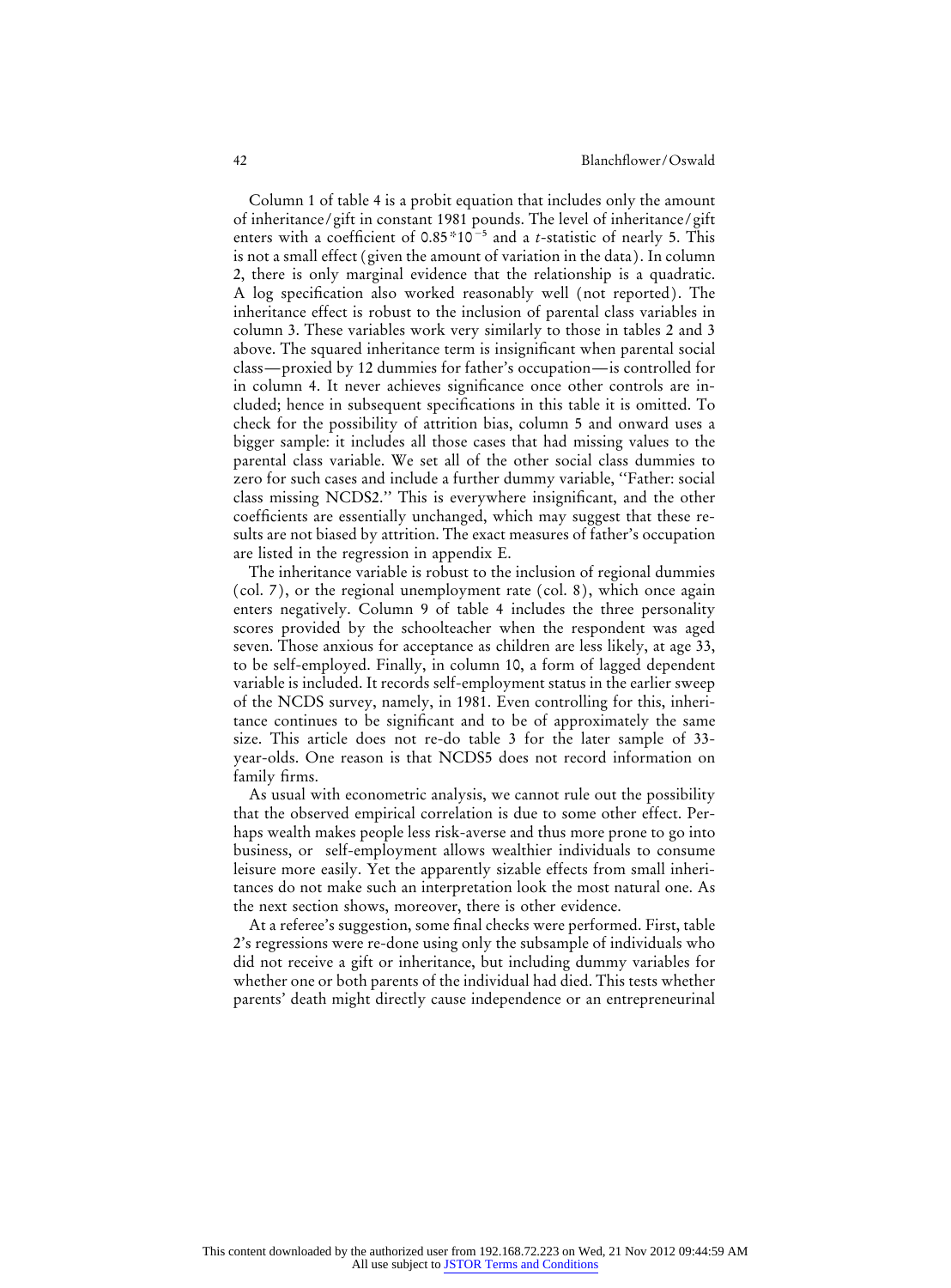**Table 5**

| How seriously Have Tou Considered Becoming Self-Employed: (70) |                   |                    |                       |                         |              |  |
|----------------------------------------------------------------|-------------------|--------------------|-----------------------|-------------------------|--------------|--|
|                                                                | Very<br>Seriously | Ouite<br>Seriously | Not Very<br>Seriously | Not at All<br>Seriously | N            |  |
| 1983                                                           | 5.3               | 11.9               | 12.6                  | 70.2                    | 779          |  |
| 1984                                                           | 6.6               | 10.3               | 12.3                  | 70.7                    | 724          |  |
| 1986                                                           | 6.1               | 9.5                | 14.2                  | 69.9                    | 1,470        |  |
| 1987                                                           | 4.9               | 9.7                | 14.0                  | 71.4                    | 1,273        |  |
| 1989                                                           | 5.9               | 9.9                | 11.8                  | 72.5                    | <u>1,691</u> |  |
| All                                                            | 5.7               | 10.1               | 13.0                  | 71.1                    | 5,932        |  |

 $\mathbf{V}_{\text{eff}}$   $\mathbf{C}_{\text{eff}}$   $\mathbf{H}_{\text{eff}}$   $\mathbf{H}_{\text{eff}}$   $\mathbf{B}_{\text{eff}}$   $\mathbf{C}_{\text{eff}}$   $\mathbf{H}_{\text{eff}}$   $\mathbf{H}_{\text{eff}}$   $\mathbf{H}_{\text{eff}}$   $\mathbf{H}_{\text{eff}}$   $\mathbf{H}_{\text{eff}}$   $\mathbf{H}_{\text{eff}}$   $\mathbf{H}_{\text{eff}}$   $\mathbf{H}_{\text{eff}}$   $\mathbf{H}_{\text{eff}}$   $\mathbf{H}_{\text{eff$ 

SOURCE.—British Social Attitudes Surveys (weighted). Own calculations.

NOTE.—Base: all individuals who were employees when interviewed and who had never been selfemployed in the preceding 5 years.

spirit. However, reassuringly for this article, the parental-death dummy variables were grossly insignificant. Second, for a subsample of individuals who had had no inheritance or gift prior to 1981, a probit equation was estimated to see if those who had a gift/inheritance between 1981 and 1991 were more likely to have have been self-employed in 1981. This tests the idea that any crucial omitted variables—linking self-employment and inheritances through other, possibly unknown, mechanisms—would probably begin to have an effect before the gift/inheritance was received. Supportively for our conclusions, however, the variable for being selfemployed in 1981 entered with a *t*-statistic of only 0.1. These two checks seem to be consistent with our favored approach.

# **V. Interview Evidence on Capital Constraints**

New survey findings are consistent with the idea that both current and potential self-employed business owners feel constrained by limited capital. Our aim in this section is to provide evidence more direct than, and complementary to, that reported in the previous section. Two previously unexploited sources of information are used. The first is the British Social Attitudes (BSA) Survey series, an annual random sample providing data from 1983 to 1989. The second is a 1987 government-sponsored random survey, the National Survey of the Self-Employed (NSS).

The BSA survey asked 5,947 randomly chosen employees who had not been self-employed in the previous 5 years (97.1% of all employees) the question, ''How seriously have you considered being self-employed?'' The answers are given in table 5. On average, 16.8% had considered running their own business either ''very seriously'' or ''quite seriously.'' In 1983, 1984, and 1986 a subsample of 451 respondents who had considered it very or quite seriously were asked the follow-up question, ''Why did you not become self-employed?'' The answers, which were recorded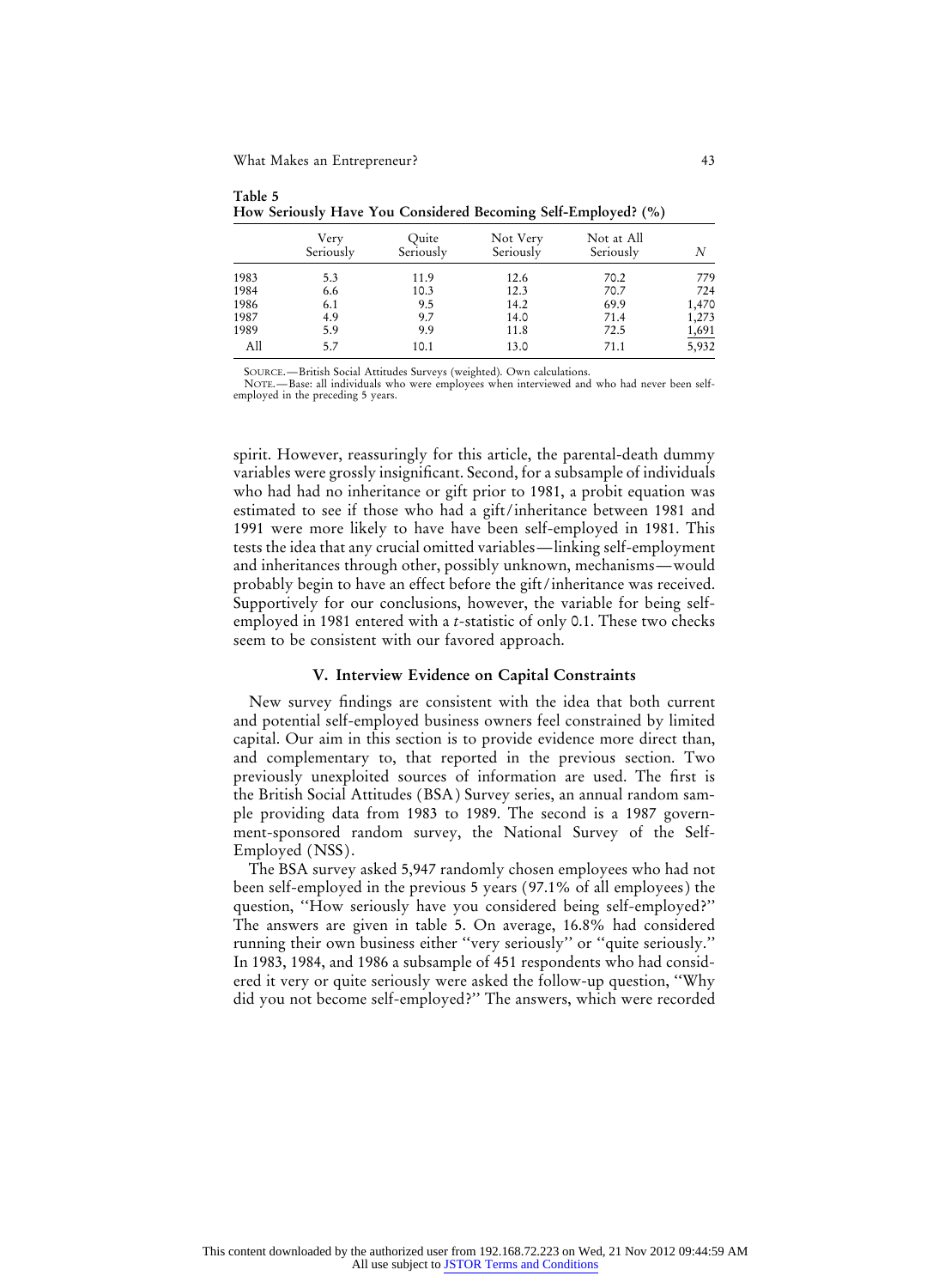| Year | Lack of<br>Capital/Money | Risk | Economic<br>Climate | Other<br>Reasons | N   |  |  |  |
|------|--------------------------|------|---------------------|------------------|-----|--|--|--|
| 1983 | 59.3                     | 10.2 | 2.5                 | 28.0             | 118 |  |  |  |
| 1984 | 56.0                     | 12.1 | .9                  | 31.0             | 116 |  |  |  |
| 1986 | 44.7                     | 22.1 | .9                  | 32.3             | 217 |  |  |  |
| All  | 51.3                     | 10.6 | 1.3                 | 31.2             | 451 |  |  |  |
|      |                          |      |                     |                  |     |  |  |  |

**Table 6 What Was the Reason You Did Not Become Self-Employed? (%)**

SOURCE.—British Social Attitudes Survey Series (weighted). Own calculations. NOTE.—Base: employees who reported that they had considered becoming self-employed ''very seriously'' or ''quite seriously'' in table 4.

in their own words, are reported in table 6. The table reveals that, aggregating over the years, approximately half the group gave as their reason for not setting up in business that they could not obtain the necessary capital. It was the most common reason. This is one form of evidence on the relevance of binding liquidity constraints.

The National Survey of the Self-Employed, which apparently has not been used before by economists, draws on information from a random sample of approximately 12,000 adults interviewed in Britain in the spring of 1987. Individuals who were recently self-employed were asked to name the main source of finance used to set up their business. Out of the 243 respondents who were in this special category,  $4$  103, or 42%, reported that they used their own savings to set up the business, 36, or 15%, used money from family or friends, while only 41, or 17%, took a bank loan. Taking this group as the base, table 7 provides the answers to the question, ''What help would have been most useful to you in setting up your business?'' It reveals that assistance with money and finance was the most commonly recorded item (mentioned by a quarter of respondents), which is again consistent with the capital-constraint hypothesis.

In addition to interviewing the self-employed, the NSS also obtained information on 139 individuals who said they were ''seriously intending'' to become self-employed. They were asked the following: ''There are many anxieties and concerns people have in setting-up in self-employment. What are you most concerned about?'' They were then given a list of 20 possible answers from which they had to select one. The main responses are reported in table 8 and show that the single most common answer was that individuals were worried about how to raise the necessary finance (mentioned by a fifth of respondents).

<sup>4</sup> Data sets covering newly self-employed entrepreneurs are almost inevitably small, so the best that can be done is to insist that data are drawn from a welldesigned random sample.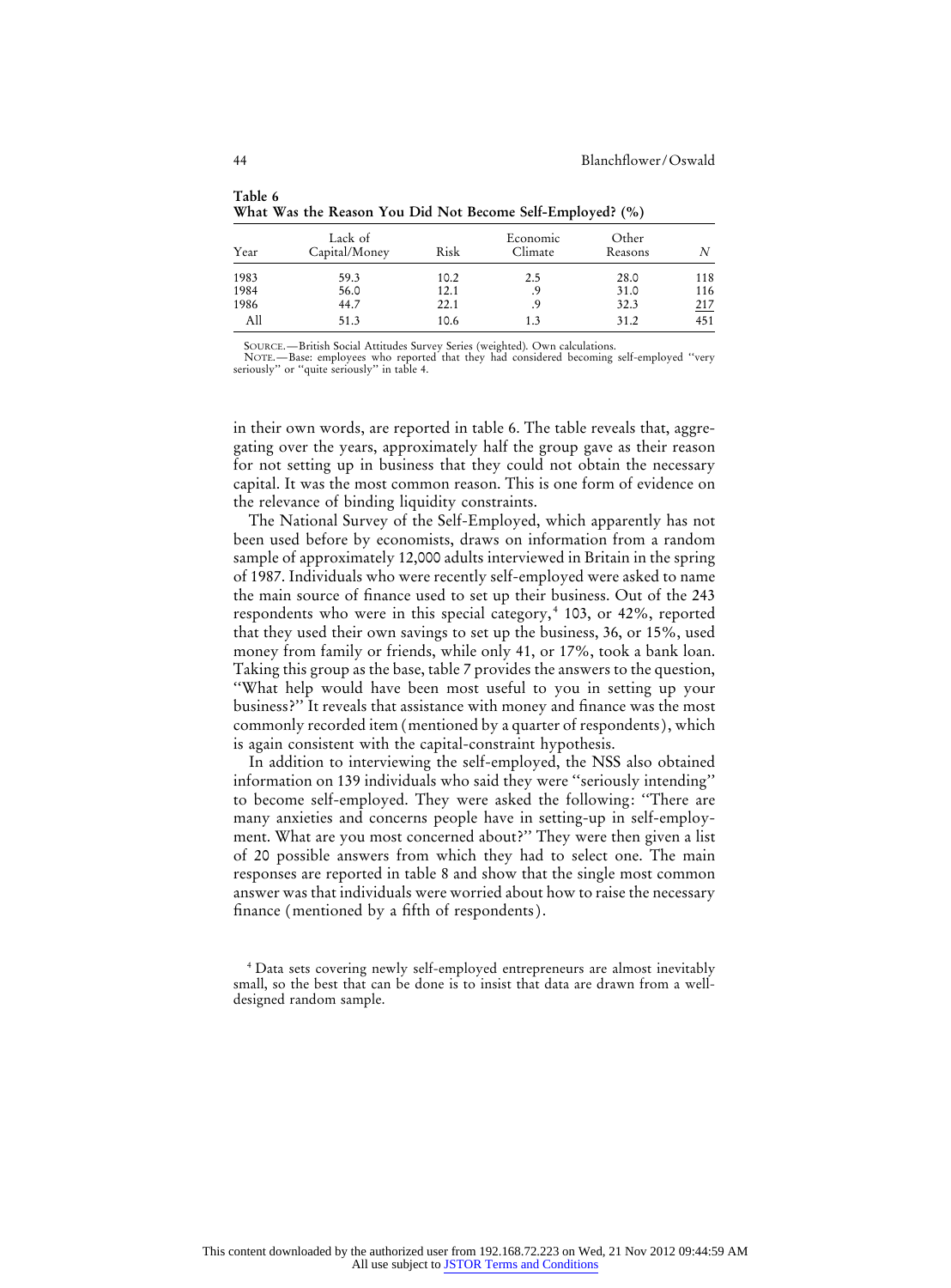| Table 7<br>What Help Would Have Been<br><b>Most Useful to You in</b><br>Setting-Up in Business? (%) |      |  |  |  |  |
|-----------------------------------------------------------------------------------------------------|------|--|--|--|--|
| Money/finance                                                                                       | 26.3 |  |  |  |  |
| How to start up                                                                                     | 7.8  |  |  |  |  |
| Government regulations                                                                              | .8   |  |  |  |  |
| Tax advice                                                                                          | 9.1  |  |  |  |  |
| Bookkeeping                                                                                         | 4.1  |  |  |  |  |
| Legal advice                                                                                        | 1.2  |  |  |  |  |
| Finding premises                                                                                    | 2.5  |  |  |  |  |
| Finding clients                                                                                     | 3.7  |  |  |  |  |
| Marketing/advertising                                                                               | 1.6  |  |  |  |  |
| General advice                                                                                      | 5.3  |  |  |  |  |
| Others                                                                                              | 5.1  |  |  |  |  |
| No help desired                                                                                     | 32.5 |  |  |  |  |
| No. of observations                                                                                 | 243  |  |  |  |  |
|                                                                                                     |      |  |  |  |  |

SOURCE.—1987 National Survey of the Self-Employed. Own calculations. NOTE.—Base: adults who had become self-employed in the previous 4 years, were still self-employed and had fewer than six employees.

These two questionnaire surveys provide information about the problems that potential and current self-employed people think are most important. In each case, the dominant answer concerns the availability of capital. Although economists are schooled to be cautious of survey infor-

**What Was Your Biggest Concern**

**Table 8**

| with Becoming Self-Employed? (%) |      |
|----------------------------------|------|
| Where to get finance             | 20.1 |
| Cash flow                        | 10.8 |
| How to start                     | 4.3  |
| Where to get advice              | 5.0  |
| Finding premises                 | 5.0  |
| Finding clients                  | 10.1 |
| Competition                      | 3.6  |
| No guaranteed income             | 14.4 |
| Losing savings                   | 2.9  |
| Understanding tax                | 14.4 |
| Understanding bookkeeping        | 3.6  |
| Pension                          | 2.9  |
| Employing people                 | 2.2  |
| Effect on family                 | 4.3  |
| Others                           | 8.0  |
| No concerns                      | 3.6  |
| No. of observations              | 139  |

SOURCE.—1987 National Survey of the Self-

Employed. Own calculations. NOTE.—Base: those ''seriously intending'' to become self-employed in the next few months.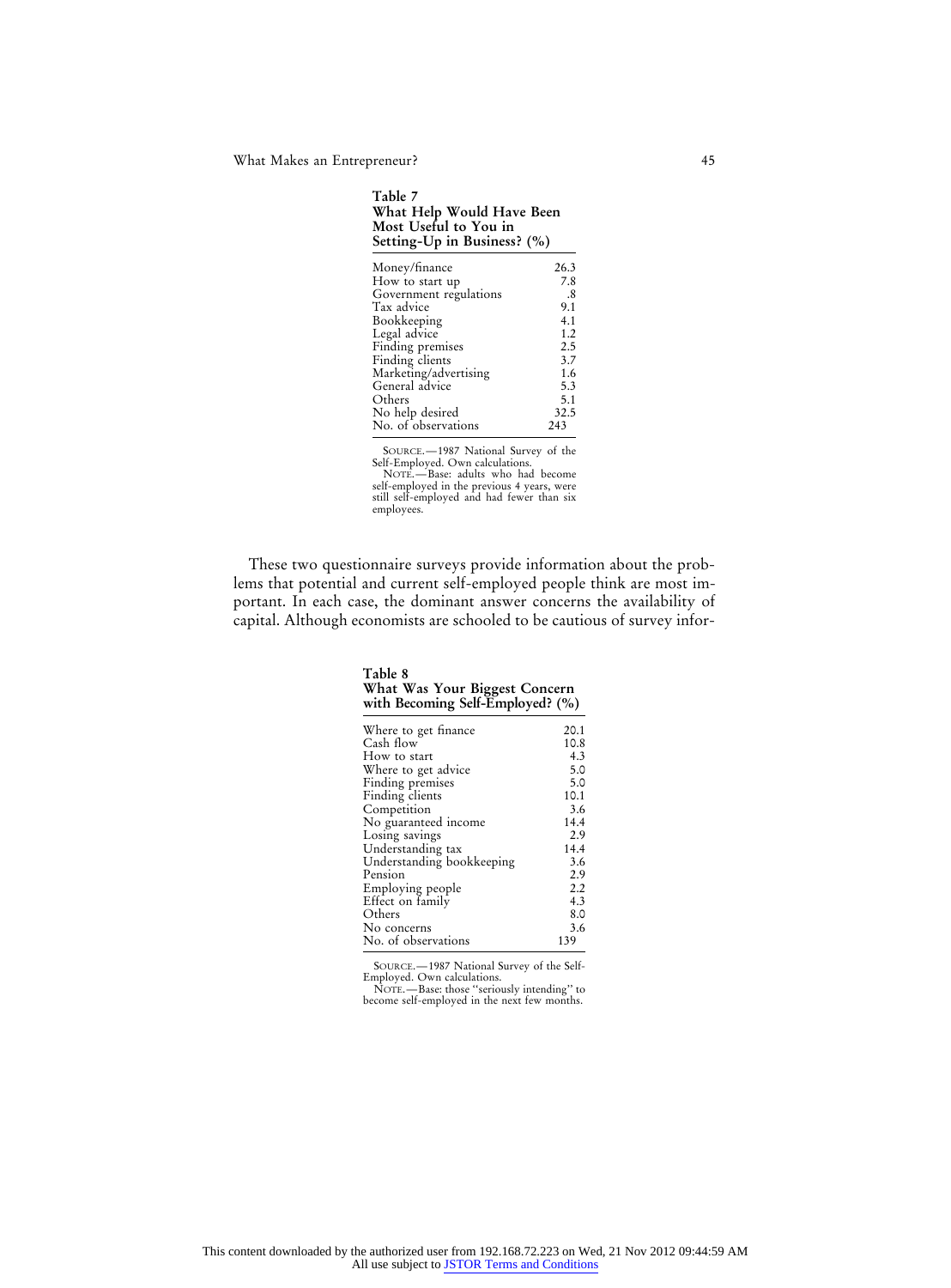| % Answering                       | Self-Employed | Employees | All Workers |
|-----------------------------------|---------------|-----------|-------------|
|                                   | 1.7           | 2.8       | 2.8         |
| Very dissatisfied<br>Dissatisfied | 2.9           | 9.6       | 9.2         |
| Neither                           | 6.7           | 8.2       | 8.1         |
| Satisfied                         | 42.4          | 50.2      | 49.8        |
| Very satisfied                    | 46.2          | 29.1      | 30.1        |
| N                                 | 519           | 8,657     | 9,176       |

**Table 9 Overall Satisfaction with Job: Age 23 in 1981**

SOURCE.—National Child Development Study, 1981.

NOTE.—Base: individuals in employment at the time of interview.

mation, it seems unlikely that there is nothing to be learned from this common message from different surveys. They appear to sit consistently alongside the estimation results.

# **VI. Testing Whether the Self-Employed Are Happier**

The model implies (proposition 3) that those running their own enterprises will be happier than employees. For a test of this, it is necessary to compare the total returns to conventional work and entrepreneurial activity. The reported earnings of self-employed individuals are known to be unreliable, and it is likely, as the model suggests, that such individuals get a nonpecuniary benefit from being their own boss. Hence, some proxy for overall utility is required. We follow the psychology literature in using survey data on job and life satisfaction. It is established there (see, e.g., Warr 1985 and Argyle 1989) that reported satisfaction numbers are highly correlated with observable measures of individual well-being at work such as quitting behavior and physiological symptoms. The small economics literature includes Hamermesh (1977), Freeman (1978), Borjas (1979), Schwochau (1987), Meng (1990), Miller (1990), Clark and Oswald (1994, 1996), and Blanchflower and Freeman (1994).

The central issue is whether, ceteris paribus, the self-employed report higher levels of overall utility or job satisfaction than do employees. The National Child Development Study is again a valuable data source. After asking each 23-year-old individual how satisfied they were with a range of items, such as pay and working conditions, the following encompassing question was asked: ''Taking everything into consideration, how satisfied or dissatisfied are you with your job as a whole?'' (NCDS4 questionnaire, question 19, p. 9). Preliminary questions were asked about individual components of utility. Respondents presumably saw this question as requesting information on their entire ''utility package,'' and this makes the answers potentially useful.

The responses to the job satisfaction question are coded in the survey into five categories. A cross-tabulation of the results is reported in table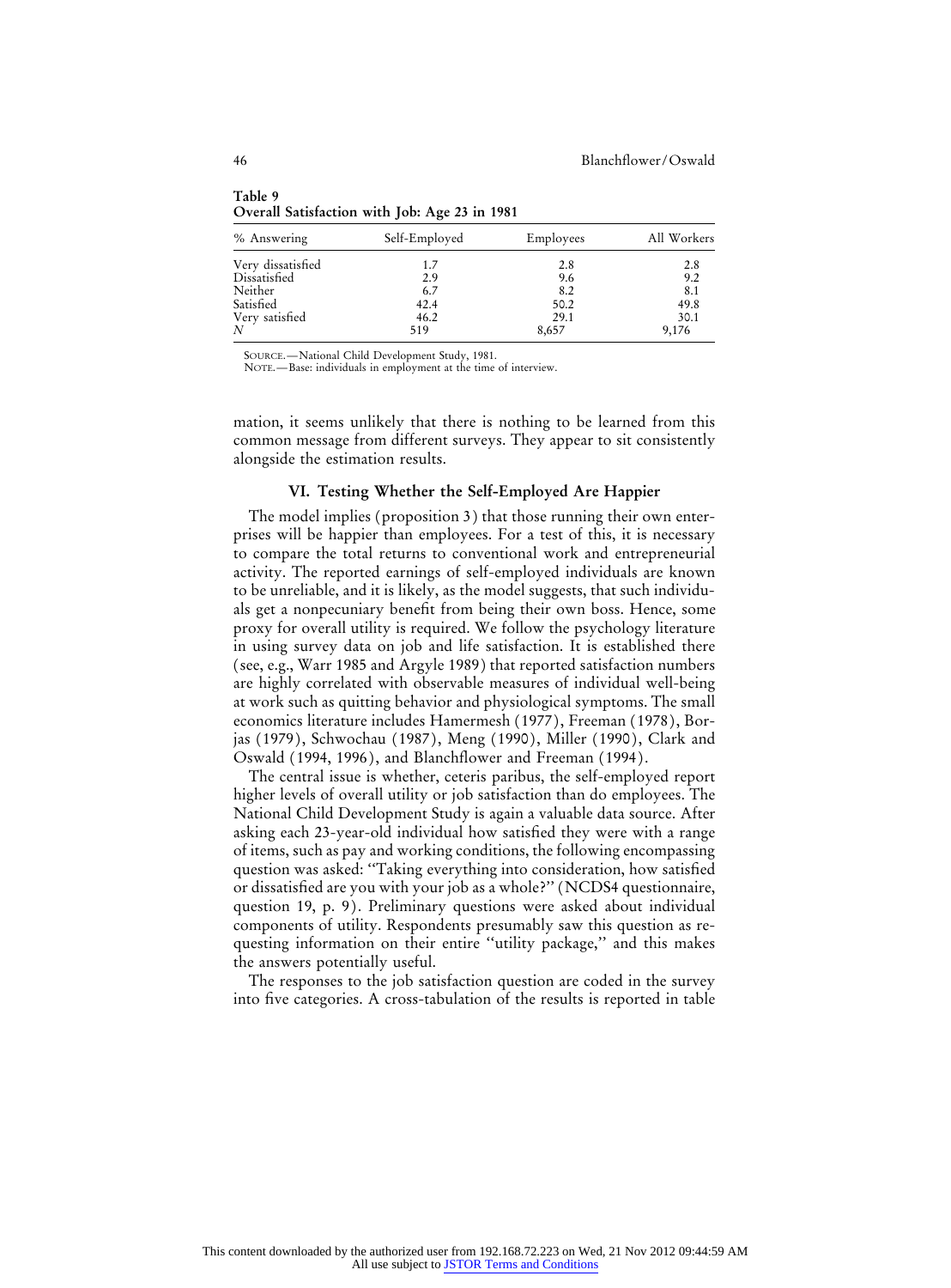9. Insofar as the responses can be seen as a genuine proxy for utility levels, they appear to favor the view that the self-employed are ''happier'' at work. The table shows that 46% of the self-employed say that they are in the top category of very satisfied, whereas the figure is 29% for employees.

To control for other characteristics, ordered probit equations are estimated in table 10. Because satisfaction is presumably influenced by income, some stance must be taken on whether or not an earnings measure is to be included in the probit equations. The theory makes clear that the appropriate test is to omit earnings variables. This is because the focus of interest is the total utility of individuals—to allow a comparison of employment versus self-employment—and not just the satisfaction level after income is held constant.

Included as controls in the table 10 equations are dummy or continuous variables for self-employment, gender, disabled status, union membership, marital status, region, highest educational qualification, part-time, ever unemployed in the previous 5 years, a dummy for problems with

| Table 10                                                        |  |  |
|-----------------------------------------------------------------|--|--|
| Ordered Probit on Overall Satisfaction with Job: Age 23 in 1981 |  |  |

|                                  | All         |         | No Inheritance |         | Inheritance |            |
|----------------------------------|-------------|---------|----------------|---------|-------------|------------|
| Variable                         | Coefficient | t-Ratio | Coefficient    | t-Ratio | Coefficient | $t$ -Ratio |
| Self-employed                    | .4235       | 4.930   | .4911          | 5.278   | $-.0266$    | .106       |
| Female                           | .1156       | 3.958   | .1311          | 4.189   | .0417       | .470       |
| Disabled                         | $-.1062$    | .061    | $-.0034$       | .019    | $-.2521$    | .165       |
| Number problems                  | $-.1442$    | 2.483   | $-.1449$       | 2.380   | $-.1663$    | .795       |
| Married                          | .0694       | 2.580   | .0786          | 2.711   | $-.0074$    | .092       |
| Divorced                         | $-.0468$    | .367    | $-.0831$       | .635    | .6753       | .942       |
| Separated                        | .0778       | .906    | .1085          | 1.178   | $-.4742$    | 1.808      |
| Part-time                        | .1290       | 2.095   | .0948          | 1.445   | .4536       | 2.382      |
| Union member                     | $-.0484$    | 1.744   | $-.0498$       | 1.681   | .0177       | .204       |
| Ever unemployed                  | $-.1938$    | 7.076   | $-.1777$       | 6.073   | $-.2959$    | 3.563      |
| Completed                        |             |         |                |         |             |            |
| apprenticeship                   | $-.0236$    | .556    | $-.0143$       | .316    | $-.0904$    | .673       |
| Experience (months)              | .0008       | .776    | .0008          | 1.501   | $-.0032$    | 1.207      |
| Tenure in current job            |             |         |                |         |             |            |
| (months)                         | $-.0001$    | .016    | $-.0001$       | .262    | $-.0007$    | .425       |
| Constant                         | 2.1924      | 15.007  | 2.1152         | 13.541  | 2.5307      | 5.281      |
| Threshold 1                      | .7748       | 28.343  | .7709          | 26.437  | .8324       | 9.272      |
| Threshold 2                      | 1.1207      | 38.541  | 1.1160         | 35.929  | 1.1971      | 12.656     |
| Threshold 3                      | 2.5344      | 78.574  | 2.5393         | 73.538  | 2.5892      | 25.303     |
| Log likelihood<br>Restricted log | $-9,536.3$  |         | $-8,323.8$     |         | $-1,184.9$  |            |
| likelihood                       | $-9,717.9$  |         | $-8,497.0$     |         | $-1,219.9$  |            |
| $\chi^2$ (49)                    |             | 363.27  |                | 346.35  |             | 70.048     |
| N                                | 7,874       |         | 6,887          |         | 987         |            |

SOURCE.—National Child Development Study, 1981.

NOTE.—Ten region dummies, 4 month-of-interview dummies, 12 highest-qualification dummies, and 9 industry dummies are also included.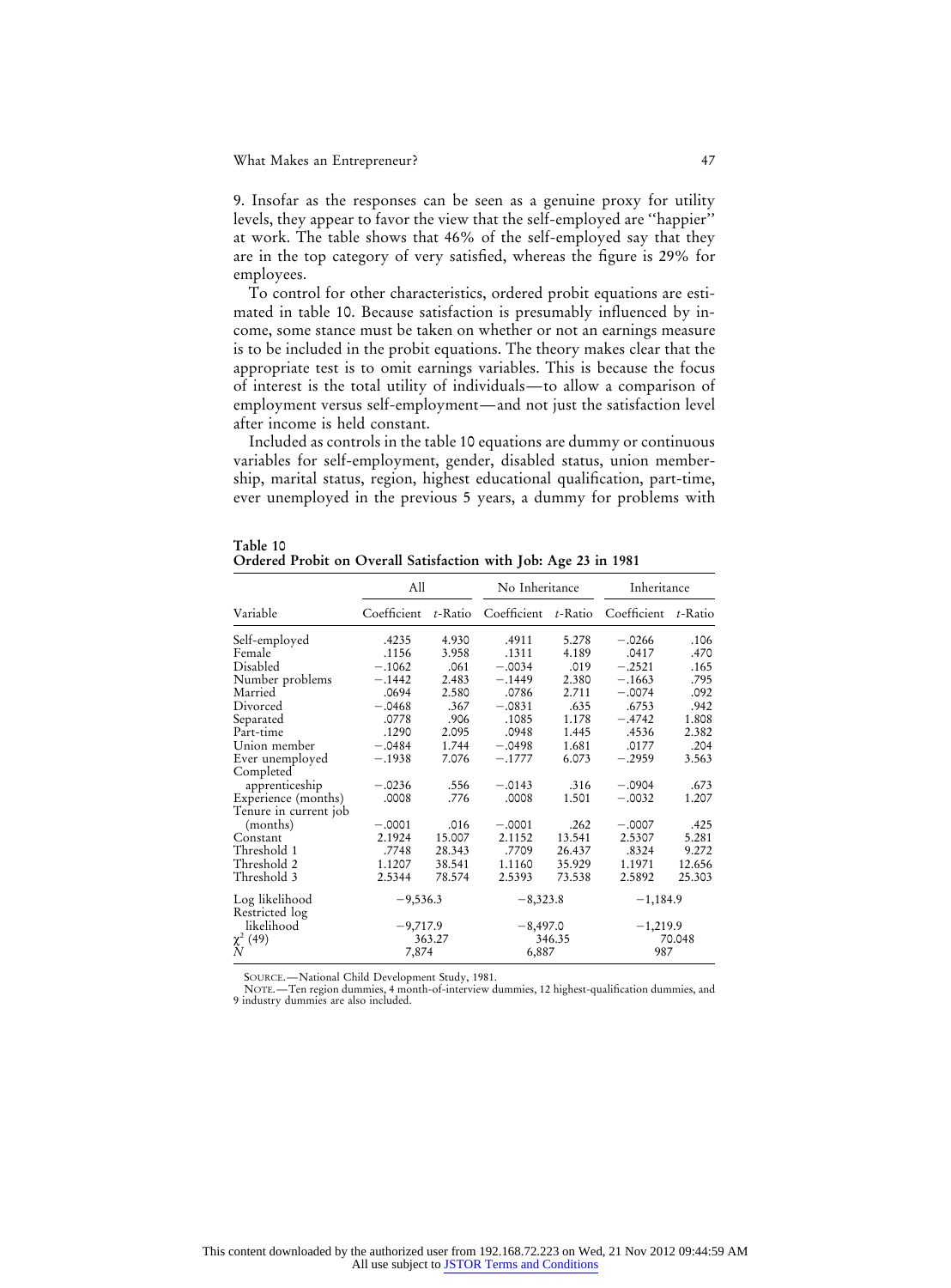arithmetic, months of experience, and job tenure. Month-of-interview dummies are included. A set of industry dummies are also included in table 10. It is apparent that the self-employment dummy variable is significant. It was so in all specifications, including those with few control variables. Consistent with the cross-tabulations presented in table 9, selfemployment has a positive effect on reported satisfaction levels (one that is quantitatively large). As the equations exclude income measures, the self-employment variables are not capturing merely the nonmonetary return to being one's own boss but, rather, a mixture of money and other things. Given the paucity of work with data like these, the other controls may also be of interest. Women are more satisfied; married people are also more satisfied. Those who have been unemployed are less satisfied. Union members are marginally less content: this replicates the main finding of the earlier literature of Freeman (1978) and Borjas (1979). Low qualifications (in results not reported) and part-time work are also positively associated with satisfaction—perhaps reflecting the low-aspiration effects discussed in Clark and Oswald (1996).

As an experiment into the effects of access to capital, the data were split into two subsamples. The second set of columns of table 10 is estimated with data on the 6,887 people who reported themselves as having received no inheritance or gift of money or goods exceeding £500. The third set of columns of table 10 gives estimates for the subsample of 987 people who had received this kind of inheritance or gift. There is evidence that the self-employment dummy variable has little effect in the group who inherited; the dummy even goes negative. Such evidence might be taken to be consistent with the idea that those with capital—through an inheritance—are more able to enter the self-employment sector and drive down the rents available there. This argument can only be suggestive but indicates an area where further research might be fruitful.

Table 11 presents related results for the 1991 data. Here there is no question asked about individuals' satisfaction with their work, so instead the dependent variable is the answers to a question about life satisfaction. The question asked was as follows: ''Here is a scale from 0 to 10. On it, '0' means that you are completely dissatisfied and '10' that you are completely satisfied. Please ring one number to show just how dissatisfied or satisfied you are about the way your life has turned out so far'' (NCDS5 questionnaire, sec. I, question 8, p. 19). In the life satisfaction equation, a self-employment dummy enters positively.<sup>5</sup> Females and married people

<sup>&</sup>lt;sup>5</sup> We have replicated this positive self-employment result in happiness equations for eight other Western countries (Great Britain, Northern Ireland, United States, Italy, Eire, Israel, Norway, West Germany, and New Zealand) using ISSP data for 1991 and for the United States using a time series of cross sections from General Social Surveys, 1972–90 (see app. B). Appendix tables D1 and D2 report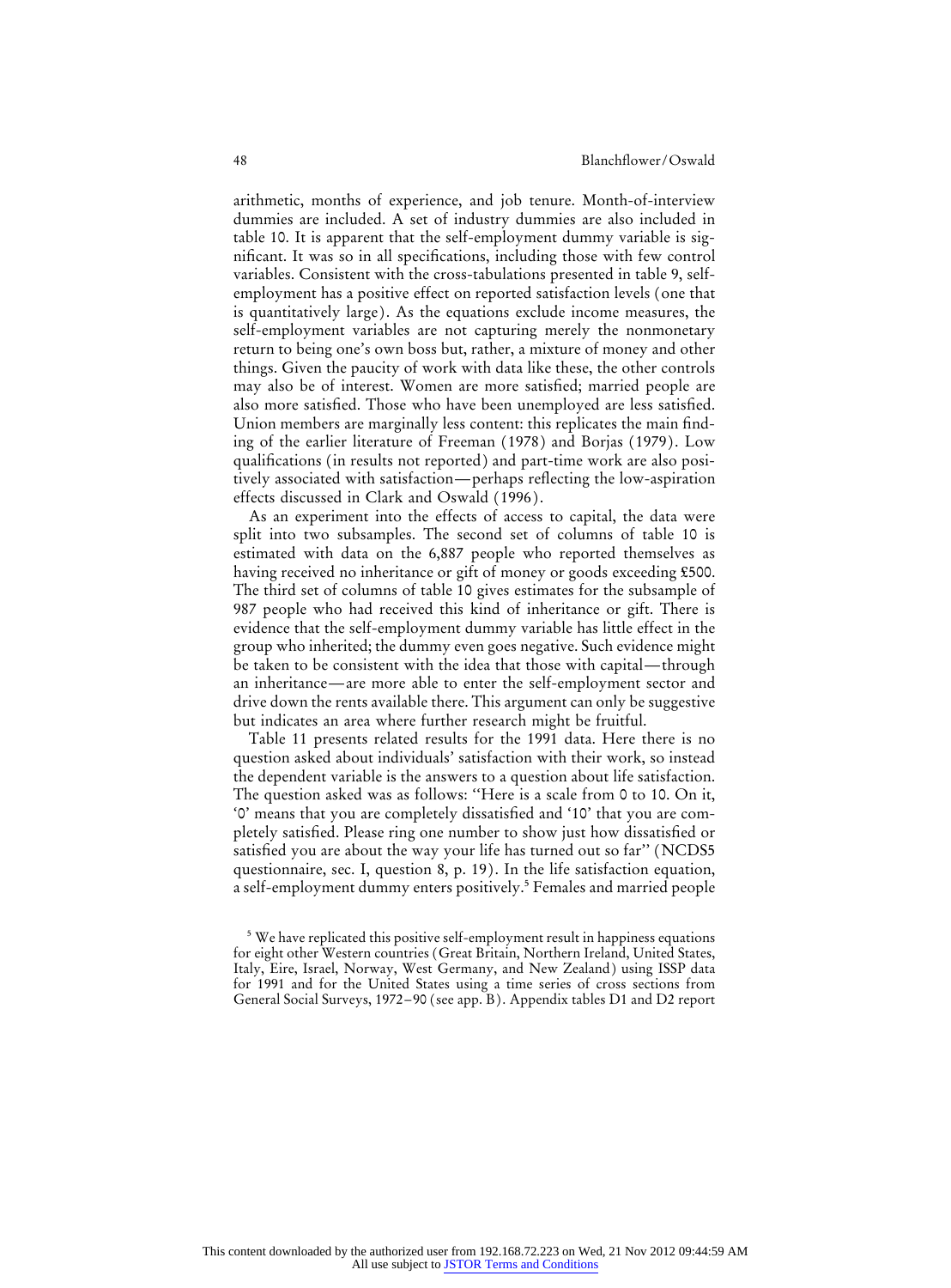What Makes an Entrepreneur? 49

**Table 11 Life-Satisfaction Equation: Age 33 in 1991**

|                | (1)      | (2)     | (3)     | (4)     | (5)     | (6)     |
|----------------|----------|---------|---------|---------|---------|---------|
| Self-employed  | .1101    | .1015   | .1091   | .1114   | .1089   | .1068   |
|                | (2.16)   | (2.00)  | (2.15)  | (2.18)  | (2.19)  | (2.11)  |
| Female         | .0861    | .1049   | .1096   | .0971   | .0961   | .1026   |
|                | (2.43)   | (3.05)  | (3.18)  | (2.74)  | (2.71)  | (2.95)  |
| Ever married   | .        | 1.1187  | 1.1180  | 1.1132  | 1.0989  | 1.0998  |
|                |          | (25.62) | (25.52) | (25.26) | (24.81) | (25.30) |
| Union member   | .        | .0995   | .1085   | .0911   | .0816   | .0929   |
|                |          | (2.74)  | (2.98)  | (2.48)  | (2.20)  | (2.55)  |
| Race dummies   | .        | .       | 7       |         |         | 7       |
| Oualification  |          |         |         |         |         |         |
| dummies        | .        |         |         | 11      | 11      | 11      |
| Region dummies |          |         |         |         | 10      | 10      |
| Health dummies | .        |         |         |         |         | 4       |
| Constant       | 7.3385   | 6.3630  | 6.3624  | 6.3096  | 6.3943  | 6.8966  |
|                | (133.12) | (94.97) | (94.65) | (71.87) | (56.11) | (59.84) |
| $R^2$          | .0009    | .0739   | .0745   | .0773   | .0790   | .1240   |
| F              | 4.78     | 168.16  | 61.85   | 32.04   | 22.75   | 32.40   |
| N              |          |         |         |         |         |         |
|                | 8.442    | 8,385   | 8,318   | 8,153   | 8,113   | 8,046   |

SOURCE.—National Child Development Study, 1991.

NOTE.—*t*-statistics are in parentheses. The dependent variable is "satisfaction with the way life has turned out." It is scored from a minimum of zero to a maximum of ten. This is an OLS regression. Means of life satisfaction: self-employed 7.561 and employees 7.464.

are significantly more satisfied. The union dummy here enters positively, suggesting that such people are happier even if (as in the earlier table 10) they may be less satisfied with their job. It is difficult to know what to make of this difference. Columns 1–6 build up to a specification including personal and regional variables. The finding that the self-employed are happier appears to be robust.

These results provide some evidence that entrepreneurs get higher utility than conventional employees. One caveat should be borne in mind when interpreting this study's findings. The use of satisfaction and happiness data to proxy utility levels is unconventional in economics research. It may be that reported satisfaction levels are subject to important biases. For example, self-employed people may be intrinsically more optimistic and cheerful than others, or may feel psychologically compelled, because their business is in their own hands, to answer in the way they do. Nevertheless, at this juncture a more straightforward interpretation of the data is that the self-employed really are happier.

the exact questions asked, the distribution of responses, and ordered probits equations for happiness. In both cases, self-employment has a significant positive effect. Clark and Oswald (1994), using a medical measure of psychiatric health, uncover a somewhat different result, namely, that the self-employed are more highly stressed than are employees.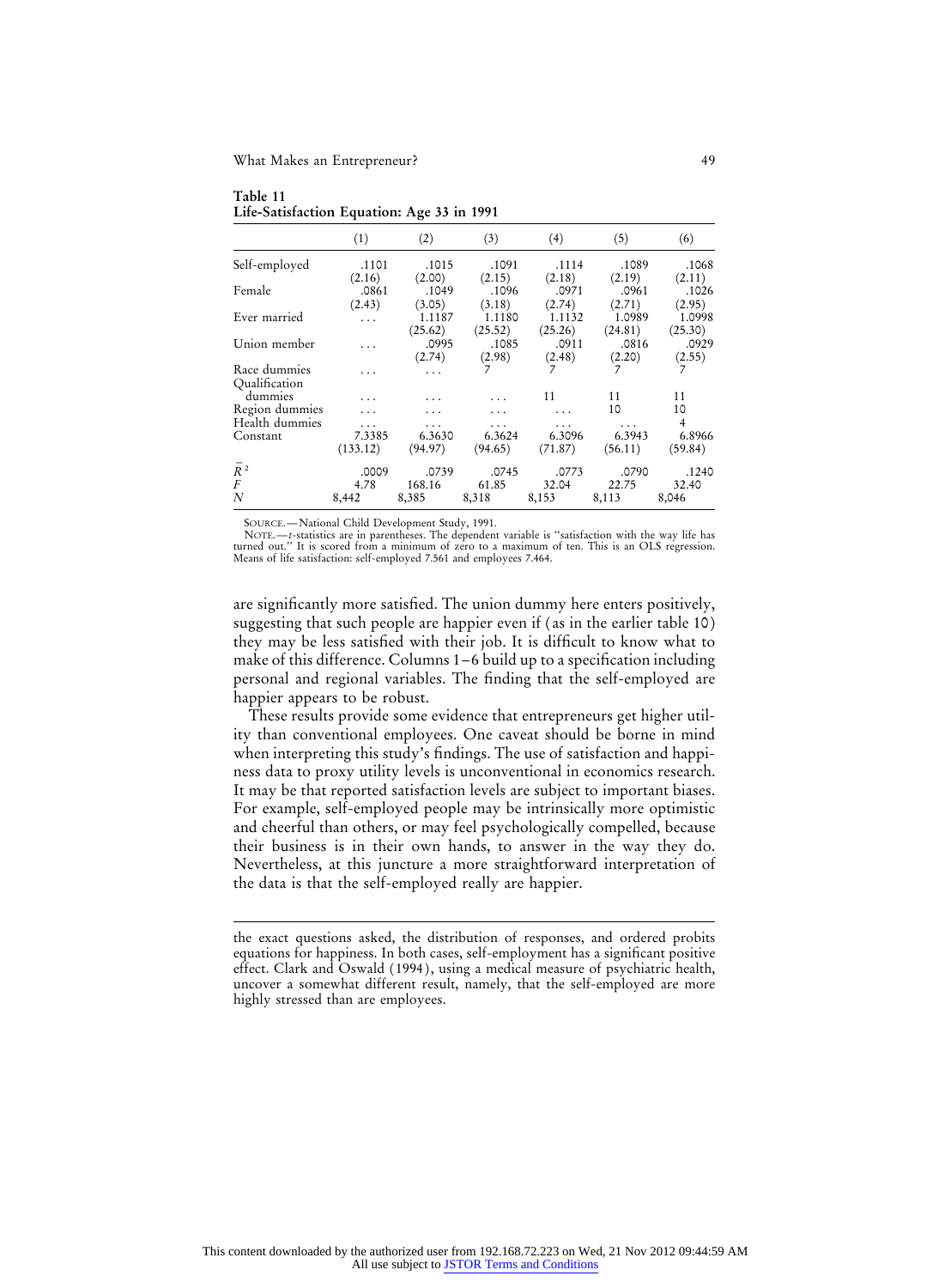# **VII. Conclusions**

The forces that affect the supply of entrepreneurship are widely viewed as important but poorly understood. We use survey and microeconometric methods to study a simple class of entrepreneurs, namely, individuals who run their own businesses. We draw upon data from the National Child Development Study, the British Social Attitude Surveys, the International Social Survey Programme, the U.S. General Social Surveys, and the National Survey of the Self-Employed.

The empirical results are consistent with the hypothesis that entrepreneurs face finance and liquidity constraints. In an ideal world, this would be studied by constructing a laboratory or field experiment. In such an experiment, the behavior of a group of individuals who are randomly given capital would be compared with the behavior of people in a control group who are given nothing. Such an approach is probably not feasible in a subject like economics. However, a natural experiment in the same spirit is generated by the fact that some individuals receive inheritances and gifts.

In the first part of the article, a theoretical model was constructed in which capital-constrained individuals choose between employment and self-employment. The main idea is a simple one. It is that entrepreneurial projects are, by their nature, difficult for bankers to assess probabilistically. Hence, those bankers are likely to require collateral, and that in turn may hold back potential entrepreneurs. Consistent with this, the empirical analysis produces four main conclusions.

1. The receipt of an inheritance or gift seems to increase a typical individual's probability, ceteris paribus, of being self-employed. This emerges from NCDS data. It is not an estimate of the effect of capital availability upon transitions into self-employment<sup>6</sup> but, rather—and perhaps more relevant to policy—an estimate of the lasting effect upon the stock of people running their own businesses. The inheritance effect is found both at age 23 and at age 33. It is especially large among the younger group (perhaps because older people have other ways to acquire capital).

2. Consistent with the model developed, ISSP data reveal that surprisingly large numbers of people in the industrialized countries say they would prefer to be self-employed, and NCDS data demonstrate that those who are self-employed report themselves as more satisfied, ceteris paribus,

<sup>6</sup> The usual reason that economists favor studies of transitions is because a cross-section typically does not provide data on the timing of events. This reason is inapplicable here: table 2 gives estimates using inheritances/gifts that were received well before self-employment.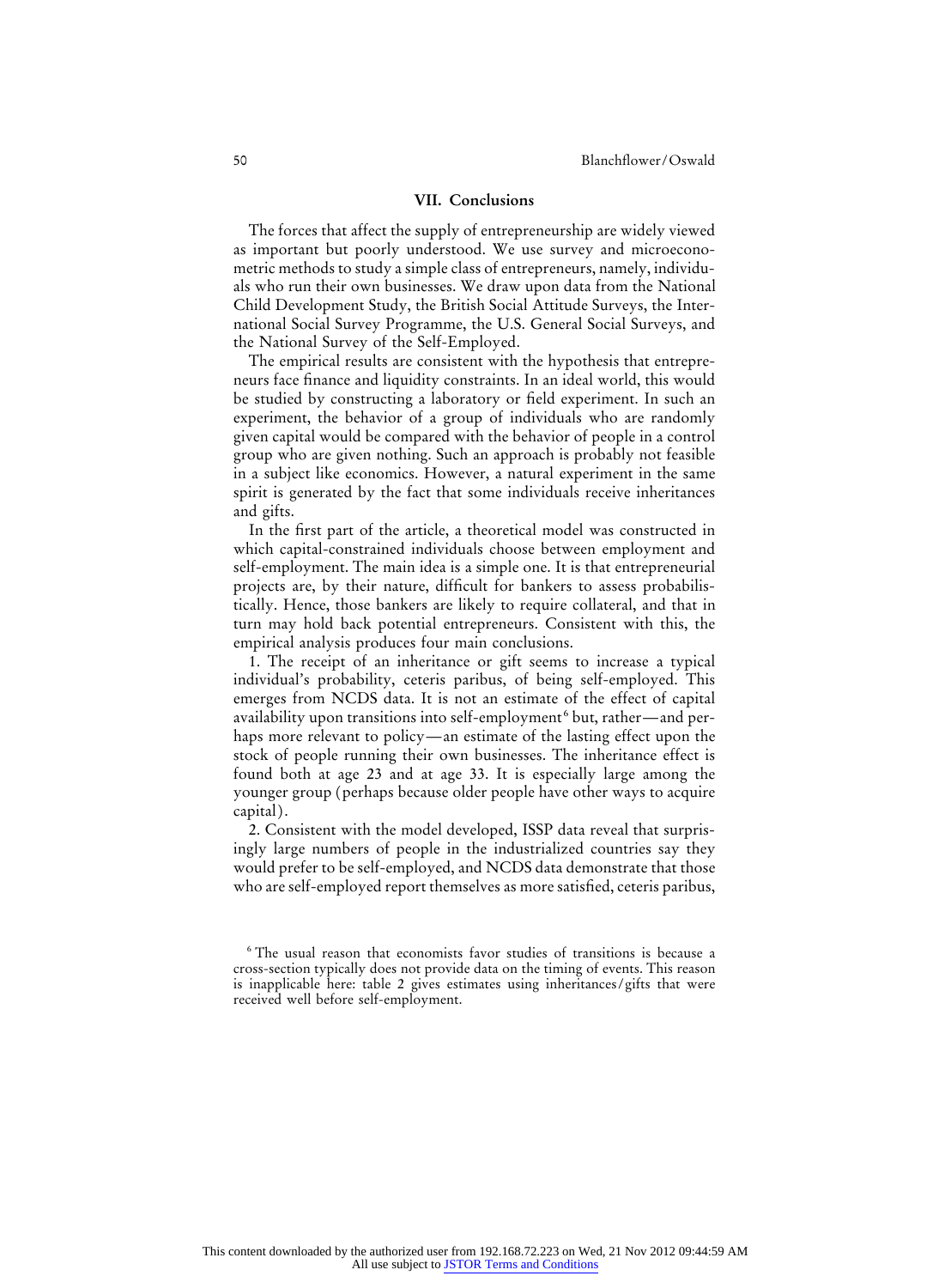than employees. Complementary international evidence about the happiness of the self-employed is reported in appendix D.

3. Faced with the question, ''Why did you not become self-employed?'' the most common survey response given by a random sample of workers in the BSA survey was to cite shortage of capital and money.

4. The NSS data indicate that most small businesses were begun not with bank loans but with own or family money, that individual entrepreneurs felt they had needed most help with finance, and that the single biggest concern of potential entrepreneurs was with where to obtain capital.<sup>7</sup>

When this research began, a key motivation was to study the impact of psychological traits on entrepreneurship. The NCDS data series is well suited to this task, because it records the outcome of psychological tests that were done during childhood. In practice, however, only one clear correlation could be found. Although the effect is quantitatively small, those who were anxious for acceptance (when children) were less likely to run their own businesses at age 33. Using the variables available here, psychology apparently does not play a key role in determining who becomes an entrepreneur.

# **Appendix A**

# **Proofs**

# **Proofs of Propositions 1 and 2**

These are immediate from differentiation of equation 2.

# **Proof of Proposition 3**

It cannot be the case that  $\pi(k^*) + i < w$ , because entrepreneurs would leave for the wage sector, which pays *w.* Thus, either marginal entrepreneurial utility,  $\pi(k^*) + i$ , is equal to *w*, or, because people are held back by capital constraints, it exceeds it. As  $\pi(k)$  is a decreasing function—it is an array of decreasingly desirable projects—all other entrepreneurs earn higher profit than the one operating the marginal project. Hence, all but the marginal entrepreneur receives strictly more utility than regular workers, and the marginal entrepreneur gets no less utility than regular workers.

### **Proof of Proposition 4**

The sum of entrepreneurs' utilities is given by

$$
\int_0^{k^*} \left[ \pi(k) + i \right] dk, \tag{A1}
$$

and average entrepreneurial utility by

<sup>7</sup> However, it should be recorded that in recent work Cressy (1996) reaches a different conclusion.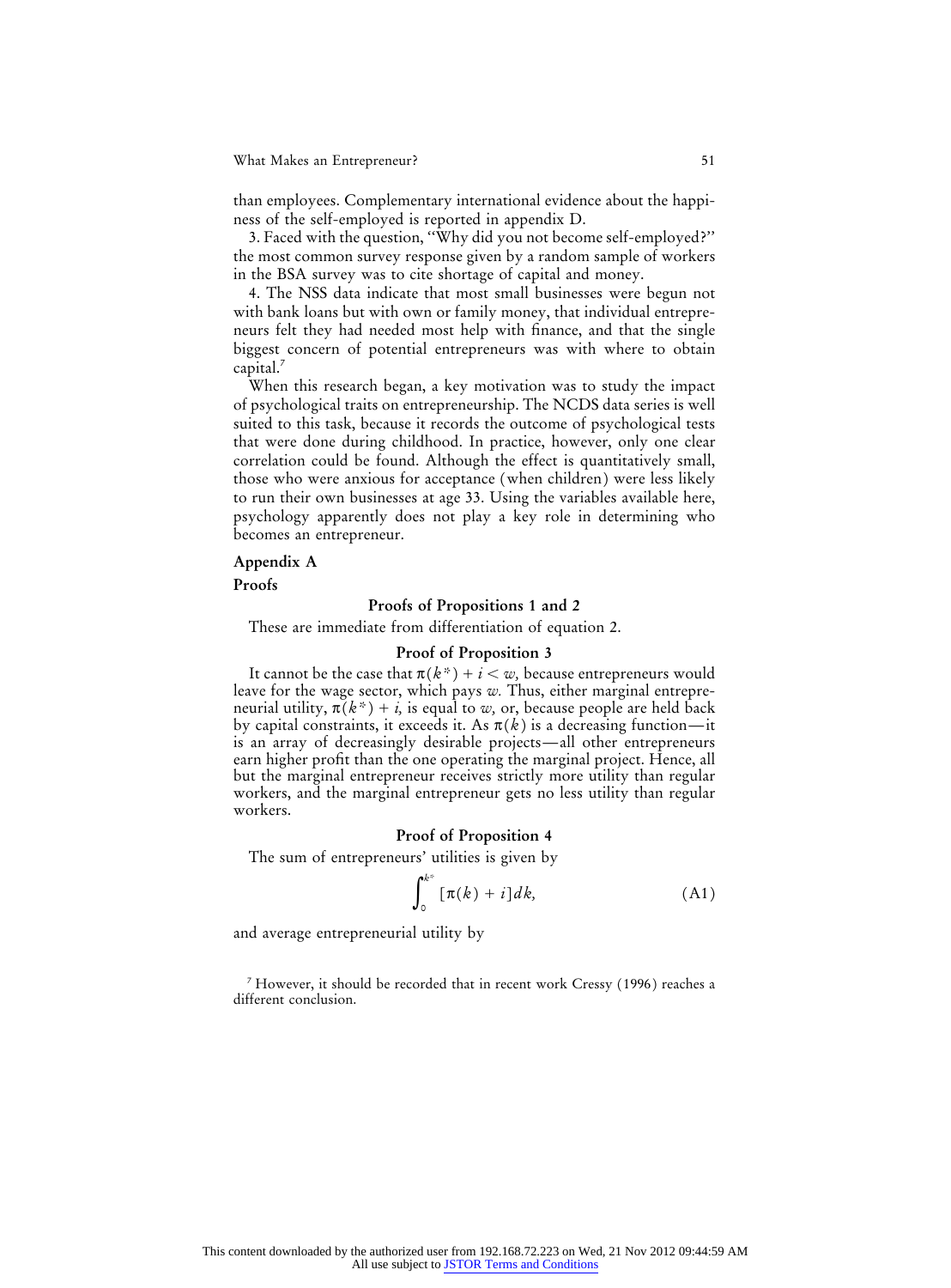52 Blanchflower/Oswald

$$
\frac{\int_0^{k^*} \left[ \pi(k) + i \right] dk}{\beta Z}.
$$
 (A2)

Each worker in the wage sector gets utility equal to the wage *w.* There are  $P - \beta Z$  individuals working in that sector. This is because the supply of entrepreneurs is constrained to be the product of  $\beta$  (those with entrepreneurial vision) and *Z* (those with capital).

Assuming that the equilibrium is one where there is an aggregate shortage of individuals with capital, free entry does not eliminate the difference in returns to the marginal entrepreneur between the wage sector and the entrepreneurial sector. Let the average utility gap between the entrepreneurial sector and the wage sector be denoted  $v$ . It is given algebraically by

$$
v = \frac{\int_0^{\beta Z} \left[ \pi(k) + i \right] dk}{\beta Z} - f'(P - \beta Z), \tag{A3}
$$

where the latter term is the marginal product of labor in the wage sector. A rise in *Z ,* the total number of individuals with sufficient capital to run their own business, increases the numbers setting up enterprises. This drives down the marginal entrepreneurial return and, by inducing workers to leave the wage sector, raises the marginal product of labor there. Hence the utility difference,  $v$ , changes by

$$
\frac{\partial v}{\partial Z} = \frac{1}{Z} \left[ \pi(k^*) + i \right] - \frac{1}{\beta Z^2} \int_0^{\beta Z} \left[ \pi(k) + i \right] dk + \beta f''(P - \beta Z). \quad (A4)
$$

The third of these three terms is unambiguously negative, by the concavity of the production function, so to establish the proposition it is sufficient to show that the first two terms sum to a negative number. Informally this can be seen from the fact that the sum of these two terms equals one over *Z* multiplied by the difference between the marginal entrepreneur's return and the average entrepreneur's return. A more formal proof can be produced by using a mean value theorem.

# **Appendix B**

# **Further Data Sources**

#### **1. British Social Attitudes Survey Series, 1983–89**

This series of surveys, core-funded by the Sainsbury Family Trusts, was designed to chart movements in a wide range of social attitudes in Britain. The data derive from annual cross-sectional surveys from a representative sample of adults aged 18 or over living in private households in Great Britain whose addresses were on the electoral register.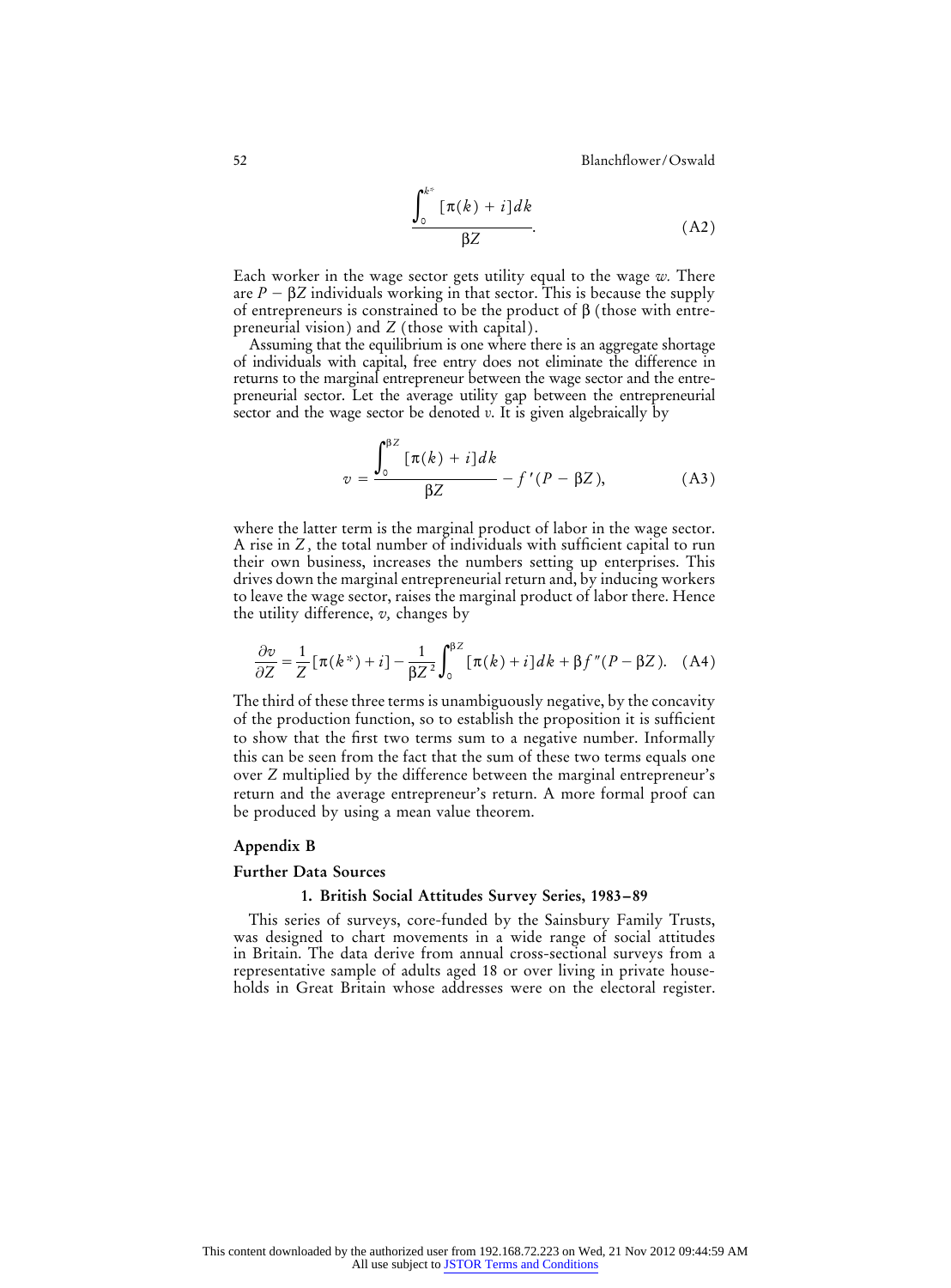The first three surveys involved around 1,800 adults; the numbers were increased to 3,000 in 1986. The sampling in each year involved a stratified multistage design with four separate stages of selection. For further details of the survey designs, nonresponses, etc., see Jowell, Witherspoon, and Brook, *British Social Attitudes,* 1983, 1984, 1985, 1986, 1987, 1989, 1990.

# **2. National Survey of the Self-Employed, 1987**

In February and March 1987 the British Department of Employment commissioned a nationally representative sample of 12,000 British adults. Interviews were then conducted with three subgroups drawn from this initial sample: past, present, and future self-employed. In this article, we focus on the latter two groups. They were selected according to the following criteria: (1) current self-employed—adults who had become self-employed in the previous 4 years, 1983–87, were still self-employed, and had fewer than six employees (243 interviews); and (2) potential self-employed—adults who said they were ''seriously intending'' to take up self-employment in the next 12 months (139 interviews).

#### **3. The International Social Survey Programme, 1989 and 1991**

The International Social Survey Programme (ISSP) is a voluntary grouping of study teams (11 in 1989 and 13 in 1991), each of which undertakes to run a short, annual self-completion survey containing the same set of questions in each country. The surveys are probability-based national samples of adults. The topics change from year to year, with a view to replication every 5 years or so. Surveys are currently available for the years 1985–91.

# **4. The U.S. General Social Surveys, 1972–90**

The General Social Surveys (GSS) have been conducted by the National Opinion Research Center at the University of Chicago for the years 1972–90. There were no surveys in 1979 and 1981. Each survey is an independently drawn sample of English-speaking persons 18 years of age or over, living in noninstitutional arrangements within the United States.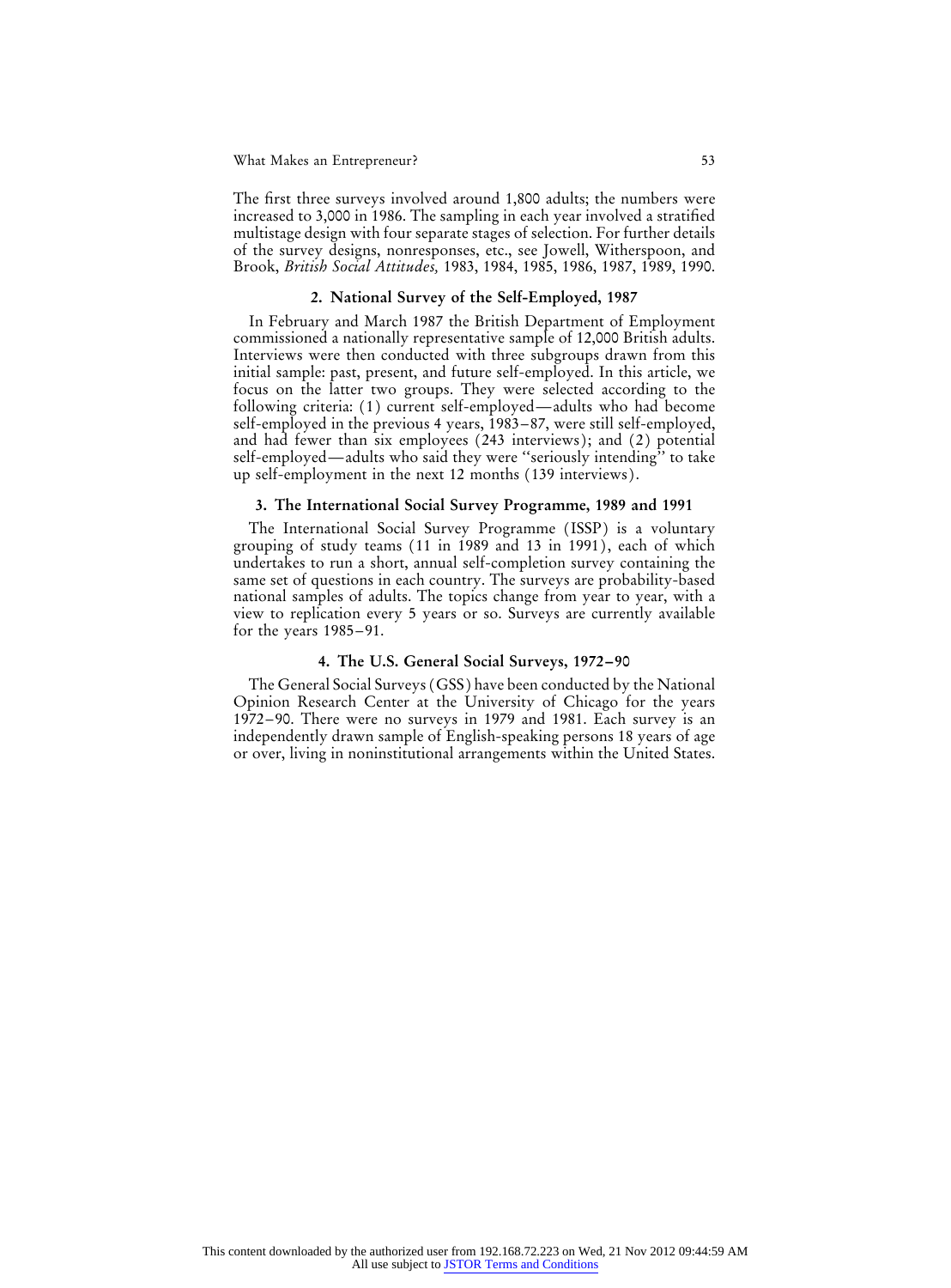| Appendix C                                                          |
|---------------------------------------------------------------------|
| Table C1                                                            |
| Variable Definitions in the National Child Development Study (NCDS) |

54

| Variable Definitions         | Year of NCDS   | Description                                                                        | Mean    |
|------------------------------|----------------|------------------------------------------------------------------------------------|---------|
| 1. Independent variables:    |                |                                                                                    |         |
| $a)$ NCDS4:                  |                |                                                                                    |         |
| Inheritance/gift             | $\overline{4}$ | The value of any inheritance or gift received above a threshold value $(\hat{x})$  | 378.21  |
| Unforthcoming score          | 1T             | Unforthcoming score in psychological test: $0 =$ forthcoming                       | 1.6588  |
| Hostility score              | 1T             | Hostility-to-children score in psychological test: $0 = not$ hostile               | .6658   |
| Acceptance anxiety score     | 1T             | Anxiety-for-acceptance-by-children score in psychological test: $0 = not$ anxious  | .2994   |
| Father manager $(<25)$       | 2P             | (1,0) dummy if father was a manager in central, local government, industry, or     | .1209   |
|                              |                | commerce in an establishment employing <25 people                                  |         |
| Father: own account worker   | 2P             | (1,0) dummy if father worked "on his own account"                                  | .0341   |
| Father: farmer employer      | 2P             | (1,0) dummy if father was a farmer and employer                                    | .0108   |
| Father: farmer own account   | 2P             | (1,0) dummy if father was a farmer on his own account                              | .0098   |
| Father: agricultural worker  | 2P             | (1,0) dummy if father was an agricultural worker                                   | .0131   |
| County unemployment rate     | 4              | The county unemployment rate in natural logarithms                                 | 2.4032  |
| Female                       |                | $(1,0)$ dummy if female                                                            | .4425   |
| Apprenticeship               | $\overline{4}$ | $(1,0)$ dummy if the respondent had ever taken an apprenticeship                   | .1784   |
| $b)$ NCDS5:                  |                |                                                                                    |         |
| Inheritance/gift             | 5              | The value of inheritance or gift received $(\mathfrak{k})$                         | 1,563.0 |
| Unforthcoming score          | 1T             | Unforthcoming score: $0 =$ forthcoming                                             | 1.6839  |
| Hostility score              | 1T             | Hostility-to-children score: $0 = not hostile$                                     | .6715   |
| Acceptance anxiety score     | 1T             | Anxiety-for-acceptance-by-children score: $0 = not$ anxious                        | .3403   |
| Father manager $(<25)$       | 2P             | (1,0) dummy if father was a manager in central, local government, industry, or     | .0925   |
|                              |                | commerce in an establishment employing <25 people                                  |         |
| Father: own account worker   | 2P             | (1,0) dummy if father worked on his own account                                    | .0266   |
| Father: farmer employer      | 2P             | (1,0) dummy if father was a farmer and employer                                    | .0102   |
| Father: farmer own account   | 2P             | (1,0) dummy if father was a farmer on his own account                              | .0085   |
| Father: agricultural worker  | 2P             | (1,0) dummy if father was an agricultural worker                                   | .0117   |
| Father: social class missing | 2P             | (1,0) dummy if father's social class was missing                                   | .1650   |
| Regional unemployment rate   | 5              | The region's unemployment rate in natural logarithms                               | 2.0750  |
| Female                       | 5              | $(1,0)$ dummy if female                                                            | .4341   |
| 2. Dependent variables:      |                |                                                                                    |         |
| $a)$ NCDS4:                  |                |                                                                                    |         |
| Self-employed                | 4              | $(1,0)$ dummy if the individual was self-employed in their main occupation in 1991 | .0566   |
| $b)$ NCDS5:                  |                |                                                                                    |         |
| Self-employed                | 4              | $(1,0)$ dummy if the individual was self-employed in their main occupation in 1991 | .1424   |

NOTE.—All individuals were born in 1958. The numbers NCDS 1–5 denote the five sweeps of the survey undertaken since the initial birth study (the Perinatal Mortality Survey), when the respondents were ages 7, 11, 16, 23, an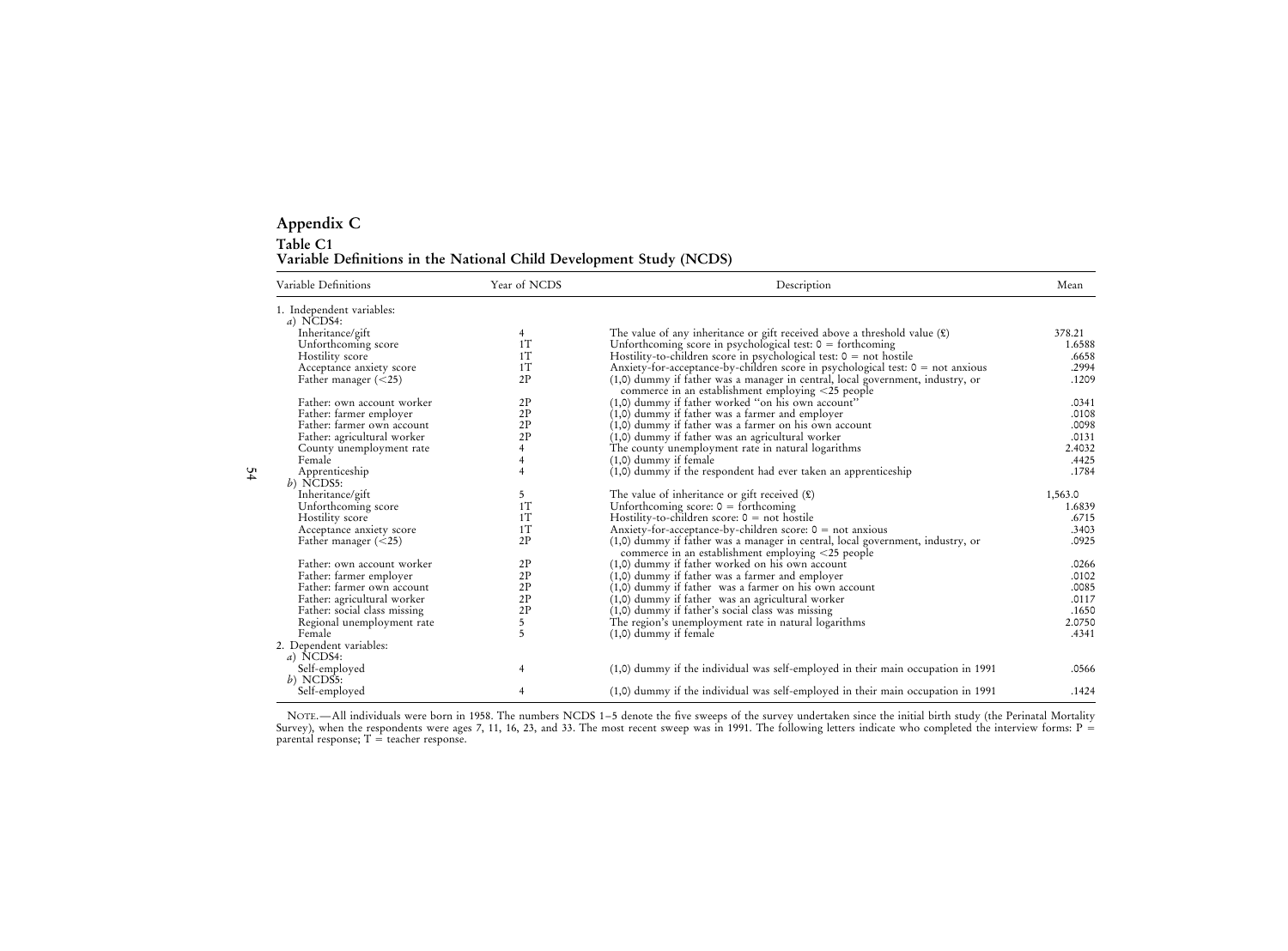# **Appendix D**

| Table D1<br>Happiness Data from the International Social Survey<br>Programme, 1991 |  |
|------------------------------------------------------------------------------------|--|
|------------------------------------------------------------------------------------|--|

**A. Question: ''If you were to consider your life in general these days, how happy or unhappy would you say you are on the whole?''**

#### **B. Responses**

| Employees | Self-Employed |
|-----------|---------------|
| 1.50      | 1.48          |
| 8.69      | 8.06          |
| 63.50     | 61.52         |
| 26.32     | 28.94         |
| 4,548     | 881           |
|           |               |

# **C. Ordered Probit Equation for Happiness: ISSP**

|                        | Coefficient   | Standard Error |
|------------------------|---------------|----------------|
| Self-employed          | .1042         | .0446          |
| Northern Ireland dummy | .2487         | .0784          |
| United States dummy    | .1723         | .0651          |
| Italy dummy            | $-.6829$      | .0721          |
| Eire dummy             | .2959         | .0739          |
| Israel dummy           | $-.5237$      | .0716          |
| Norway dummy           | $-.3220$      | .0653          |
| West Germany dummy     | $-.2396$      | .0664          |
| New Zealand dummy      | $-.1154$      | .0696          |
| Male                   | $-.1360$      | .0330          |
| Age $25 - 34$          | $-.1777$      | .0573          |
| Age $35-44$            | $-.3256$      | .0608          |
| Age $45 - 54$          | $-.3242$      | .0651          |
| Age $55-64$            | $-.4438$      | .0749          |
| Age 65-74              | .1414         | .1467          |
| Age $>75$              | $-.0089$      | .4228          |
| Widowed                | $-.5575$      | .0992          |
| Divorced/separated     | $-.5714$      | .0645          |
| Never married          | $-.3964$      | .0456          |
| Threshold 1            | $-2.9145$     | .0891          |
| Threshold 2            | $-1.9584$     | .0790          |
| Threshold 3            | .0723         | .0748          |
| Log likelihood         | $-4,665.5664$ |                |
| N                      | 5,387         |                |
| $\chi^2$ (19)          | 517.32        |                |
| Pseudo $R^2$           | .0525         |                |

NOTE.—Excluded categories: Great Britain, <25 years, married. Because of missing values, *N* is slightly smaller than the sum of 4,548 and 881.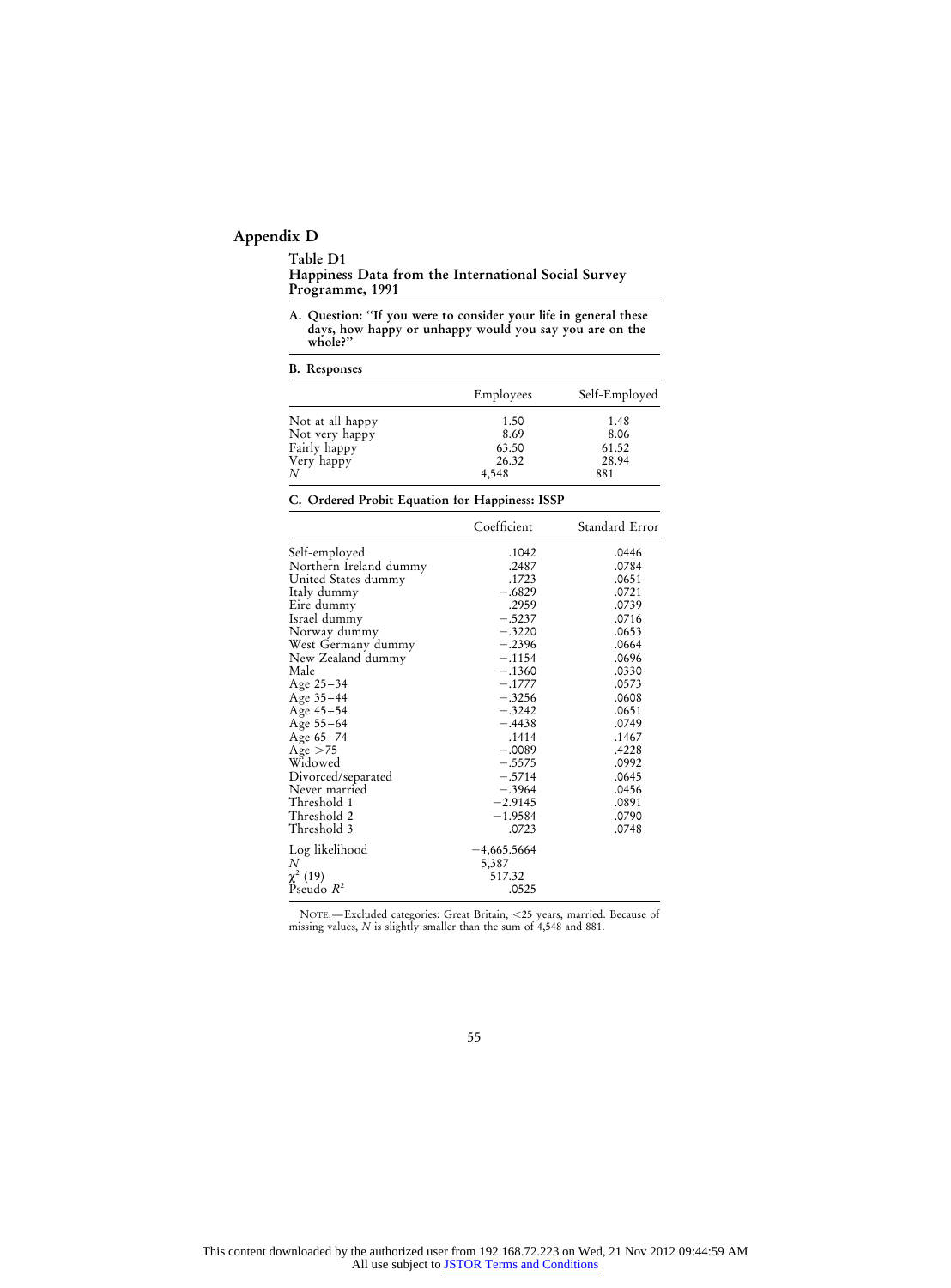| Table D <sub>2</sub><br>Happiness Data from the U.S. General Social Surveys, |  |
|------------------------------------------------------------------------------|--|
| $1972 - 90$                                                                  |  |

| A. Question: "Taken all together, how would you say things are |
|----------------------------------------------------------------|
| these days—would you say that you are very happy, pretty       |
| happy, or not too happy?"                                      |

|  | <b>B.</b> Responses |
|--|---------------------|
|--|---------------------|

|               | Employees | Self-Employed |  |
|---------------|-----------|---------------|--|
| Not too happy | 10.64     | 8.77          |  |
| Pretty happy  | 57.85     | 53.50         |  |
| Very happy    | 31.52     | 37.72         |  |
| N             | 13,238    | 1,983         |  |

**C. Ordered Probit Equation for Happiness: GSS**

|                              | Coefficient  | Standard Error |
|------------------------------|--------------|----------------|
| Self-employed                | .0729        | .0285          |
| Male                         | $-.1230$     | .0194          |
| Age                          | $-.0216$     | .0046          |
| Age squared                  | .0002        | .0000          |
| Married                      | .3669        | .0279          |
| Widowed                      | $-.2843$     | .0570          |
| Divorced                     | $-.1444$     | .0385          |
| Separated                    | $-.2203$     | .0561          |
| Ever unemployed last 5 years | $-.1900$     | .0312          |
| Black                        | $-.3253$     | .0293          |
| Other nonwhite               | $-.0067$     | .0677          |
| Years of schooling           | .0282        | .0033          |
| Threshold 1                  | $-1.0829$    | .1108          |
| Threshold 2                  | .7158        | .1107          |
| Log likelihood               | $-13,749.05$ |                |
| N                            | 15,221       |                |
| $\chi^2$ (36)                | 1,034.08     |                |
| Pseudo $R^2$                 | .0369        |                |

NOTE.—Equation also includes 8 region dummies and 16 year dummies. Excluded categories are single and white.

# **Appendix E Table E1 Gift/Inheritance Equations at Age 23 (NCDS4)**

|                  | OLS,<br>Employed<br>(1)     | OLS, All<br>(2)             | Tobit,<br>Employed<br>(3)   | Tobit, All<br>(4)           |
|------------------|-----------------------------|-----------------------------|-----------------------------|-----------------------------|
| Male             | 98.0                        | 80.2                        | 839.9                       | 851.5                       |
| Married          | (1.40)<br>165.0             | (1.36)<br>174.1             | (1.99)<br>2,994.3           | (2.29)<br>3,055.7           |
|                  | (2.32)                      | (2.97)                      | (6.83)                      | (8.02)                      |
| Mother only dead | 428.5<br>(2.14)             | 281.5<br>(1.88)             | 3,713.4<br>(3.48)           | 2,924.4<br>(3.37)           |
| Father only dead | 276.6                       | 237.3                       | 3,645.7                     | 3,183.9                     |
| Both dead        | (2.15)<br>3,707.6<br>(6.89) | (2.43)<br>2,494.6<br>(6.60) | (5.15)<br>7,124.2<br>(3.04) | (5.52)<br>5,977.8<br>(3.31) |
|                  |                             |                             |                             |                             |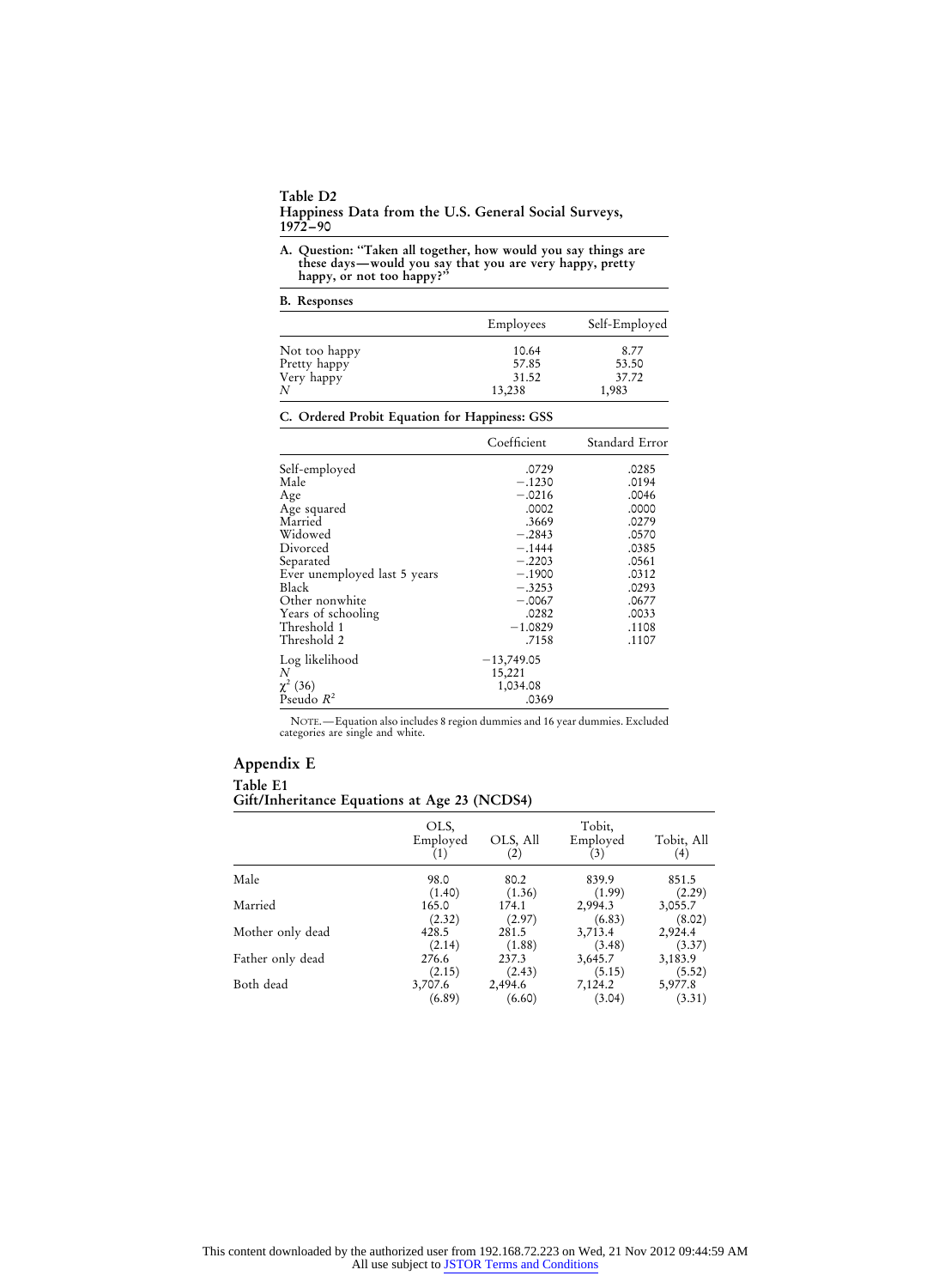|  | Table E1 (Continued) |
|--|----------------------|
|--|----------------------|

|                                | OLS,<br>Employed<br>(1) | OLS, All<br>(2)   | Tobit,<br>Employed<br>(3) | Tobit, All<br>(4) |
|--------------------------------|-------------------------|-------------------|---------------------------|-------------------|
| Log unemployment rate          | $-137.2$<br>(.6)        | $-103.8$<br>(.61) | $-293.8$<br>(.22)         | $-513.6$<br>(.48) |
| Father's social class (NCDS2): |                         |                   |                           |                   |
| Employer/manager <25           | $-190.0$                | $-298.3$          | $-2,453.2$                | $-2,404$          |
|                                | (.98)                   | (1.91)            | (2.58)                    | (3.00)            |
| Professional, self employed    | 550.1                   | 254.1             | 3,017.9                   | 1,941.9           |
|                                | (1.34)                  | (.82)             | (1.67)                    | (1.34)            |
| Professional, employee         | 302.0                   | 109.7             | 243.6                     | $-186.0$          |
|                                | (1.32)                  | (.60)             | (.22)                     | (.21)             |
| Intermediate nonmanual         | $-252.7$                | $-305.8$          | $-3,413.2$                | $-2,817.1$        |
|                                | (1.17)                  | (1.76)            | (3.09)                    | (3.08)            |
| Junior nonmanual               | $-201.6$                | $-378.4$          | $-4,355.3$                | $-4,702.4$        |
|                                | (1.01)                  | (2.38)            | (4.26)                    | (5.48)            |
| Personal service               | $-103.1$                | $-410.3$          | $-4,672.0$                | $-6,199.1$        |
|                                | (.21)                   | (1.07)            | (1.69)                    | (2.55)            |
| Foremen/super, manual          | $-595.1$                | $-694.9$          | $-7,105.7$                | $-6,867.2$        |
|                                | (2.78)                  | (4.06)            | (5.91)                    | (6.85)            |
| Skilled manual                 | $-542.2$                | $-645.5$          | $-8,233.9$                | $-7,646.0$        |
|                                | (3.06)                  | (4.57)            | (8.82)                    | (9.93)            |
| Semiskilled manual             | $-605.3$                | $-678.4$          | $-8,618.8$                | 8,351.8           |
|                                | (3.13)                  | (4.46)            | (7.95)                    | (9.39)            |
| Unskilled manual               | $-665.3$                | $-769.1$          | $-10,791.7$               | 10,544.7          |
|                                | (2.85)                  | (4.34)            | (6.84)                    | (8.51)            |
| Own account worker             | $-191.5$                | $-362.2$          | $-4,192.9$                | $-4,528.2$        |
|                                | (.7)                    | (1.84)            | (3.20)                    | (4.13)            |
| Farmer, employer/manager       | 1,337.0                 | 1,142.7           | 1,917.4                   | 1,941.5           |
|                                | (3.6)                   | (3.92)            | (1.11)                    | (1.28)            |
| Farmer, own account            | $-437.8$                | $-472.0$          | $-4,006.8$                | $-2,717.6$        |
|                                | (1.12)                  | (1.47)            | (1.82)                    | (1.51)            |
| Agricultural worker            | $-625.5$                | $-715.2$          | $-9,146.7$                | $-9,197.2$        |
|                                | (1.81)                  | (2.66)            | (3.88)                    | (4.62)            |
| Armed forces                   | $-546.7$                | $-589.6$          | $-4,638.1$                | $-3,791.9$        |
|                                | (1.51)                  | (2.07)            | (2.31)                    | (2.37)            |
| N                              | 7,503                   | 10,155            | 7,503                     | 10,155            |
| F                              | 6.49                    | 5.78              |                           |                   |
| $R^2$ /pseudo $R^2$            | .0222                   | .0245             | .0181                     | .0194             |
| $\chi^2$                       |                         |                   | 398.9                     | 547.04            |

NOTE.—Equations also include a constant and 10 region dummies. Columns 2 and 4 include 13 dummies for economic status at time of interview at age 23. *t*-statistics are in parentheses. Excluded  $\frac{1}{25}$  category: employer/manager  $>25$ .

# **References**

Argyle, Michael. *The Psychology of Happiness.* London: Routledge, 1989.

- Black, Jane; de Meza, David; and Jeffreys, David. ''House Prices, the Supply of Collateral and the Enterprise Economy.'' *Economic Journal* 106, no. 434 (January 1996): 60–75.
- Blanchflower, David G., and Freeman, Richard B. ''The Legacy of Communist Labor Relations.'' *Industrial and Labor Relations Review* 50, no. 3 (April 1994): 438–59.
- → Blanchflower, David G., and Meyer, Bruce. "A Longitudinal Analysis of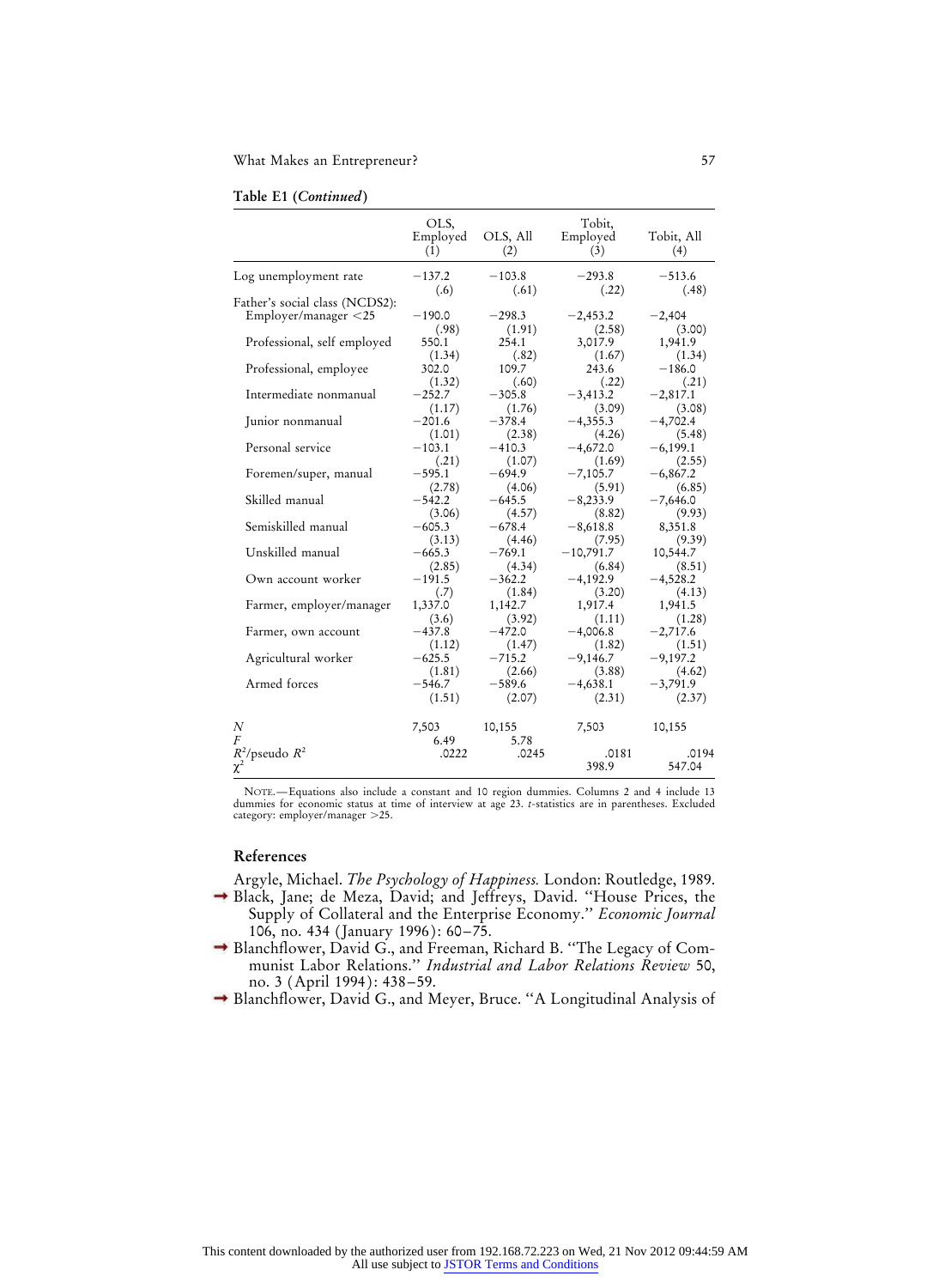the Young Self-Employed in Australia and the United States.'' *Small Business Economics* 6 (February 1994): 1–20.

- Blanchflower, David G., and Oswald, Andrew J. ''Self-Employment and the Enterprise Culture.'' In *British Social Attitudes: The 1990 Report,* edited by R. Jowell, S. Witherspoon, and L. Brook, Aldershot: Gower Press, 1990. (*a*)
- . ''What Makes a Young Entrepreneur?'' Working Paper 3252. Cambridge, MA, National Bureau of Economic Research, 1990. (*b*)
- Blau, David. ''A Time-Series Analysis of Self-Employment in the United States.'' *Journal of Political Economy* 95 (June 1987): 445–67.
- Borjas, George J. ''Job Satisfaction, Wages and Unions.'' *Journal of Human Resources* 14 (Winter 1979): 21–40.
- Borjas, George J., and Bronars, Stephen. ''Consumer Discrimination and Self-Employment.'' *Journal of Political Economy* 97 (June 1989): 581– 605.
	- Casson, Mark C. ''Entrepreneurship: A Model of Risky Innovation under Capital Constraints.'' DP Discussion Paper no. 235. Reading: University of Reading, 1990.
	- Clark, Andrew E., and Oswald, Andrew J. ''Satisfaction and Comparison Income.'' *Journal of Public Economics* 61 (1996): 359–81.
	- . ''Unhappiness and Unemployment.'' *Economic Journal* 104 (May  $1994$ : 648–59.
- Cox, Donald. ''Motives for Private Income Transfers.'' *Journal of Political Economy* 95 (June 1987): 508–46.
- Cressy, Robert. ''Are Startups Debt-Rationed?'' *Economic Journal* 106, no. 438 (September 1996): 1253–70.
- De Witt, Gerrit, and Van Winden, Frans A. ''An Empirical Analysis of Self-Employment in the Netherlands.'' *Economics Letters* 32 (January 1990): 97–100.
	- Elias, Peter, and Blanchflower, David G. *The Occupations, Earnings and Work Histories of Young Adults: Who Gets the Good Jobs?* Research Paper no. 68. London: Department of Employment, 1989.
- Evans, David, and Jovanovic, Boyan. ''An Estimated Model of Entrepreneurial Choice under Liquidity Constraints.'' *Journal of Political Economy* 97 (August 1989): 808–27.
- Evans, David, and Leighton, Linda. ''Some Empirical Aspects of Entrepreneurship.'' *American Economic Review* 79 (June 1989): 519–35.
- Freeman, Richard B. ''Job Satisfaction as an Economic Variable.'' *American Economic Review, Papers and Proceedings* 68 (May 1978): 135–41.
- Fuchs, Victor. ''Self-Employment and Labor Force Participation of Older Males.'' *Journal of Human Resources* 17 (Fall 1982): 339–57.
	- Goffee, Robert, and Scase, Richard, eds. *Entrepreneurship in Europe: The Social Processes.* London: Croom Helm, 1987.
- Grossman, Gene. ''International Trade, Foreign Investment and the Formation of the Entrepreneurial Class.'' *American Economic Review* 74 (September 1984): 605–14.

Hamermesh, Daniel S. ''Economic Aspects of Job Satisfaction.'' In *Essays*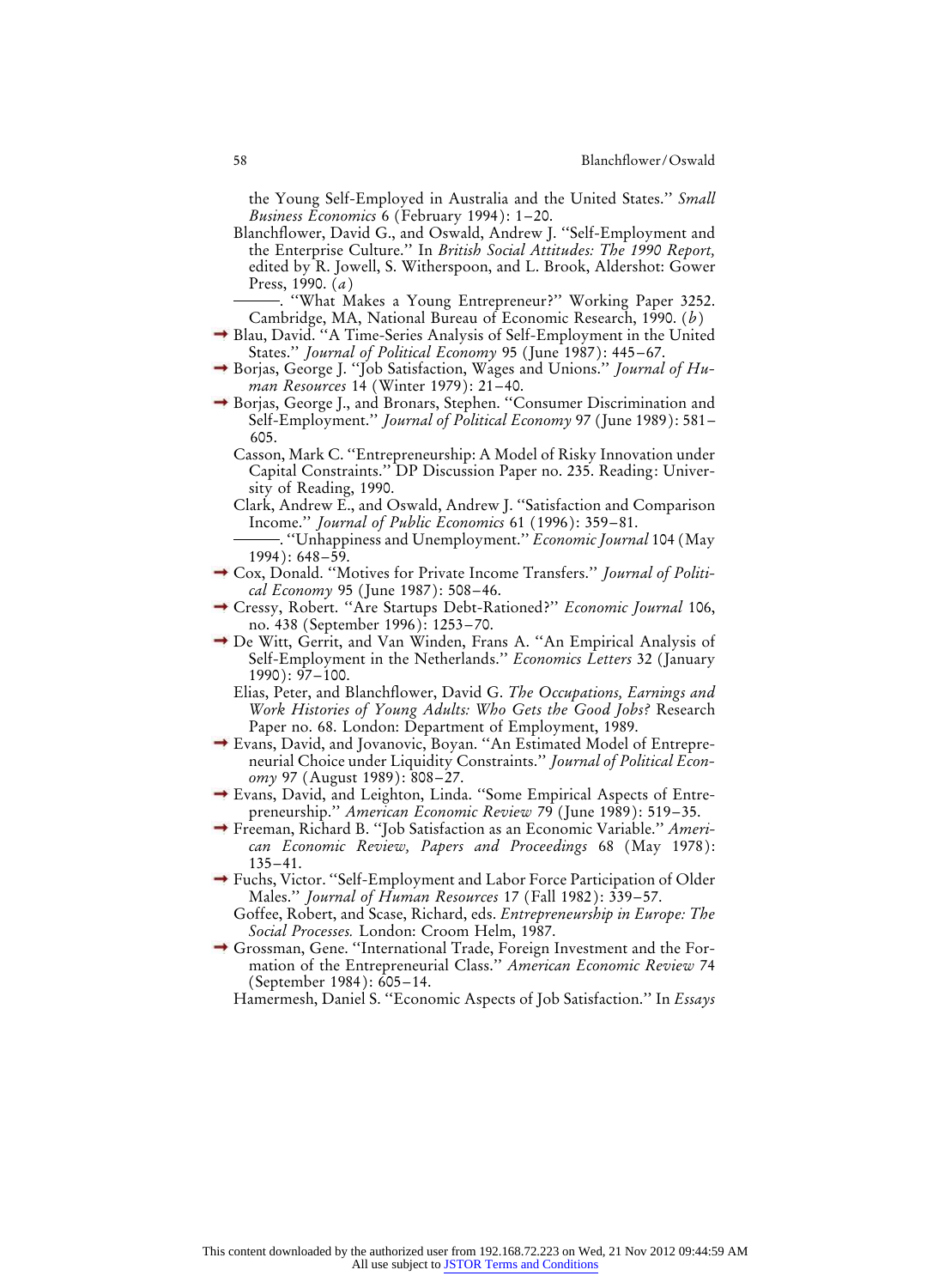*in Labor Market Analysis,* edited by O. Ashenfelter and Wallace Oates. New York: Wiley, 1977.

→ Holmes, Thomas J., and Schmitz, James A. "A Theory of Entrepreneurship and Its Application to the Study of Business Transfers.'' *Journal of Political Economy* 89 (April 1990): 265–94.

. ''Measuring Small Business Dynamics When Owners and Their Businesses Can Be Separately Identified.'' Working paper. Madison: University of Wisconsin—Madison, 1991.

- → Holtz-Eakin, Douglas; Joulfaian, David; and Rosen, Harvey S. "Entrepreneurial Decisions and Liquidity Constraints.'' *Rand Journal of Economics* 25 (Summer 1994): 334–47. (*a*)
	- . ''Sticking It Out: Entrepreneurial Survival and Liquidity Constraints.'' *Journal of Political Economy* 102 (February 1994): 53–75. (*b*)
	- Jowell, Roger; Witherspoon, S.; and Brook, L. *British Social Attitudes: The 7th Report.* Aldershot: Gower, 1990.
- $\rightarrow$  Kanbur, S. M. Ravi. "Entrepreneurial Risk Taking, Inequality, and Public Policy: An Application of Inequality Decomposition Analysis to the General Equilibrium Effects of Progressive Taxation.'' *Journal of Political Economy* 90 (February 1982): 1–21.
- Kihlstrom, Richard E., and Laffont, Jean-Jacques. ''A General Equilibrium Entrepreneurial Theory of Firm Formation Based on Risk Aversion.'' *Journal of Political Economy* 87 (August 1979): 719–848.
	- Kirzner, Israel M. *Competition and Entrepreneurship.* Chicago: University of Chicago Press, 1973.
	- Knight, Frank H. *Risk, Uncertainty and Profit.* New York: Houghton Mifflin, 1921.
- Lentz, Bernard F., and Laband, David N. ''Entrepreneurial Success and Occupational Inheritance among Proprietors.'' *Canadian Journal of Economics* 23 (August 1990): 563–79.
- Lindh, Thomas, and Ohlsson, Henry. ''Self-Employment and Self-Financing.'' *Economic Journal* 106, no. 439 (November 1994): 1515–26.
- Meng, Ronald. ''The Relationship between Unions and Job Satisfaction.'' *Applied Economics* 22 (December 1990): 1635–48.
	- Meyer, Bruce. ''Why Are There so Few Black Entrepreneurs?'' Working Paper no. 3537. Cambridge, MA: National Bureau of Economic Research, 1990.
- Miller, Paul. ''Trade Unions and Job Satisfaction.'' *Australian Economic Papers* 66 (December 1990): 226–48.
	- Organization for Economic Cooperation and Development. ''Self-Employment in OECD Countries.'' *OECD Economic Outlook* (September 1986): 43–65.
- $\rightarrow$  Pickles, A. R., and O'Farrell, P. N. "An Analysis of Entrepreneurial Behavior from Male Work Histories.'' *Regional Studies* 21 (June 1987): 425–44.
- Rees, Hedley, and Shah, Anup. ''An Empirical Analysis of Self-Employment in the UK.'' *Journal of Applied Econometrics* 1 (January 1986): 95–108.